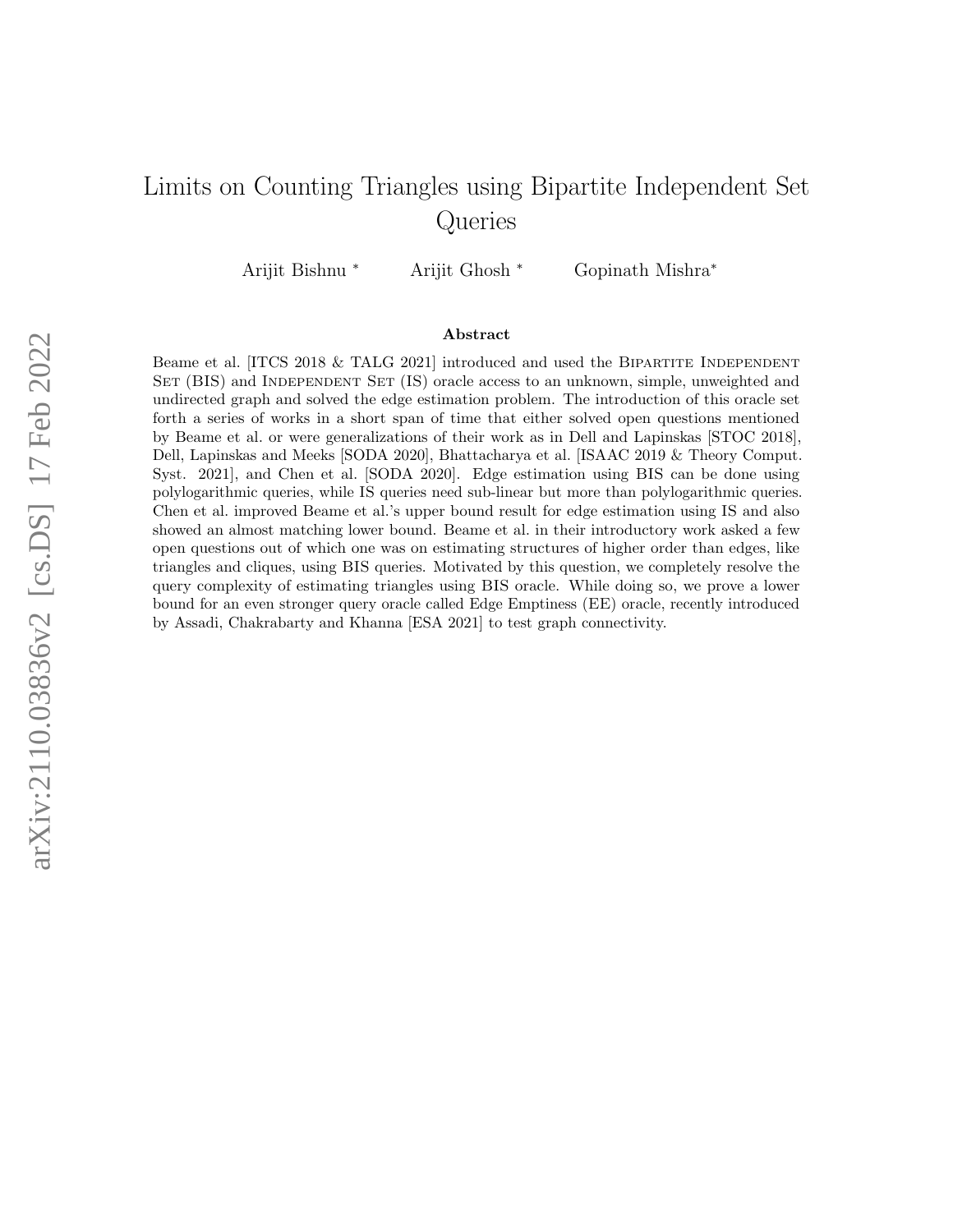# Contents

| $\mathbf{1}$ | Introduction                                                                                                                            |                 |  |  |  |  |
|--------------|-----------------------------------------------------------------------------------------------------------------------------------------|-----------------|--|--|--|--|
|              | 1.1                                                                                                                                     | $\overline{1}$  |  |  |  |  |
|              | 1.2<br>A stronger oracle than BIS, our main result and its consequences                                                                 | 3               |  |  |  |  |
|              | 1.3                                                                                                                                     | 4               |  |  |  |  |
|              | 1.4                                                                                                                                     | 4               |  |  |  |  |
| $\bf{2}$     | <b>Technical overview</b><br>$\mathbf{5}$                                                                                               |                 |  |  |  |  |
|              | Overview for the proof of our lower bound (Theorem 1.6) $\ldots \ldots \ldots \ldots \ldots$<br>2.1                                     | $5\phantom{.0}$ |  |  |  |  |
|              | Overview for our upper bound (Theorem 1.7) $\ldots \ldots \ldots \ldots \ldots \ldots \ldots$<br>2.2                                    | $\overline{7}$  |  |  |  |  |
| 3            | Lower bound for estimating triangles using EDGE EMPTINESS queries                                                                       |                 |  |  |  |  |
|              | Proof of Lemma 3.2 $\dots \dots \dots \dots \dots \dots \dots \dots \dots \dots \dots \dots \dots \dots \dots \dots$<br>3.1             | 8               |  |  |  |  |
|              | The (hard) distribution for the input, its properties, and the proof set up $\ldots$<br>3.1.1                                           | 9               |  |  |  |  |
|              | 3.1.2                                                                                                                                   | 10              |  |  |  |  |
|              | 3.1.3                                                                                                                                   | 12              |  |  |  |  |
|              | Proof of Lemma $3.3$ $\ldots$ $\ldots$ $\ldots$ $\ldots$ $\ldots$ $\ldots$ $\ldots$ $\ldots$ $\ldots$ $\ldots$ $\ldots$ $\ldots$<br>3.2 | 17              |  |  |  |  |
| 4            | Upper bound for estimating triangles using BIS                                                                                          | 18              |  |  |  |  |
|              | 4.1                                                                                                                                     | 19              |  |  |  |  |
|              | Algorithm TRIANGLE-EST-HIGH and proof of Lemma 4.2<br>4.2                                                                               | 20              |  |  |  |  |
|              | Algorithm TRIANGLE-EST-LOW and the proof of Lemma $4.3 \ldots \ldots \ldots \ldots$<br>4.3                                              | 21              |  |  |  |  |
| 5            | Conclusion                                                                                                                              |                 |  |  |  |  |
|              | A Missing proofs from Section 3                                                                                                         |                 |  |  |  |  |
|              | <b>B</b> Some probability results<br>28                                                                                                 |                 |  |  |  |  |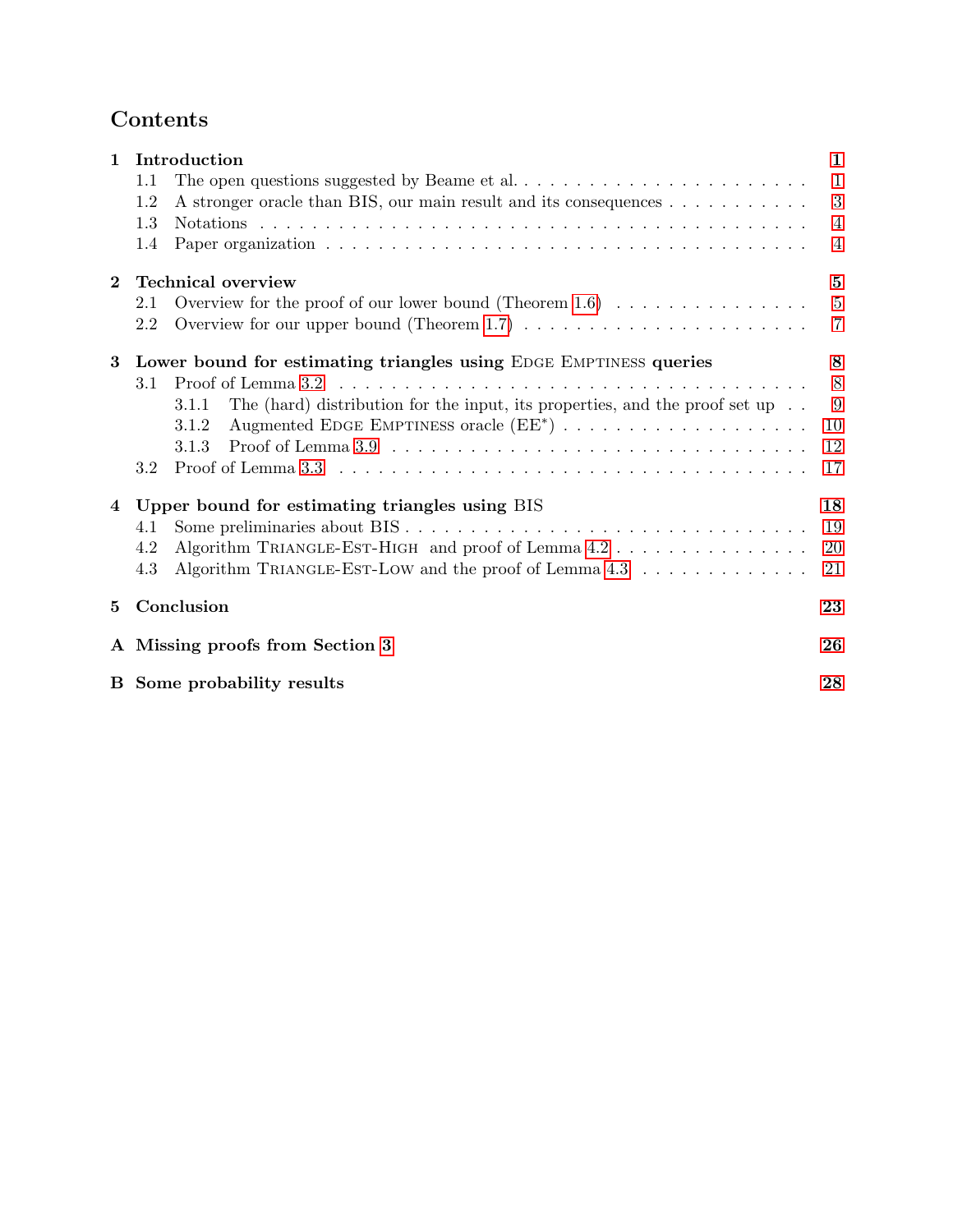# <span id="page-2-0"></span>1 Introduction

Motivated by connections to group testing, to emptiness versus counting questions in computational geometry, and to the complexity of decision versus counting problems, Beame et al. introduced the BIPARTITE INDEPENDENT SET (shortened as BIS) and INDEPENDENT SET (shortened as IS) oracles as a counterpoint to the local queries [\[GR02,](#page-26-0) [Fei06,](#page-26-1) [GR08\]](#page-26-2). The BIS query oracle can be seen in the lineage of the query oracles [\[Sto83,](#page-26-3) [Sto85,](#page-26-4) [RT16\]](#page-26-5) that go beyond the local queries. Let us start by looking into the formal definitions of BIS and IS.

**Definition 1.1.** (BIPARTITE INDEPENDENT SET) Given disjoint subsets  $U, U' \subseteq V(G)$ , a BIS query answers whether there exists an edge between  $U$  and  $U'$  in  $G$ .

**Definition 1.2.** (INDEPENDENT SET) Given a subset  $U \subseteq V(G)$ , a IS query answers whether there exists an edge between vertices of  $U$  in  $G$ .

The introduction of this new type of oracle access to a graph spawned a series of works that either solved open questions [\[DL18,](#page-25-0) [DLM20\]](#page-26-6) mentioned in Beame et al. or were generalizations [\[DLM20,](#page-26-6) [BBGM21,](#page-25-1) [BBGM19a\]](#page-25-2). Beame et al. used BIS and IS queries to estimate the number of edges in a graph  $[BHR+18, BHR+20]$  $[BHR+18, BHR+20]$  $[BHR+18, BHR+20]$ . One of their striking observations was that BIS queries were more effective than IS queries for estimating edges. This observation also fits in with the fact that IS queries can be simulated in a randomized fashion using polylogarithmic BIS queries [∗](#page-2-2) . Edge estimation using BIS was also solved in  $[DL18]$  albeit in a higher query complexity than  $[BHR^+18]$ . There were later generalizations of the BIS oracle to estimate higher order structures like triangles and hyperedges [\[DLM20,](#page-26-6) [BBGM19b,](#page-25-5) [BBGM19a\]](#page-25-2). On the IS front, Beame et al.'s result for edge estimation using IS oracle was improved in [\[CLW20\]](#page-25-6) with an almost matching lower bound and thereby resolving the query complexity of estimating edges using IS oracle. One can observe the interest generated in these (bipartite) independent set based oracles in a short span of time. The results are summarized in Table [1:](#page-3-0) a cursory glance would tell us that commensurate higher order queries were needed for estimating higher order structures (TRIPARTITE INDEPENDENT SET (shortened as TIS) for counting triangles, Colorful Independence Oracle (shortened as CID) for hyperedges) if polylogarithmic number of queries is the benchmark. We provide the definitions of TIS and CID below.

**Definition 1.3** (TRIPARTITE INDEPENDENT SET [\[BBGM19b\]](#page-25-5)). Given three disjoint subsets  $A, B, C$ of the vertex set V of a graph  $G(V, E)$ , the TIS oracle reports whether there exists a triangle having endpoints in  $A, B$  and  $C$ .

**Definition 1.4** (COLORFUL INDEPENDENCE ORACLE  $[BGK+18, DLM20]$  $[BGK+18, DLM20]$  $[BGK+18, DLM20]$ ). Given d pairwise disjoint subsets of vertices  $A_1, \ldots, A_d \subseteq U(H)$  of a hypergraph  $H(U(H))$  is the vertex set of the hypergraph H) as input, CID query oracle answers whether  $m(A_1, \ldots, A_d) \neq 0$ , where  $m(A_1, \ldots, A_d)$  denotes the number of hyperedges in H having exactly one vertex in each  $A_i$ ,  $\forall i \in \{1, 2, ..., d\}$ .

# <span id="page-2-1"></span>1.1 The open questions suggested by Beame et al.

For a work that has spawned many interesting results in such a short span of time, let us focus on the open problems and future research directions mentioned in  $[BHR^+18, BHR^+20]$  $[BHR^+18, BHR^+20]$  $[BHR^+18, BHR^+20]$ .

<span id="page-2-2"></span><sup>\*</sup>Let us consider an IS query with input U. Let us partition U into two parts X and Y by putting each vertex in U to X or Y independently and uniformly at random. Then we make a BIS query with inputs X and Y, and report  $U$  is an independent set if and only if BIS reports that there is no edge with one endpoint in each of  $X$  and  $Y$ . Observe that we will be correct with at least probability  $1/2$ . We can boost up the probability by repeating the above procedure suitable number of times.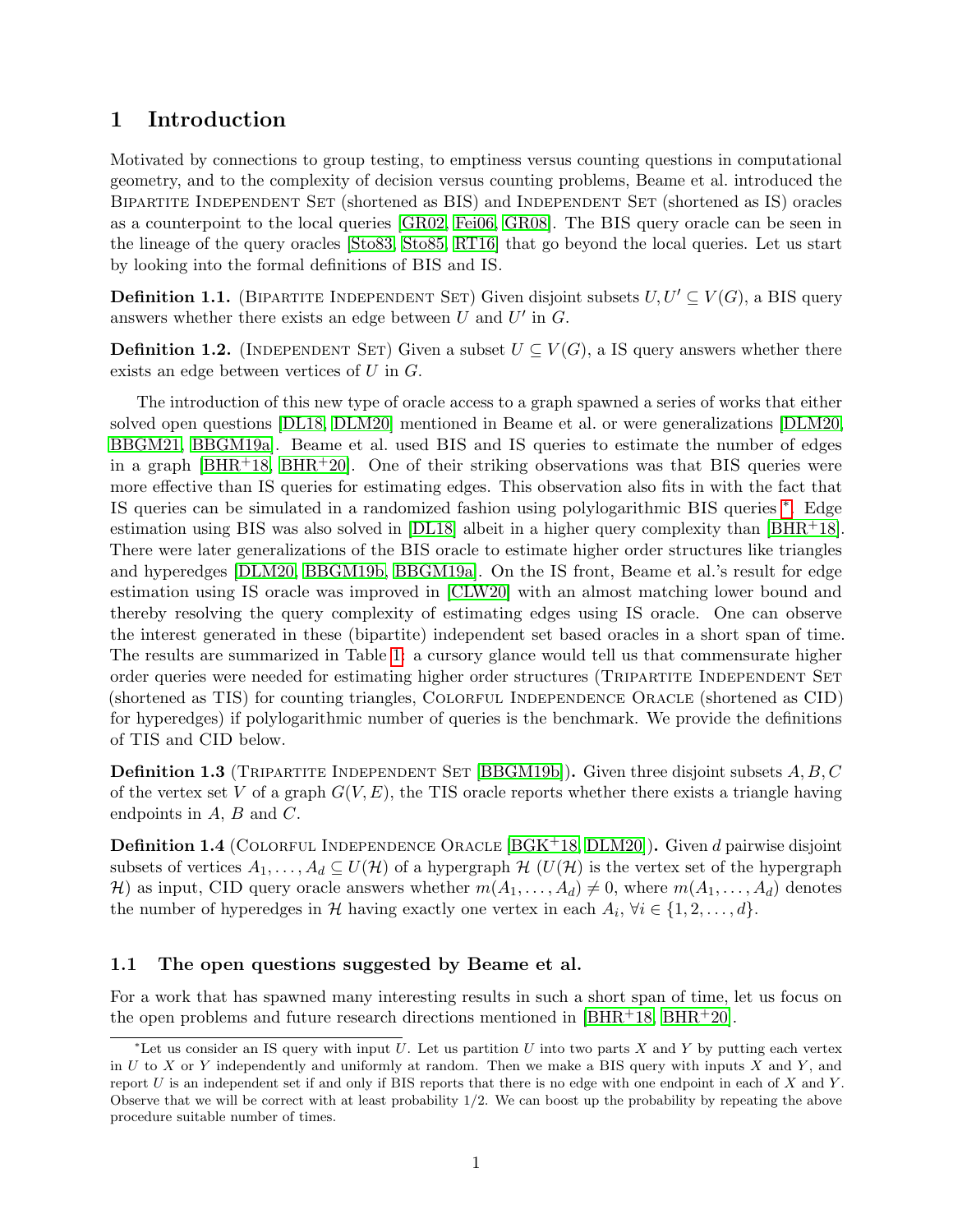| Work       | Oracle used        | Structure | Upper bound                                                                            | Any other               |
|------------|--------------------|-----------|----------------------------------------------------------------------------------------|-------------------------|
|            |                    | estimated | Lower bound                                                                            | problem solved?         |
| [GR08]     | LOCAL              | edge      | Õ<br>$\frac{n}{\sqrt{m}}$                                                              | Approximating           |
|            |                    |           | $\frac{n}{\sqrt{m}}$<br>$\Omega$                                                       | average distance.       |
| [CLW20]    | IS                 | edge      | $\mathcal{O}(\min\left\{\sqrt{m}, n/\sqrt{m}\right\})$                                 |                         |
|            |                    |           | $\Omega$ (min $\{\sqrt{m}, n/\sqrt{m}\}\$ )                                            |                         |
| $[BHR+18]$ | <b>BIS</b>         | edge      | $\operatorname{poly}(\log n, 1/\varepsilon) = \mathcal{O}(1)$                          | Edge estimation         |
|            |                    |           |                                                                                        | using IS queries.       |
| [BBGM19b]  | <b>TIS</b>         | triangle  | $\overline{\text{poly}(\log n, \Delta, 1/\varepsilon)}^{\dagger}$                      |                         |
|            |                    |           |                                                                                        |                         |
| [DLM20],   | <b>CID</b>         | hyperedge | $\operatorname{poly}(\log n, 1/\varepsilon) = \mathcal{O}(1)$                          | [DLM20] resolved        |
| [BBGM19a]‡ |                    |           |                                                                                        | $Q2$ in positive.       |
| [ELRS17]   | LOCAL              | triangle  | $\frac{n}{T^{1/3}} + \min\left\{m, \frac{m^{3/2}}{T}\right\}$<br>$\overline{O}$        |                         |
|            |                    |           | $\frac{n}{T^{1/3}} + \min\left\{m, \frac{m^{3/2}}{T}\right\}$<br>$\Omega$              |                         |
| [AKK19]    | $LocAL+$           | triangle  | $\min\left\{m,\frac{m^{3/2}}{T}\right\}$                                               | Estimated number        |
|            | <b>RANDOM EDGE</b> |           | $\{m, \frac{m^{3/2}}{T}\}$<br>$\Omega$<br>min                                          | of arbitrary subgraphs. |
| This work  | <b>BIS</b>         | triangle  | $\widetilde{\mathcal{O}}$<br>$\frac{m}{\sqrt{T}}, \frac{m^{\overline{3}/2}}{T}$<br>min |                         |
|            |                    |           | $\overline{\tilde{\Omega}}$<br>$\frac{m^{3/2}}{T}$<br>$\frac{m}{\sqrt{T}},$<br>$\min$  |                         |

<span id="page-3-0"></span>Table 1: The whole gamut of results involving LOCAL queries [\[Gol17\]](#page-26-8), BIS, IS and its generalizations. <sup>†</sup>  $\Delta$  is the maximum number of triangles on an edge. <sup>‡</sup> Both these results estimate the number of hyperedges in a d-uniform hypergraph, where d is treated as a constant. Here  $n$ ,  $m$  and  $T$  denote the number of vertices, edges and triangles in a graph G, respectively.  $\mathcal{O}(\cdot)$  and  $\Omega(\cdot)$  hide a multiplicative factor of poly $(\log n, 1/\varepsilon)$  and  $1/\text{poly}(\log n, 1/\varepsilon)$ , respectively.

- Q1 Can we estimate the number of cliques using polylogarithmic number of BIS queries?
- Q2 Can polylogarithmic number of BIS queries sample an edge uniformly at random?
- Q3 Can BIS or IS queries possibly be used in combination with local queries for graph parameter estimation problems?
- Q4 What other oracles, besides subset queries, allow estimating graph parameters with a polylogarithmic number of queries?

Answers to the above questions and a discussion Only Q2 has been resolved till now in the positive [\[DLM20\]](#page-26-6) as can be observed from Table [1.](#page-3-0) At its core, Q1 asks if a query oracle can step up, that is, if it can estimate a structure that is of a higher order than what the oracle was designed for. The framing of Q1 seems that Beame et al. expected a polylogarithmic query complexity for estimation of the number of cliques using BIS. Pertinent to these questions, we also want to bring to focus a work [\[RWZ20\]](#page-26-9) where the authors mention that it seems to them that estimation of higher order structures will require higher order queries (see the discussion after Proposition 23 of [\[RWZ20\]](#page-26-9)). They showed that  $\Omega(n^2/\log n)$  many BIS queries are required to separate triangle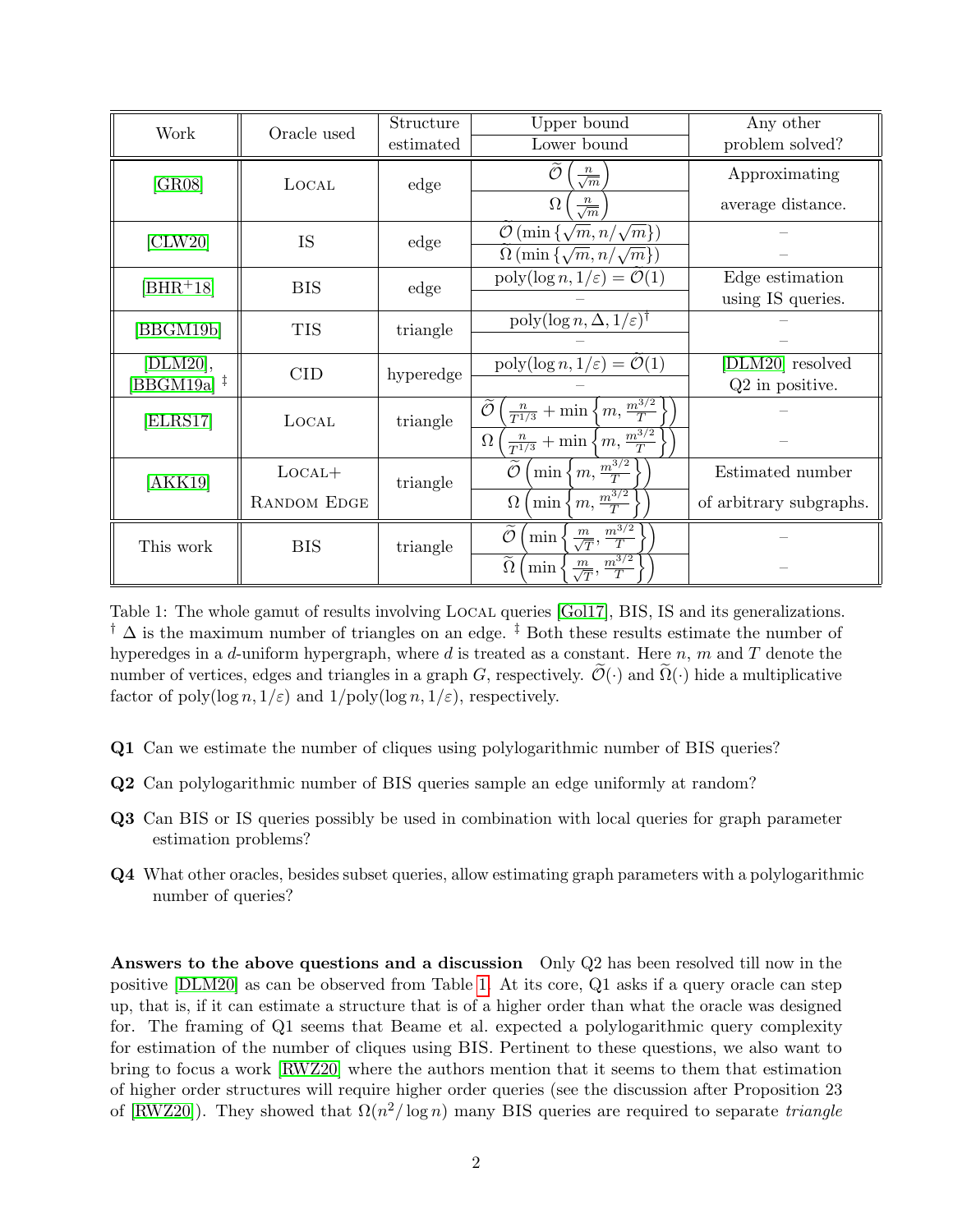free graph instances from graph instances having at least one triangle. This lower bound follows directly from the communication complexity of triangle freeness testing [\[BKS02\]](#page-25-9). However, the full complexity of triangle estimation using emptiness queries like BIS remains elusive. It seems to us that the observations in  $[BHR^+18, BHR^+20]$  $[BHR^+18, BHR^+20]$  $[BHR^+18, BHR^+20]$  and  $[RWZ20]$  about the power of BIS in estimating higher order structures stand in contrast. In this backdrop, we completely resolve the lower bound for estimating triangles using BIS queries, and our upper bound result show that even if BIS can not estimate triangles using polylogarithmic many queries but it is still more powerful than Local + Random Edge queries on graph for estimating triangles (see Table [1\)](#page-3-0). BIS has an inherent asymmetry in its structure in the following sense – when BIS says that there exists no edge between two disjoint sets, then BIS stands as a witness to the existence of two sets of vertices having no interdependence, while a yes answer implies that there can be any number of edges, varying from one to the product of the cardinality of the two sets, going across the two sets. We feel that this property of BIS gives it its power, but on the other hand, also makes it difficult to analyze. That is probably the reason why works related to upper bound for BIS and its generalizations exist, whereas works on lower bound were not forthcoming. Though not on BIS, the work of Chen et al. using IS queries gave an interesting lower bound construction for IS oracle. Our work goes one step further in being able to prove a lower bound for the BIS oracle which is much stronger than IS oracle. We completely resolve the open question Q2 by proving matching lower and upper bounds involving BIS for estimating triangles.

#### <span id="page-4-0"></span>1.2 A stronger oracle than BIS, our main result and its consequences

Now we define EDGE EMPTINESS (shortened as EE) query oracle which is stronger than both BIS and IS. The EDGE EMPTINESS query is a form of a *subset query* [\[Sto83,](#page-26-3) [Sto85,](#page-26-4) [RT16\]](#page-26-5) where a subset query with a subset  $P \subseteq U$  asks whether  $P \cap T$  is empty or not, where T is also a subset of the universe U. The EDGE EMPTINESS query operates with U being the set of all vertex pairs in  $G, T$ being the set of edges  $E$  in  $G$ , and  $P$  being a subset of pairs of vertices of  $V$ .

**Definition 1.5.** (EDGE EMPTINESS) Given a subset  $P \subseteq \binom{V(G)}{2}$  $_2^{(G)}$ , a EE query answers whether there exists an  $\{u, v\} \in P$  such that  $\{u, v\}$  is an edge in G.

EE query is recently introduce by Assadi *et al.*  $[ACK21]$ <sup>[†](#page-4-2)</sup>. Note that BIS and IS queries can be simulated by an EE query<sup> $\ddagger$ </sup>. We prove our lower bound in terms of the *stronger*<sup>[§](#page-4-4)</sup> EE queries that will directly imply the lower bound in terms of BIS. But we prove matching upper bound in terms of BIS. Our main results are stated below in an informal setting. The formal statements are given in Theorems [3.1](#page-9-4) and [4.1.](#page-19-1)

<span id="page-4-1"></span>Theorem 1.6 (Main lower bound (informal statement)). Let m, n,  $t \in \mathbb{N}$ . Any (randomized) algorithm that has EE query access to a graph  $G(V, E)$  with n vertices and  $\Theta(m)$  edges, requires  $\widetilde{\Omega}\left(\min\left\{\frac{m}{\sqrt{t}},\frac{m^{3/2}}{t}\right. \right.$  $\left\{\left\{\right\}\right\}$  many BIS queries to decide whether the number of triangles in G is at most t or at least 2t.

<span id="page-4-3"></span><span id="page-4-2"></span><sup>&</sup>lt;sup>†</sup>Assadi *et al.* [\[ACK21\]](#page-25-10) named EE query as OR query in their paper.

<sup>&</sup>lt;sup>‡</sup>Let us consider a BIS query with inpus A and B. Let P be the set of vertex pairs with one vertex from each of A and  $B$ . We call EE oracle with input  $P$ , and report there is an edge having one vertex in each of  $A$  and  $B$  if and only if the EE oracle reports that there exists an  $\{u, v\} \in P$  that forms an edge in G. Similarly, we can simulate an IS query with input U by using an EE query with input  $P = \begin{pmatrix} U \\ 2 \end{pmatrix}$ .

<span id="page-4-4"></span><sup>&</sup>lt;sup>§</sup>For an example to show how EE query can be powerful than that of BIS or IS,  $\mathcal{O}(\log \log n)$  many EE queries [\[Sto83\]](#page-26-3) are enough to estimate the number of edges in a graph, as opposed to high query complexity (compared to  $\mathcal{O}(\log \log n)$ ) when we have BIS or IS queries (See Table [1\)](#page-3-0).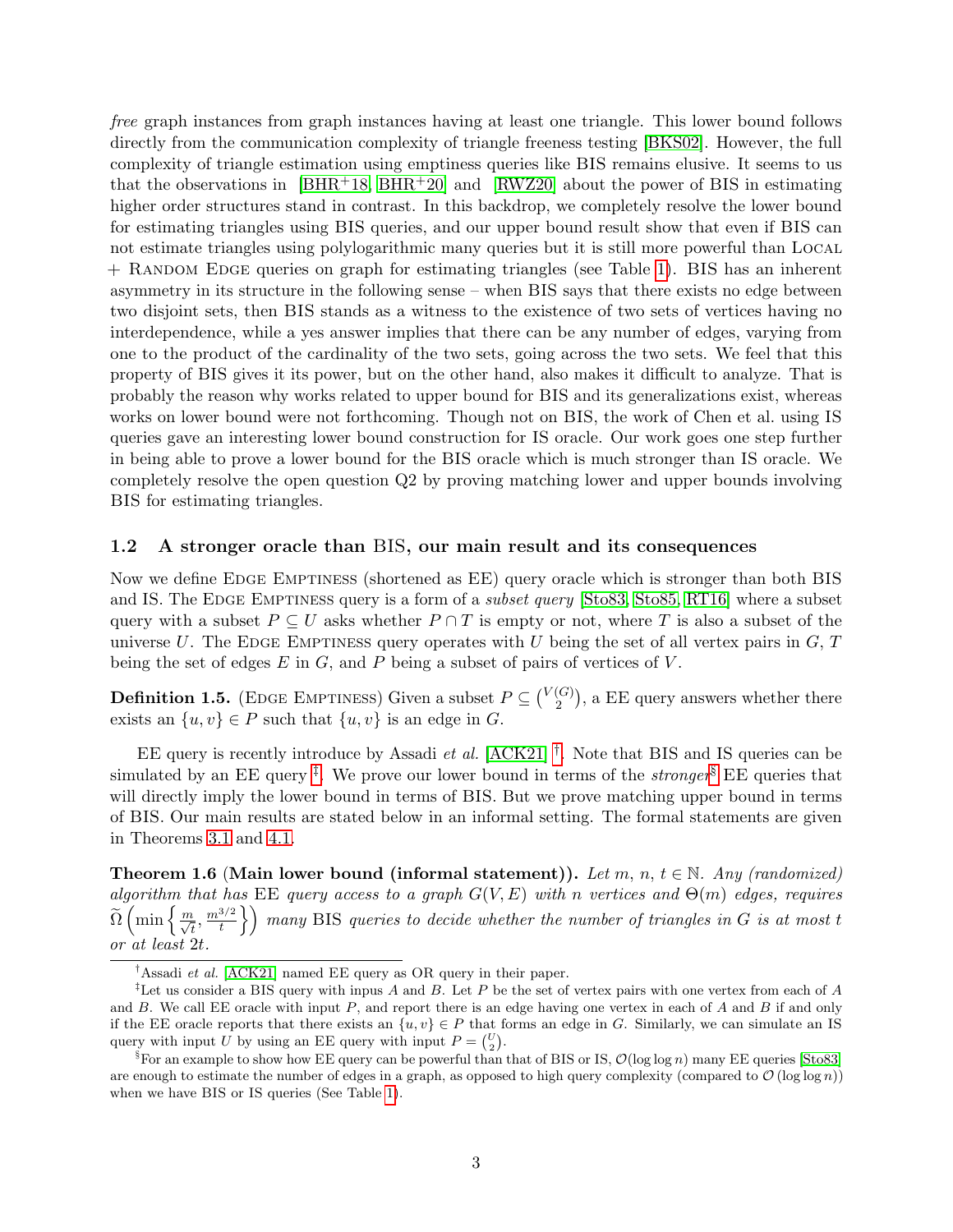<span id="page-5-2"></span>Theorem 1.7 (Matching upper bound (informal statement)). There exists an algorithm, that has BIS query access to a graph  $G(V, E)$ , finds a  $(1 \pm \varepsilon)$ -approximation to the number of triangles in G with high probabilility, and makes  $\widetilde{\mathcal{O}}\left(\min\left\{\frac{m}{\sqrt{T}},\frac{m^{3/2}}{T}\right\}\right)$  $\left(\frac{\beta^{3/2}}{T}\right)$  many BIS queries in expectaton. Here m, n, T denote the number of vertices, edges and triangles in G.

Note that EDGE EMPTINESS query is the *strongest* subset query on edges of the graph. Informally speaking, our lower bound states that no subset query on edges can estimate the number of triangles in a graph by using polylogarithmic many queries. However, the results of Bhattacharya  $et$ al. [\[BBGM19a\]](#page-25-2) and Dell *et al.* [\[DLM20\]](#page-26-6) imply that polylogarithmic many TIS queries are enough to estimate the number of triangles in the graph. Note that TIS query is also a subset query on triangles in the graph. To complement our lower bound result, we also give an algorithm (see Theorem [1.7\)](#page-5-2) for estimating the number of triangles in a graph with BIS queries that matches our lower bound. Here we would also like to mention that the number of BIS queries our algorithm uses is less than that of the number of local queries [\[Gol17\]](#page-26-8) needed to estimate the number of triangles in a graph. This implies that we are resolving Q3 in positive in the sense that BIS queries are efficient queries for triangle estimation vis-a-vis local queries [\[ELRS17\]](#page-26-7) coupled with even random edge queries [\[AKK19\]](#page-25-8) (see Table [1\)](#page-3-0).

### <span id="page-5-0"></span>1.3 Notations

Throughout the paper, the graphs are undirected and simple. For a graph  $G(V, E)$ ,  $V(G)$  and  $E(G)$ denote the set of vertices and edges, respectively;  $|V(G)| = n$ ,  $|E(G)| = m$  and the number of triangles is T, unless otherwise specified. We use  $\binom{V(G)}{2}$  $\binom{G}{2}$  to denote the set of vertex pairs in G. Note that  $E(G) \subseteq {V(G) \choose 2}$  $\binom{G}{2}$ . For  $P \subseteq \binom{V(G)}{2}$  $\binom{G}{2}$ ,  $V(P)$  represents the set of vertices that belong to at least one pair in P. The neighborhood of a vertex  $v \in V(G)$  is denoted by  $N_G(v)$ , and  $|N_G(v)|$  is called the degree of vertex v in G.  $\Gamma({x, y})$  denotes the set  $N_G(x) \cap N_G(y)$ , that is, the set of common neighbors of x and y in G. If  $e = \{x, y\} \in E(G)$ ,  $\Gamma(e)$  denotes the set of vertices that forms triangles with e as one of their edges. The induced degree of a vertex v in  $Z \subseteq V(G) \setminus \{v\}$  is the cardinality of  $N_G(v) \cap Z$ . For  $X \subseteq V(G)$ , the subgraph of G induced by X is denoted by  $G[X]$ . Note that  $E(G[X]) = \{ \{x, y\} : x, y \in X \}$ . For two disjoint sets  $A, B \subset V(G)$ , the bipartite subgraph of G induced by A and B is denoted by  $G[A, B]$ . Note that  $E(G[A, B])$  is the set of edges having one vertex in A and the other vertex in B.

Throughout the paper,  $\varepsilon \in (0,1)$  is the approximation parameter. When we say a is a  $(1 \pm \varepsilon)$ approximation of b, then  $(1 - \varepsilon)b \le a \le (1 + \varepsilon)b$ . Polylogarithmic means poly  $(\log n, 1/\varepsilon)$ .  $\mathcal{O}(\cdot)$  and  $\Omega(\cdot)$  hide a multiplicative factor of poly(log n, 1/ε) and 1/poly(log n, 1/ε), respectively. We have avoided floor and ceiling for simplicity of presentation. The constants in this paper are not taken optimally. We have taken them to let the calculation work with clarity. However, those can be changed to other suitable and appropriate constants.

#### <span id="page-5-1"></span>1.4 Paper organization

We start with the technical overview of our lower and upper bounds in Section [2.1](#page-6-1) and Section [2.2,](#page-8-0) respectively. The detailed lower and upper bound proofs are in Section [3](#page-9-0) and Section [4,](#page-19-0) respectively. The missing proofs are presented in Appendix [A.](#page-27-0) In Appendix [B,](#page-29-0) we state some useful probability results.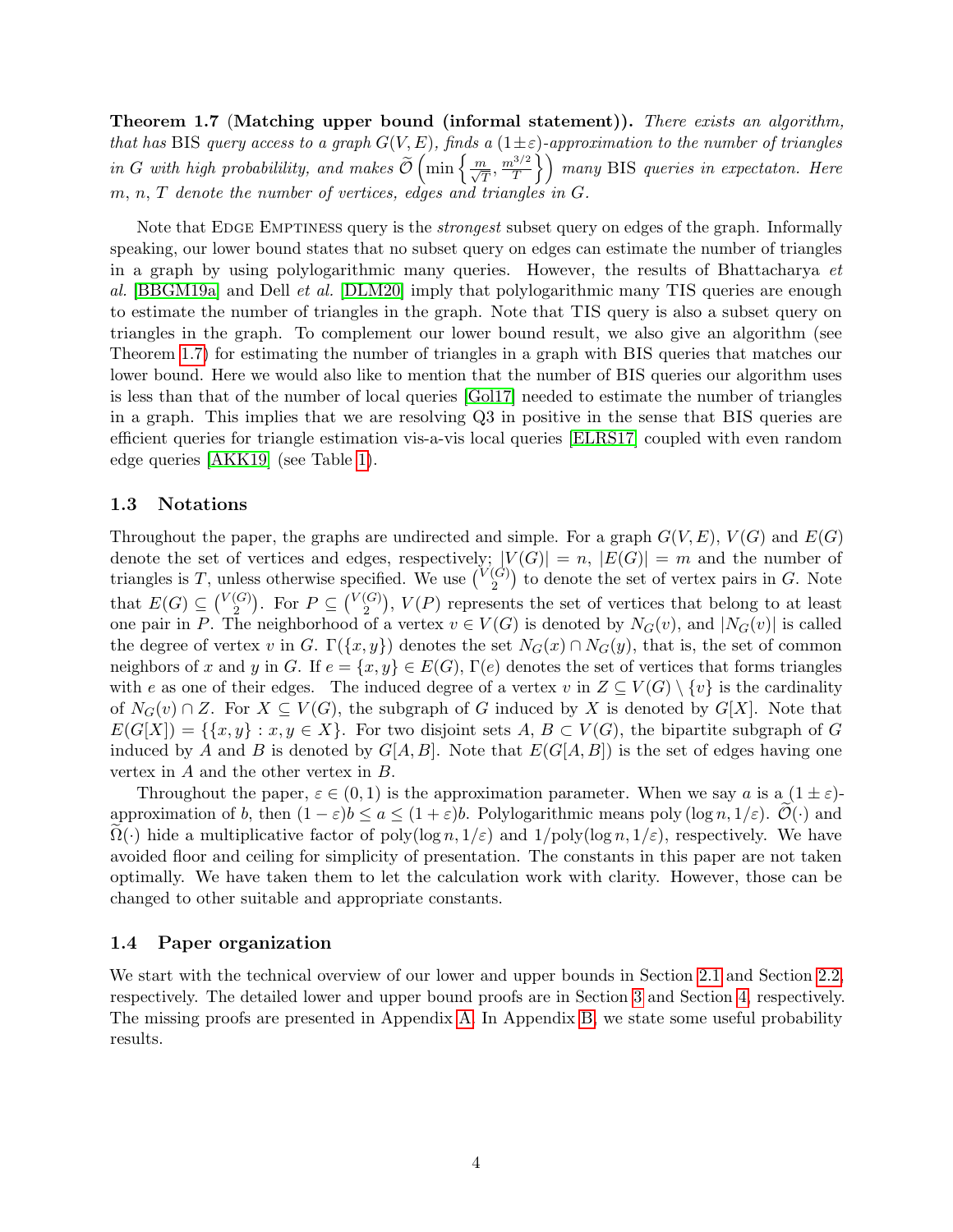

<span id="page-6-3"></span>Figure 1: Illustration of  $G \sim \mathcal{D}_{\text{Yes}}$  and  $G \sim \mathcal{D}_{\text{No}}$  when  $t = \Omega(m \log n)$ .

# <span id="page-6-0"></span>2 Technical overview

### <span id="page-6-1"></span>2.1 Overview for the proof of our lower bound (Theorem [1.6\)](#page-4-1)

Let us consider m, n, t as in Theorem [1.6.](#page-4-1) We prove the desired bound for BIS (stated in Theorem [1.6\)](#page-4-1) by proving the lower bound is  $\widetilde{\Omega}\left(\frac{m^{3/2}}{t}\right)$  $\left(\frac{m}{t}\right)$  when  $t \geq km \log n$  and  $\widetilde{\Omega}\left(\frac{m}{\sqrt{t}}\right)$ ) when  $t < km \log n$  for EE query access, where  $k$  is a suitably chosen constant.

The idea for the lower bound of  $\widetilde{\Omega}\left(\frac{m^{3/2}}{t}\right)$  $\left(\frac{3/2}{t}\right)$  when  $t \geq km \log n$ :

We prove by using Yao's method [\[MR99\]](#page-26-10). There are two distributions  $\mathcal{D}_{\text{Yes}}$  and  $\mathcal{D}_{\text{No}}$  (as described below) from which G is sampled satisfying  $\mathbb{P}(G \sim \mathcal{D}_{\text{Yes}}) = \mathbb{P}(G \sim \mathcal{D}_{\text{No}}) = 1/2$ . Note that, for each  $G \sim \mathcal{D}_{\mathbf{Yes}} \cup \mathcal{D}_{\mathbf{No}}$ ,  $|V(G)| = n = \Theta(\sqrt{m})^{\mathbb{T}}$ , and  $|E(G)| = \Theta(m)$  with a probability of at least  $1-o(1)$ . But the number of triangles in each  $G \sim \mathcal{D}_{N_{o}}$  is at least two factor more than that of the number of triangles in any  $G \sim \mathcal{D}_{\text{Yes}}$ , with a probability of at least  $1 - o(1)$ .

- $\mathcal{D}_{\text{Yes}}$ : The vertex set  $V(G)$  (with  $|V(G)| = \Theta(\sqrt{m})$ ) is partitioned into four parts A, B, C, D uniformly at random. Vertex set  $A$  forms a biclique with vertex set  $B$  and vertex set  $C$  forms a biclique with vertex set D. Then every vertex pair  $\{x, y\}$ , with  $x \in A \cup B$  and  $y \in C$ , is added as an edge to graph G with probability  $\Theta\left(\sqrt{\frac{t}{m^{3/2}}}\right)$  $\big),$
- $\mathcal{D}_{\mathbf{No}}$ : The vertex set  $V(G)$  (with  $|V(G)| = \Theta(\sqrt{m})$ ) is partitioned into four parts A, B, C, D uniformly at random. Vertex set  $A$  forms a biclique with vertex set  $B$  and vertex set  $C$  forms a biclique with vertex set D. Then every vertex pair  $\{x, y\}$ , with  $x \in A \cup B$  and  $y \in C$ , is added as an edge to graph G with probability  $\Theta\left(\sqrt{\frac{t}{m^{3/2}}}\right)$ ). Then each vertex of  $C$  is sampled with probability  $\Theta\left(\frac{t}{m^3}\right)$  $m^{3/2}$ ). Let  $C'$  be the sampled set. Each vertex of  $C'$  is connected to every vertex of  $A \cup B$  with an edge;

<span id="page-6-2"></span>Without loss of generality, we assume that  $\sqrt{m}$  is an integer. The proof can be extended to any graph having  $n \geq \sqrt{m}$  vertices and m edges by adding  $n - \sqrt{m}$  isolated vertices.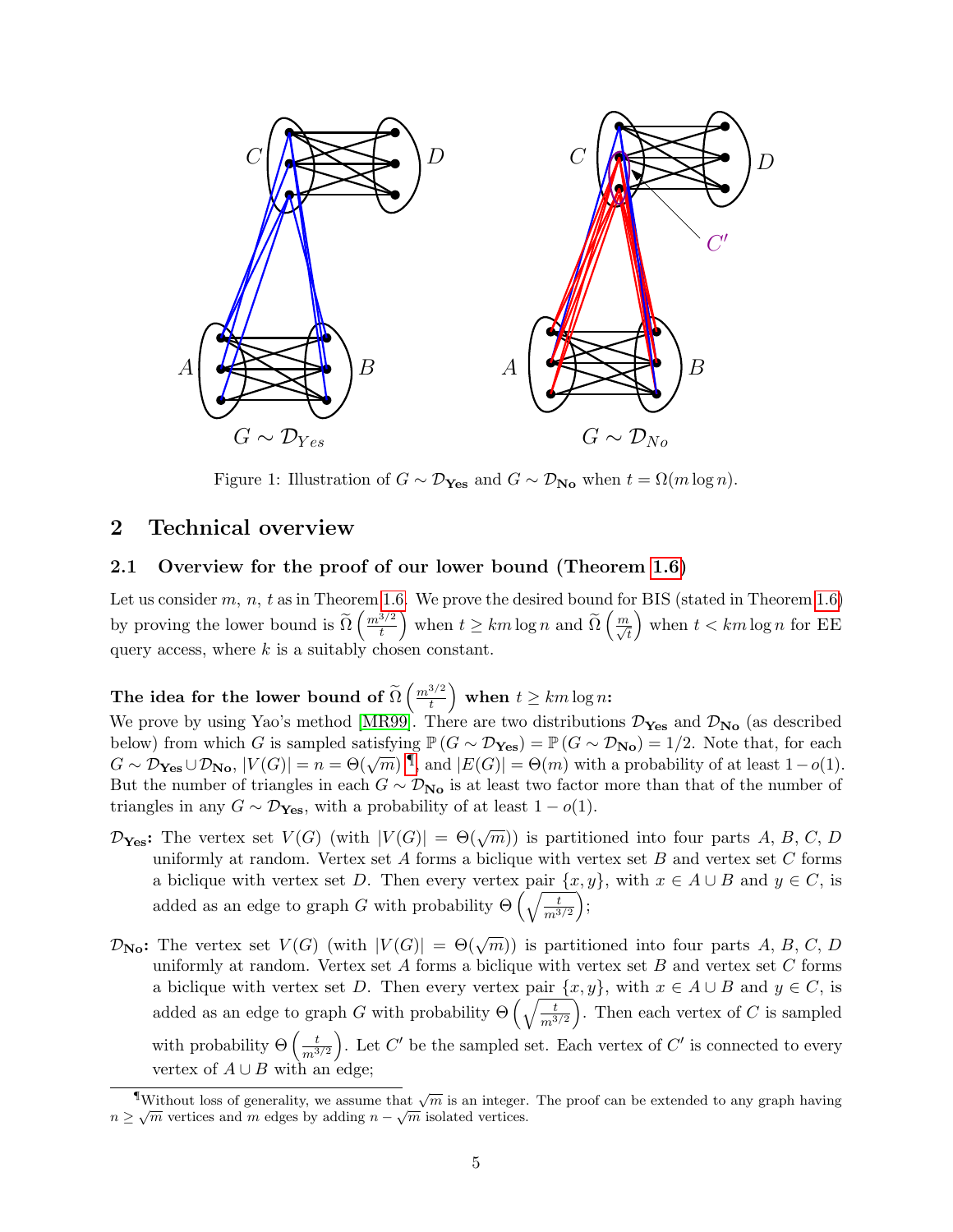See Figure [1](#page-6-3) for an illustration of the above construction. The constants, including  $k$ , in the order notations above are suitably set to have the following:

- When  $G \sim \mathcal{D}_{\text{Yes}}$ : The number of triangles in each graph is at most t, with a probability of at least  $1 - o(1)$ ;
- When  $G \sim \mathcal{D}_{\mathbf{No}}$ :  $|C'| = \Theta\left(\frac{t}{n}\right)$  $\frac{t}{m}$ ) with a probability of at least  $1 - o(1)$ . Hence, the number of triangles in each  $G \sim \mathcal{D}_{\mathbf{No}}$  is at least  $2t$ , with a probability of at least  $1 - o(1)$ .

Now, consider a particular EE query with input  $P \subseteq \binom{V(G)}{2}$  $\binom{G}{2}$ . Here, we divide the discussion into two parts, based on  $|P| \leq \tau$  and  $|P| > \tau$ , where  $\tau = \Theta(\log^2 n)$  is a threshold. If we query with the number of vertex pairs more than the threshold, chances are more we will not be able to distinguish between  $G \sim \mathcal{D}_{\text{Yes}}$  and  $G \sim \mathcal{D}_{\text{No}}$ . When  $|P| > \tau$ , we can show that there exists a vertex pair  $\{x, y\} \in P$  such that  $\{x, y\}$  is an edge in G, with a probability of at least  $1 - o(1)$ , irrespective of whether  $G \sim \mathcal{D}_{\text{Yes}}$  or  $G \sim \mathcal{D}_{\text{No}}$ . Intuitively, this is because the number of vertices and edges in G are  $\Theta(\sqrt{m})$  and  $\Theta(m)$ , respectively. So, EE queries with input  $P \subseteq {V(G) \choose Q}$  $\binom{G}{2}$  such that  $|P| > \tau$  will not be useful to distinguish whether  $G \sim \mathcal{D}_{\text{Yes}}$  or  $G \sim \mathcal{D}_{\text{No}}$ .

We prove the desired lower bound by proving  $\widetilde{\Omega}\left(\frac{m^{3/2}}{t}\right)$  $\left(\frac{3/2}{t}\right)$  many EE queries are necessary to decide whether  $G \sim \mathcal{D}_{\mathbf{Yes}}$  or  $G \sim \mathcal{D}_{\mathbf{No}}$  with a probability of at least 2/3. Note that  $C' = \emptyset$  when  $G \sim \mathcal{D}_{\mathbf{Yes}}$ . So, the number of EE queries needed to decide whether  $G \sim \mathcal{D}_{\text{Yes}}$  or  $G \sim \mathcal{D}_{\text{No}}$ , is at least the number of EE queries needed to *touch* at least one vertex of C' when  $G \sim \mathcal{D}_{\text{No}}$ . Here, by touching at least a vertex of C', we mean  $V(P) \cap C' \neq \emptyset$ . As we have argued that only EE query with input  $P\subseteq\binom{V(G)}{2}$  $\binom{G}{2}$  with  $|P| \leq \tau$  can be useful, the probability that we touch a vertex in C' with such a query is at most  $p = \mathcal{O}\left(\frac{C'}{\sqrt{m}} \cdot \tau\right) = \mathcal{O}\left(\frac{t \log^2 n}{m^{3/2}}\right)$  $m^{3/2}$  . Hence the number of EE queries to touch at least a vertex of  $C'$ , is at least  $1/p$ , that is,  $\widetilde{\Omega}\left(\frac{m^{3/2}}{t}\right)$  $\frac{3/2}{t}$ .

To let the the above discussion work, when  $G \sim \mathcal{D}_{\mathbf{No}}$ ,  $|C'| = \Theta\left(\frac{t}{n}\right)$  $\frac{t}{m}$ ) must be at least  $\Omega(\log n)$ . But  $|C'| = \Theta\left(\frac{t}{n}\right)$  $\frac{t}{m}$ ) with a probability of at least  $1 - o(1)$ . Because of this, we take  $t \geq km \log n$ in the above discussion. The formal statement of the lower bound, when  $t \geq km \log n$ , is given in Lemma [3.2](#page-9-1) in Section [3.](#page-9-0) What we have discussed here is just an overview, the formal proof of Lemma [3.2](#page-9-1) is much more invloved and delicate, which is presented in Section [3.1.](#page-9-2)

#### The idea for the lower bound of  $\widetilde{\Omega}\left(\frac{m^{3/2}}{t}\right)$  $\left(\frac{3/2}{t}\right)$  when  $t < km \log n$ :

Let us consider an algorithm A, having EE query access to an unknown graph  $G_2$ , that decides whether the number of triangles in G is at most t or at least 2t with a probability of at least  $2/3$ , where the parameter t satisfies  $t < k|E(G_2)| \cdot \log |V(G_2)|$ . We prove the desired lower bound by reducing from the case  $t = km \log n$  in a graph G to the case  $t < k \left| E(G_2) \right| \cdot \log |V(G_2)|$  in a graph  $G_2$ . After the reduction, we get the lower bound for the case  $t < k|E(G_2)| \cdot \log |V(G_2)|$  as we have already established the lower bound for any  $t \geq km \log n$ .

Let G be the unknown graph to which we have EE query access and  $t = km \log n$ , where  $|V(G)| = n$  and  $|E(G)| = \Theta(\sqrt{m})$ . The unknown graph  $G_2$  (for algorithm A) is  $G \cup G_1$  such that  $V(G) = n$  and  $|E(G)| = \Theta(\sqrt{n})$ . The unknown graph  $G_2$  (for algorithm  $\mathcal{A}$ ) is  $G \cup G_1$  such that  $V(G_2) = V(G) \sqcup V(G_1)$  and  $E(G_2) = E(G) \sqcup E(G_1)$ , where  $G_1$  is a *triangle-free* graph having  $\Theta(\sqrt{t})$  $V(G_2) = V(G) \sqcup V(G_1)$  and  $E(G_2) = E(G) \sqcup E(G_1)$ , where  $G_1$  is a *trungie-gree* graph naving  $\Theta(\sqrt{t})$ <br>many vertices (disjoint from  $V(G)$ ), and  $\Theta(t)$  many edges. We choose the constants in  $\Theta(\sqrt{t})$  and  $\Theta(t)$  such that  $t < k|E(G_2)| \log |V(G_2)|$ . Note that  $|V(G_2)| = \Theta(n+\sqrt{t}), E(G_2) = \Theta(m+t)$ , and the number of triangles in  $G_2$  is same as that of G. Also, an EE query to graph  $G_2$  can be answered

<span id="page-7-0"></span>This is to satisfy the requirement of algorithm  $\mathcal A$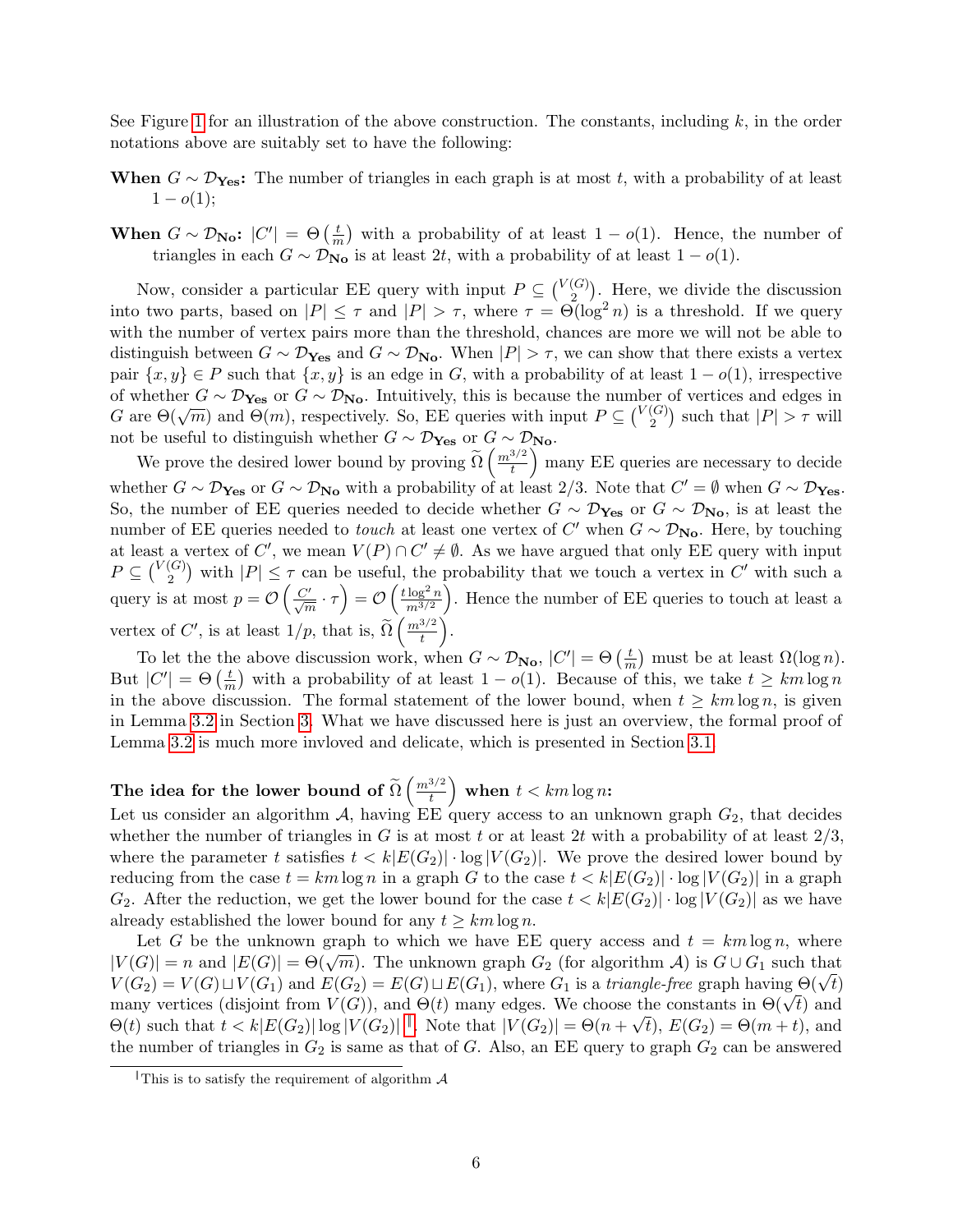by an EE query to graph G. Hence, because of our lower bound in the case of  $t \geq km \log n$ ,

Lower bound for the number of EE queries made by algorithm  $\mathcal A$ 

to estimate the number of triangles in  $G_2$ 

 $\geq$  The number of EE queries required by any algorithm that estimates

the number of triangles in G

$$
\geq \widetilde{\Omega}\left(\frac{m^{3/2}}{t}\right) = \widetilde{\Omega}\left(\frac{|E(G_2)|}{\sqrt{t}}\right) \qquad (\because |E(G_2)| = \Theta(m+t) \text{ and } t = km \log n)
$$

The formal statement of the lower bound, when  $t < km \log n$ , is given in Lemma [3.3](#page-9-3) in Section [3,](#page-9-0) and the proof is presented in Section [3.2.](#page-18-0)

## <span id="page-8-0"></span>2.2 Overview for our upper bound (Theorem [1.7\)](#page-5-2)

We establish the upper bound claimed in Theorem [1.7](#page-5-2) by giving two algorithms that report a  $(1 \pm \varepsilon)$ -approximation to the number of triangles in the graph:

- (i) TRIANGLE-EST-HIGH( $G, \varepsilon$ ) that makes  $\widetilde{\mathcal{O}}\left(\frac{m^{3/2}}{T}\right)$  $\left(\frac{3}{2}\right)$  many BIS queries;
- (ii) TRIANGLE-EST-LOW( $G, \varepsilon$ ) that makes  $\widetilde{\mathcal{O}}\left(\frac{m+T}{\sqrt{T}}\right)$ T ) many BIS queries.

Informally speaking, our final algorithm TRIANGLE-EST calls TRIANGLE-EST-HIGH( $G, \varepsilon$ ) and TRIANGLE-EST-LOW( $G, \varepsilon$ ) when  $T = \Omega(m)$  and  $T = \mathcal{O}(m)$ , respectively. Observe that, if TRIANGLE-EST knows  $T$  within a constant factor, then it can decide which one to use among TRIANGLE-EST-HIGH( $G, \varepsilon$ ) and TRIANGLE-EST-LOW( $G, \varepsilon$ ). If TRIANGLE-EST does not know T within a constant factor, then it starts from a guess  $L = \binom{n}{3}$  $\binom{n}{3}/2$  and makes a geometric search on  $L$  until the output of TRIANGLE-EST is consistent with  $L$ . Depending on whether  $L = \Omega(m)$  or  $L = \mathcal{O}(m)$ , TRIANGLE-EST decides which one among TRIANGLE-EST-HIGH( $G, \varepsilon$ ) and TRIANGLE-EST-LOW( $G, \varepsilon$ ) to call. This guessing technique is very standard by now in property testing literature [\[GR08,](#page-26-2) [ELRS17,](#page-26-7) [ERS20,](#page-26-11) [AKK19\]](#page-25-8). Another point to note is that we do not know m. However, we can estimate m by using poly $(\log n)$  many BIS queries (see Table [1\)](#page-3-0). An estimate of m will perfectly work for us in this case.

**Algorithm** TRIANGLE-EST-HIGH( $G, \varepsilon$ ) Algorithm TRIANGLE-EST-HIGH is inspired by the triangle estimation algorithm of Assadi *et al.* [\[AKK19\]](#page-25-8), where we have ADJACENCY, DEGREE, RANDOM neighbor and Random Edge queries. Please see Section [4.2](#page-21-0) for formal definitions of these queries. Note that the algorithm by Assadi *et al.* can be *suitably* modified even if we have approximate versions of DEGREE, RANDOM NEIGHBOR and RANDOM EDGE queries. Also refer Sectio[n4.2](#page-21-0) for formal definitions of approximate version of the above queries. By Corollary [4.8,](#page-21-1)  $\mathcal{O}(1)$  many BIS queries are enough to simulate the approximate versions of DEGREE and RANDOM NEIGHBOR, with a probability of at least  $1 - o(1)$ . By Proposition [4.7,](#page-21-2) approximate version of RANDOM EDGE queries can also be simulated by  $\mathcal{O}(1)$  many BIS queries, with a probability of at least  $1 - o(1)$ . Putting everything together, we get TRIANGLE-EST-HIGH( $G, \varepsilon$ ) for triangle estimation that makes  $\mathcal{O}(1)$ many BIS queries. The formal statement of the corresponding triangle estimation result is given in Lemma [4.2,](#page-20-1) and algorithm TRIANGLE-EST-HIGH( $G, \varepsilon$ ) is described in Section [4.2.](#page-21-0)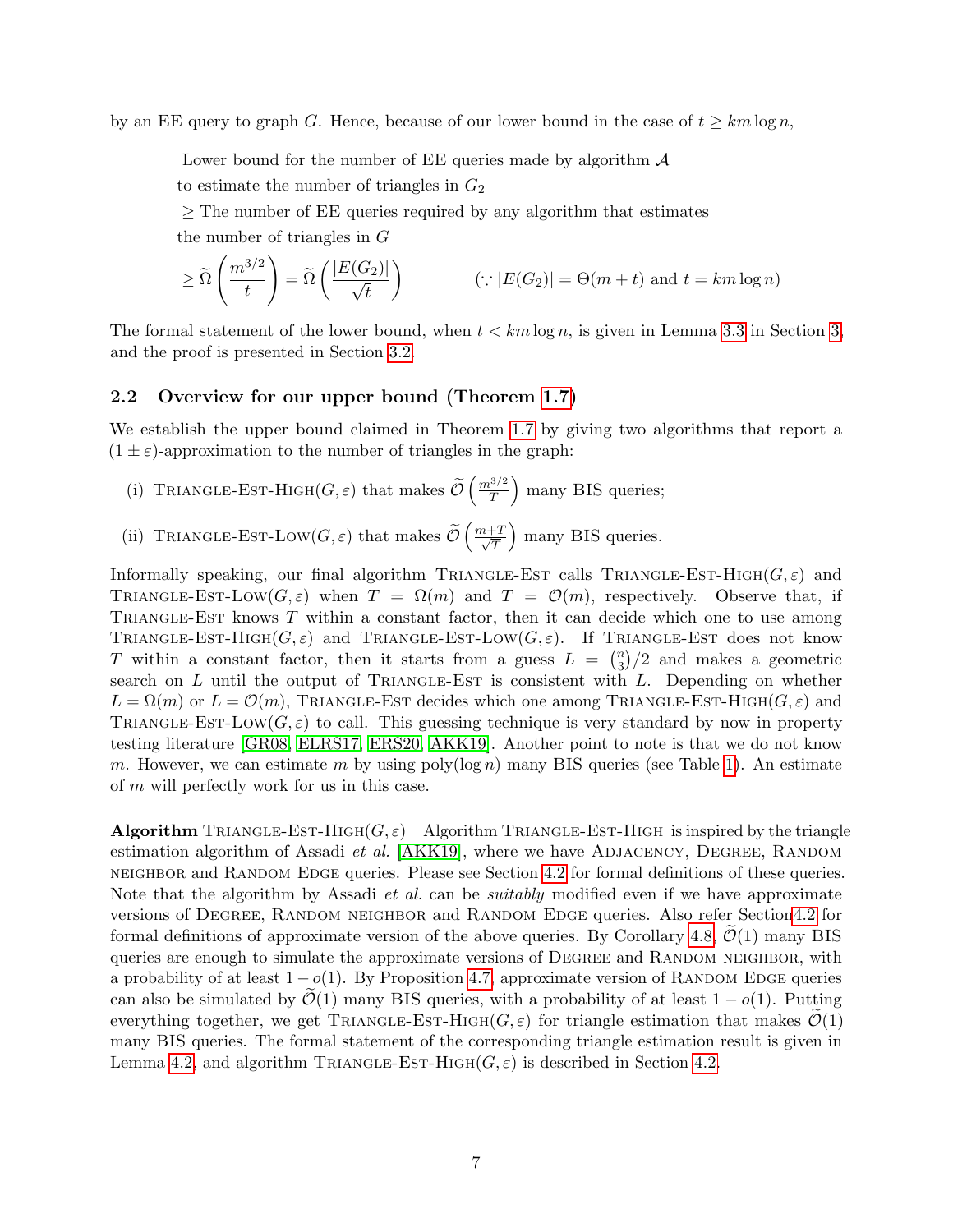**Algorithm** TRIANGLE-EST-LOW( $G, \varepsilon$ ) This algorithm is inspired by the two pass streaming algorithm for triangle estimation by McGregor *et al.* [\[MVV16\]](#page-26-12). Basically, we show that the steps of McGregor *et al.*'s algorithm can be executed by using  $\widetilde{\mathcal{O}}\left(\frac{m+T}{\sqrt{T}}\right)$ T BIS queries. To do so, we have used the fact that, given any  $X \subseteq V(G)$ , all the edges of the subgraph induced by X can be enumerated by using  $\mathcal{O}(|E(G[X])|)$  many BIS queries (see Proposition [4.4](#page-20-3) for the formal statement). The formal statement of the corresponding triangle estimation result is given in Lemma [4.3,](#page-20-2) and algorithm TRIANGLE-EST-LOW( $G, \varepsilon$ ) is described in Section [4.3](#page-22-0) along with its correctness proof and query complexity analysis.

# <span id="page-9-0"></span>3 Lower bound for estimating triangles using EDGE EMPTINESS queries

In this Section, we prove the main lower bound result as sketched in Theorem [1.6;](#page-4-1) the formal theorem statement is stated below. As mentioned earlier, the lower bound proofs will be for the stronger query oracle EE. This will imply the lower bound for BIS.

<span id="page-9-4"></span>Theorem 3.1 (Main lower bound result). Let m, n,  $t \in \mathbb{N}$  be such that  $1 \leq t \leq \frac{m^{3/2}}{2}$  $rac{3}{2}$ . Any (randomized) algorithm that has EE oracle access to a graph  $G(V, E)$  must make  $\widetilde{\Omega} \left( \min \left\{ \frac{m}{\sqrt{t}}, \frac{m^{3/2}}{t} \right\} \right)$  $\left\{\frac{3}{t}\right\}$ many EE queries to decide whether the number of triangles in G is at most t or at least 2t with a probability of at least 2/3, where G has  $n \geq 4\sqrt{m}$  many vertices,  $\Theta(m)$  many edges.

We prove the above theorem by proving Lemmas [3.2](#page-9-1) and [3.3,](#page-9-3) as stated below. Note that Lemmas [3.2](#page-9-1) and [3.3](#page-9-3) talk about the desired lower bound when the number of triangles in the graph is *large*  $(\Omega(m \log n))$  and *small*  $(\mathcal{O}(m \log n))$ , respectively.

<span id="page-9-1"></span>Lemma 3.2 (Lower bound when there are *large* number of triangles). Let m, n,  $t \in \mathbb{N}$  be such that  $t \geq \frac{m \log n}{8}$  $\frac{\log n}{8}$ . Any (randomized) algorithm that has EE oracle access to a graph  $G(V, E)$ must make  $\widetilde{\Omega}\left(\frac{m^{3/2}}{t}\right)$  $\left(\frac{3/2}{t}\right)$  many EE queries to decide whether the number of triangles in G is at most t or at least 2t with a probability of at least 2/3, where G has  $n \geq 4\sqrt{m}$  many vertices,  $\Theta(m)$  many √ edges.

<span id="page-9-3"></span>Lemma 3.3 (Lower bound when there are *small* number of triangles). Let m, n,  $t \in \mathbb{N}$  be such that  $t < \frac{m \log n}{8}$ . Any (randomized) algorithm that has EE oracle access to a graph  $G(V, E)$ must make  $\widetilde{\Omega}\left(\frac{m}{\sqrt{t}}\right)$  $\big)$  many EE queries to decide whether the number of triangles in G is at most t or at least 2t with a probability of at least 2/3, where G has  $n \geq 4\sqrt{m}$  many vertices and  $\Theta(m)$  many √ edges.

We first show Lemma [3.2](#page-9-1) in Section [3.1,](#page-9-2) and then Lemma [3.3](#page-9-3) in Section [3.2.](#page-18-0) Note that the proof of Lemma [3.3](#page-9-3) will use Lemma [3.2.](#page-9-1)

# <span id="page-9-2"></span>3.1 Proof of Lemma [3.2](#page-9-1)

Without loss of generality, assume that  $\sqrt{m}$  is an integer. We prove for the case when  $n = 4\sqrt{m}$ . Without loss of generality, assume that  $\sqrt{m}$  is an integer. We prove for the case when  $n = 4\sqrt{m}$ .<br>But, we can make the proof work for any  $n \ge 4\sqrt{m}$  by adding  $n - 4\sqrt{m}$  many isolated vertices. Note that  $t \geq \frac{m \log n}{8}$  $\frac{\log n}{8}$  here. We further assume that  $t \leq \frac{m^{3/2}}{128}$ , and  $m = \Omega(\log^2 n)$ . Otherwise, the stated lower bound of  $\widetilde{\Omega}\left(\frac{m^{3/2}}{t}\right)$ <sup>3/2</sup>/<sub>t</sub> trivially follows as  $\widetilde{\Omega}(\cdot)$  hides a multiplicative factor of  $\frac{1}{\text{poly}(\log n)}$ .

We use Yao's min-max principle to prove the lower bound. To do so, we consider two distributions  $\mathcal{D}_{\text{Yes}}$  and  $\mathcal{D}_{\text{No}}$  on graphs where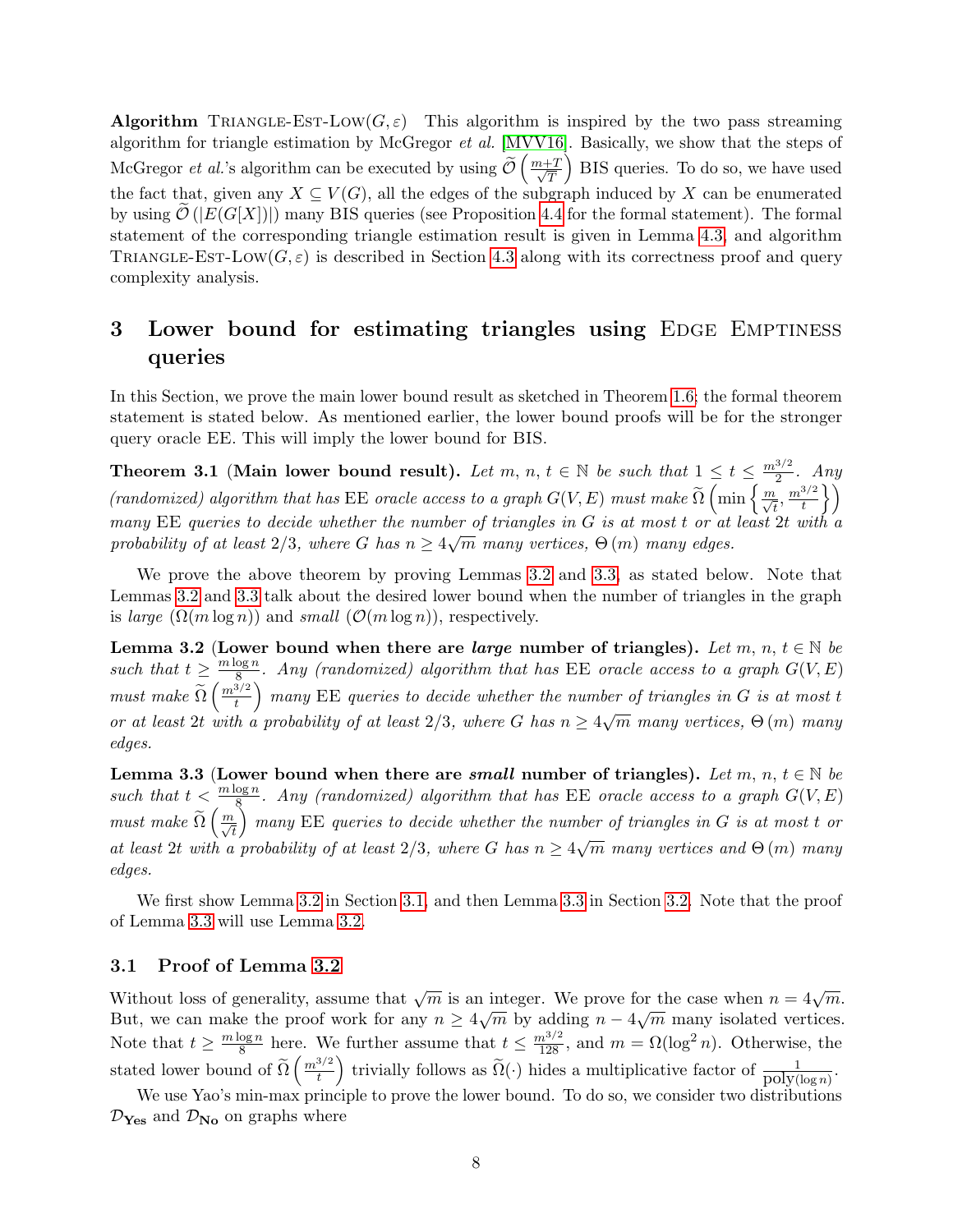- Any graph  $G \sim \mathcal{D}_{\text{Yes}} \cup \mathcal{D}_{\text{No}}$  has  $4\sqrt{m}$  many vertices;
- Any graph  $G \sim \mathcal{D}_{\text{Yes}} \cup \mathcal{D}_{\text{No}}$  has  $\Theta(m)$  many edges with a probability of at least  $1 o(1)$ ;
- The number of triangles in any graph  $G \sim \mathcal{D}_{\text{Yes}}$  is at most t with a probability of at least  $1 - o(1)$ , and any graph  $G \sim \mathcal{D}_{N_{\text{o}}}$  has at least 2t many triangles with a probability of at least  $1 - o(1)$ .

Note that, if we can show that any deterministic algorithm that distinguishes graphs from  $\mathcal{D}_{Yes}$  and  $\mathcal{D}_{\text{No}}$ , with a probability of at least 2/3, must make  $\widetilde{\Omega}\left(\frac{m^{3/2}}{t}\right)$  $\left(\frac{3/2}{t}\right)$  many EE queries, then we are done with the proof of Lemma [3.2.](#page-9-1)

### <span id="page-10-0"></span>3.1.1 The (hard) distribution for the input, its properties, and the proof set up

 $\mathcal{D}_{\text{Yes}}$ : A graph  $G \sim \mathcal{D}_{\text{Yes}}$  is sampled as follows:

- Partition the vertex set  $V(G)$  into 4 parts A, B, C, D, by initializing A, B, C, D as empty sets, and then putting each vertex in  $V(G)$  into one of the parts uniformly at random and independent of other vertices;
- Connect each vertex of  $A$  with every vertex of  $B$  with an edge to form a biclique. Also, connect each vertex of C with every vertex of D with an edge to form another biclique;
- For every  $\{x, y\}$  where  $x \in A \cup B$  and  $y \in C$ , add edge  $\{x, y\}$  to G with probability  $\sqrt{t}$  $\frac{t}{16m^{3/2}}.$

 $\mathcal{D}_{\mathbf{No}}$ : A graph  $G \sim \mathcal{D}_{\mathbf{No}}$  is sampled as follows:

- Partition the vertex set  $V(G)$  into 4 parts A, B, C, D, by initializing A, B, C, D as empty sets, and then putting each vertex in  $V(G)$  into one of the partitions uniformly at random and independent of other vertices;
- Connect each vertex of  $A$  with every vertex of  $B$  with an edge to form a biclique. Also, connect each vertex of C with every vertex of D with an edge to form another biclique;
- For every  $\{x, y\}$  where  $x \in A \cup B$  and  $y \in C$ , add edge  $\{x, y\}$  to G with probability  $\sqrt{t}$  $\frac{t}{16m^{3/2}}.$
- Select  $C' \subseteq C$  by putting each  $x \in C$  into  $C'$  with a probability of at least  $\frac{32t}{m^{3/2}}$ , independently, and then, add each edge in  $\{x, y : x \in A \cup B, y \in C'\}$  to G.

The following observation establishes the number of vertices, edges, and the number of triangles in the graphs that can be sampled from  $\mathcal{D}_{\text{Yes}} \cup \mathcal{D}_{\text{No}}$ . The proof uses large deviation inequalities (see Lemma [B.1](#page-29-1) and [B.4](#page-29-2) in Appendix [B\)](#page-29-0), and is presented in Appendix [A.](#page-27-0)

- Observation 3.4 (Properties of the graph  $G \sim \mathcal{D}_{\text{Yes}} \cup \mathcal{D}_{\text{No}}$ ). (i) For  $G \sim \mathcal{D}_{\text{Yes}} \cup \mathcal{D}_{\text{No}}$ , the number of vertices in G is  $4\sqrt{m}$ . Also,  $\frac{\sqrt{m}}{2} \le |A|, |B|, |C|, |D| \le 2\sqrt{m}$  holds with a probability of at least  $1-o(1)$ , and the number of edges in G is  $\Theta(m)$  with a probability of at least  $1-o(1)$ ;
- (ii) If  $G \sim \mathcal{D}_{\text{Yes}}$ , then there are at most t triangles in G with a probability of at least  $1 o(1)$ ,
- (iii) If  $G \sim \mathcal{D}_{\text{No}}, \frac{8t}{m} \leq |C'| \leq \frac{64t}{m}$  with a probability of at least  $1 o(1)$ , and there are at least  $2t$ many triangles in G with a probability of at least  $1 - o(1)$ .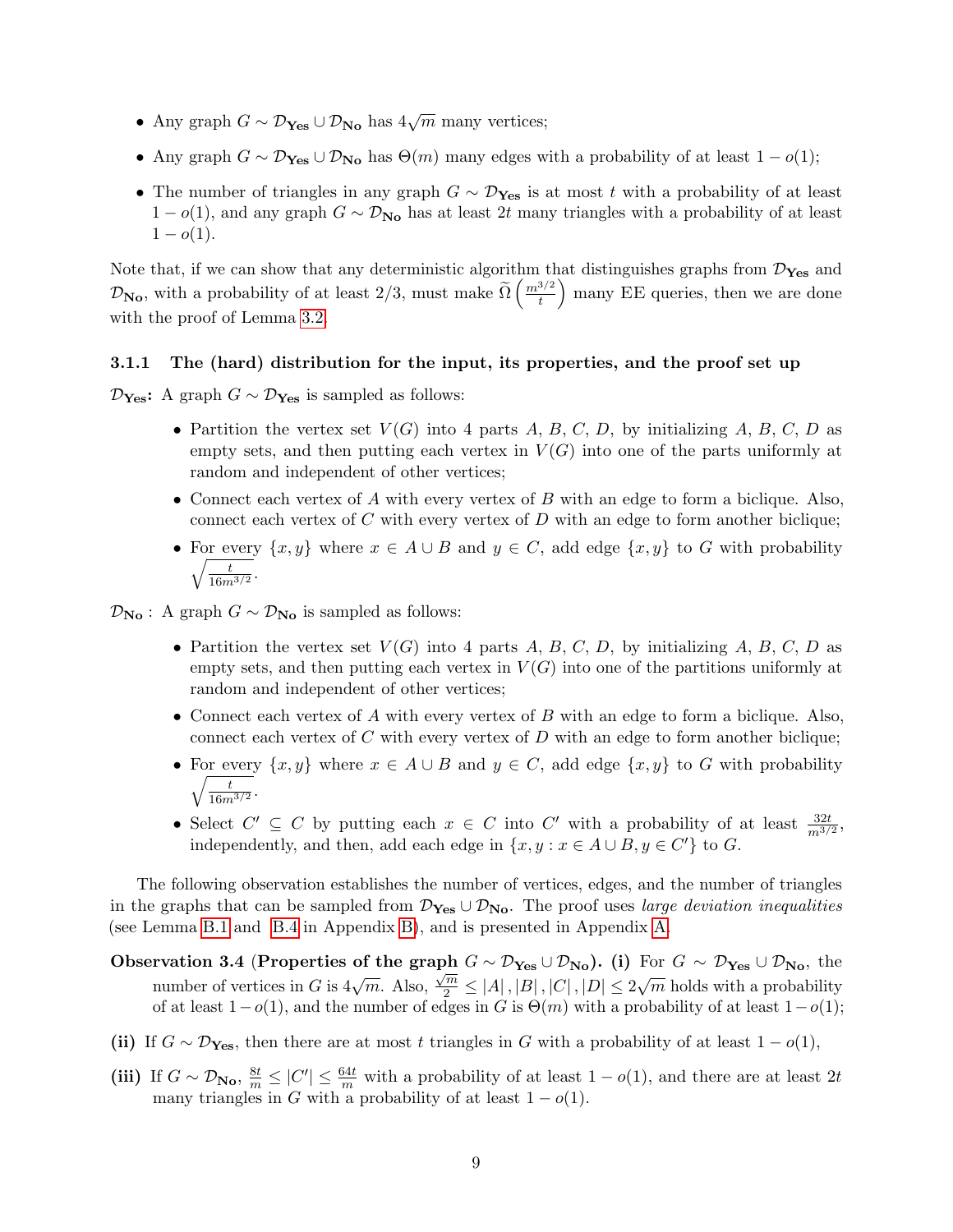The following remark is regarding the connection between graphs in  $\mathcal{D}_{\text{Yes}}$  and that in  $\mathcal{D}_{\text{No}}$ . This will be used later in our proof, particularly in the proof of Claim [3.12.](#page-14-0)

<span id="page-11-2"></span>Remark 1 (A graph  $G' \sim \mathcal{D}_{No}$  can be generated from a graph  $G \sim \mathcal{D}_{Yes}$ ). Let us first generate a graph  $G \sim \mathcal{D}_{\mathbf{Yes}}$ . Select  $C' \subseteq C$  by putting each  $x \in C$  into  $C'$  with a probability of at least  $\frac{32t}{m^{3/2}}$ , and then, add each edge in  $\{x, y : x \in A \cup B, y \in C'\}$  to G to generate G', then (the resulting graph)  $G' \sim \mathcal{D}_{\mathbf{No}}$ .

The following observation says that a  $\{x, y\} \in {V(G) \choose 2}$  $\binom{G}{2}$  (with some condition) forms an edge with a probability of at least a constant. It will be used while we prove Claim [3.11.](#page-14-1)

<span id="page-11-3"></span>Observation 3.5 (Any vertex pair  $\{x, y\}$  is an edge in G with constant probability). Let  ${x, y} \in {V(G) \choose 2}$  $2^{(G)}$ , and we are in the process of generating  $G \sim \mathcal{D}_{\text{Yes}} \cup \mathcal{D}_{\text{No}}$ . Let at most one of x and y has been put into one of the parts out of  $A, B, C$  and D. Then  $\{x, y\}$  is an edge in G with probability at least  $\frac{1}{4}$ .

The above observation follows from the description of  $G \sim \mathcal{D}_{\text{Yes}} \cup \mathcal{D}_{\text{No}}$  – each vertex in  $V(G)$ is put into one of the parts out of  $A, B, C, D$  uniformly at random, each vertex of  $A$  is connected with every vertex in  $B$ , and each vertex of  $C$  is connected with every vertex in  $D$ .

In order to prove Lemma [3.2,](#page-9-1) by contradiction, assume that there is a randomized algorithm that makes  $q = o\left(\frac{m^{3/2}}{t}\right)$ t  $\frac{1}{\log^2 n}$  many EE queries and decides whether the number of triangles in the input graph is at most t or at least 2t, with a probability of at least  $2/3$ . Then there exists a deterministic algorithm ALG that makes  $q$  many EE queries and decides the following (when the input graph  $G \sim \mathcal{D}_{\text{Yes}} \cup \mathcal{D}_{\text{No}}$  be such that both  $G \sim \mathcal{D}_{\text{Yes}}$  and  $G \sim \mathcal{D}_{\text{No}}$  holds with probability  $1/2$ ) –

$$
\mathbb{P}_{G \sim \mathcal{D}_{\mathbf{No}}}(\mathrm{ALG}(\mathrm{G}) \text{ reports NO}) - \mathbb{P}_{G \sim \mathcal{D}_{\mathbf{Yes}}}(\mathrm{ALG}(\mathrm{G}) \text{ reports NO}) \ge \frac{1}{3} - o(1).
$$

(Here  $\mathbb{P}_{G\sim\mathcal{D}_{\mathbf{No}}(\mathcal{E})}$  and  $\mathbb{P}_{G\sim\mathcal{D}_{\mathbf{Yes}}(\mathcal{E})}$  denote the probability of the event  $\mathcal{E}$  under the conditional space  $G \sim \mathcal{D}_{\mathbf{No}}$  and  $G \sim \mathcal{D}_{\mathbf{Yes}}$ , respectively.) Hence, we will be done with the proof of Lemma [3.2](#page-9-1) by showing the following lemma.

<span id="page-11-1"></span>Lemma 3.6 (Lower bound on the number of EE queries when  $G \sim \mathcal{D}_{\text{Yes}} \cup \mathcal{D}_{\text{No}}$ ). Let the unknown graph G be such that  $G \sim \mathcal{D}_{\text{Yes}}$  and  $G \sim \mathcal{D}_{\text{No}}$  hold with equal probabilities. Consider any deterministic algorithm ALG that has EE access to G, and makes  $q = o\left(\frac{m^{3/2}}{t}\right)$ t  $\frac{1}{\log^2 n}$  $\Big)$  many EE queries to G. Then

 $\mathbb{P}_{G \sim \mathcal{D}_{\mathbf{N_o}}}(\text{ALG}(G)$  reports NO) –  $\mathbb{P}_{G \sim \mathcal{D}_{\mathbf{Y_{es}}}}(\text{ALG}(G)$  reports NO)  $\leq o(1)$ .

Next, we define an augmented  $EE$  oracle ( $EE^*$  oracle).  $EE^*$  is tailor-made for the graphs coming from  $\mathcal{D}_{\text{Yes}} \cup \mathcal{D}_{\text{No}}$ . Moreover, it is *stronger* than EE, that is, any EE query can be simulated by a EE<sup>∗</sup> query. We will prove the claimed lower bound in Lemma [3.6](#page-11-1) when we have access to EE<sup>∗</sup> oracle. Note that this will imply Lemma [3.6.](#page-11-1)

Before getting into the formal description of  $EE^*$  oracle, note that the algorithm (with  $EE^*$ access) maintains a four tuple data structure initialized with  $\emptyset$ . With each query to EE<sup>∗</sup> oracle, the oracle updates the data structure and returns the updated data structure to the algorithm. Note that the updated data structure is a function of all previously made  $EE^*$  queries, and it is enough to answer corresponding EE queries.

# <span id="page-11-0"></span>3.1.2 Augmented EDGE EMPTINESS oracle (EE<sup>\*</sup>)

Before describing the EE<sup>∗</sup> query oracle and its interplay with the algorithm, first we present the data structure  $(E_Q, V(E_Q), e, \ell_v)$  that the algorithm maintains with the help of  $EE^*$  oracle. The data structure keeps track of the following information.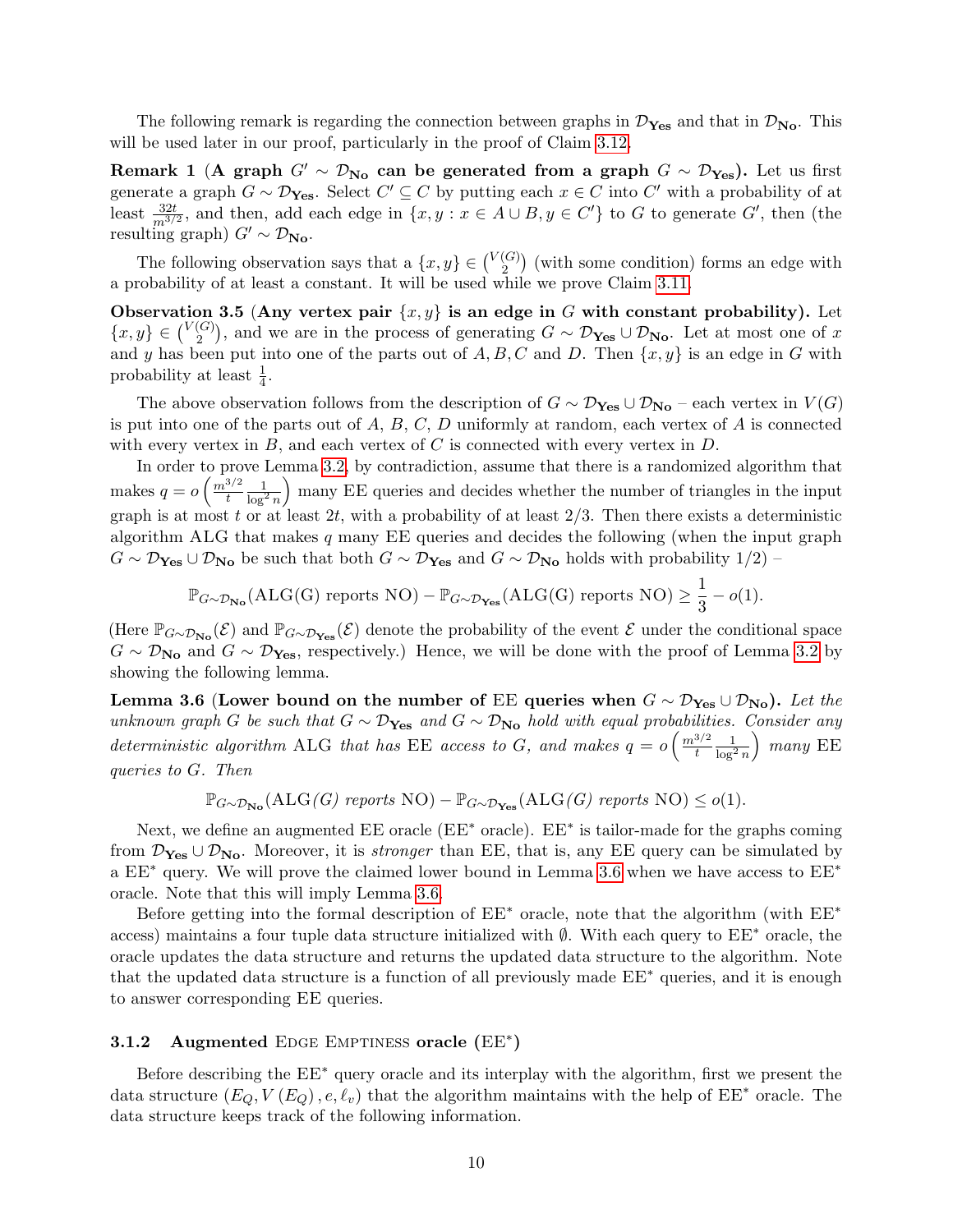### Information maintained by  $(E_Q, V(E_Q), e, \ell_v)$ :

- $E_Q$  is a subset of  $\binom{V(G)}{2}$  $\binom{G}{2}$  that have been seen by the algorithm till now,  $V(E_Q)$  is the set of vertices present in any vertex pair in  $E_Q$ .
- $e: \binom{V(E_Q)}{2} \rightarrow \{0,1\}$  such that  $e(\{x,y\})=1$  means the algorithm knows that  $\{x,y\}$  is an edge in  $G, e(x, y) = 0$  means that  $\{x, y\}$  is not an edge in  $G$ .
- $\ell_v : V(E_Q) \to \{A, B, C, C', D\}$ , where

$$
\ell_v(x) = \begin{cases} A, & x \in A \\ B, & x \in B \\ C, & x \in C \setminus C' \\ C', & x \in C' \\ D, & x \in D \end{cases}
$$

Intuitively speaking, unless the algorithm knows about the presence of some vertex in  $C'$ , it cannot distinguish whether the unknown graph  $G \sim \mathcal{D}_{\text{Yes}}$  or  $G \sim \mathcal{D}_{\text{No}}$ . So, we define the notion of good and bad vertices, along with good and bad data structures. This notion will be used later in our proof.

<span id="page-12-2"></span>**Definition 3.7 (Bad vertex).** A vertex  $x \in V(E_Q)$  is said to be a *bad* vertex if  $\ell_v(x) = C'$ .  $(E_Q, V(E_Q), e, \ell_v)$  is said to be *good* if there does not exist any bad vertex in  $V(E_Q)$ .

### EE<sup>∗</sup> oracle and its interplay with the algorithm:

The algorithm initializes the data structure  $(E_Q, V(E_Q), e, \ell_v)$  with  $E_Q = \emptyset$ ,  $V(E_Q) = \emptyset$ . So, e and  $\ell_v$  are initialized with trivial functions with domain  $\emptyset$ . At the beginning of each round, the algorithm queries the EE<sup>\*</sup> oracle with a subset  $P \subseteq {V(G) \choose 2}$  $\binom{G}{2}$  deterministically. Note that the choice of P depends on the current status of the data structure. Now, we explain how  $EE^*$  oracle responds to the query and how the data structure is updated.

- (1) If  $|P| \leq \tau = 25 \log^2 n$ , the oracle sets  $E_Q \leftarrow E_Q \cup P$ , and changes  $V(E_Q)$  accordingly. The oracle also sets the function e and  $\ell_v$  as per their definitions, and then it sends the updated data structure to the algorithm.
- (2) Otherwise (if  $|P| > \tau$ ), the oracle finds a random subset  $P' \subseteq P$  such that  $|P'| = \tau$ . The oracle checks if there is a pair  $\{u, v\} \in P'$  such that  $\{u, v\}$  is an edge. If yes, then the oracle responds as in (1) with P being replaced by  $P'$ . If no, the oracle sends the data structure corresponding to the entire graph along with a FAILURE signal \*\*.

Owing to the way  $EE^*$  oracle updates the data structure after each  $EE^*$  query, we can make some assumptions on the inputs to the  $EE<sup>∗</sup>$  oracle, as described in Remark [2.](#page-12-1) It will actually be useful when we prove Claim [3.11.](#page-14-1)

<span id="page-12-1"></span>Remark 2 (Some assumptions on the  $EE^*$  query). Let  $(E_Q, V(E_Q), e, \ell_v)$  be the data structure just before the algorithm makes EE query with input P, and let  $(E'_{Q}, V (E'_{Q}), e', \ell'_{v})$ be the data structure updated by  $EE^*$  oracle after the algorithm makes  $EE^*$  query with input  $\hat{P}$ . Without loss of generality, we assume that

<span id="page-12-0"></span><sup>∗∗</sup>We later argue that Failure signal is sent with a very low probability.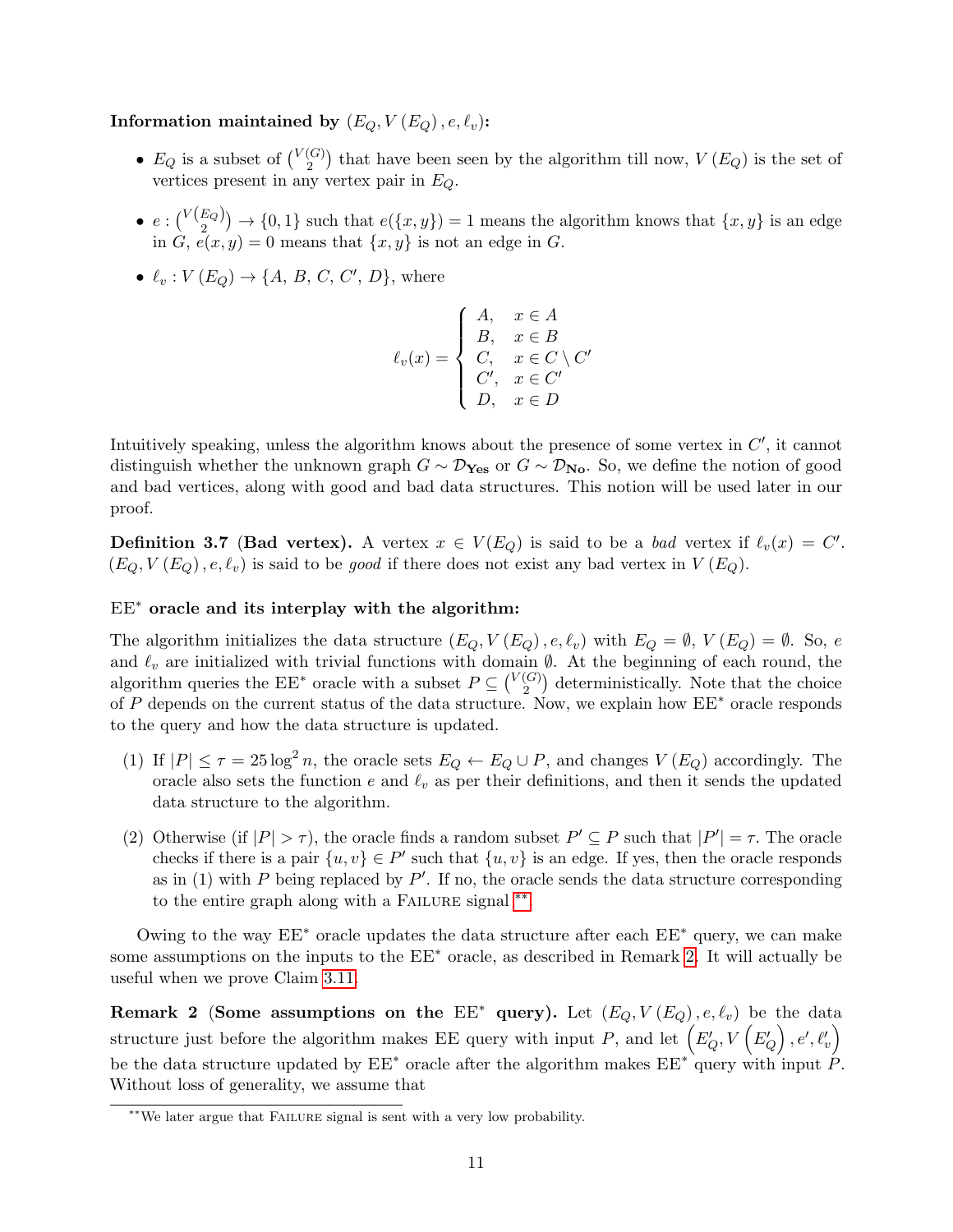- (i) P is disjoint from  $\binom{V(E_Q)}{2}$ . It is because EE<sup>\*</sup> maintains whether  $\{x, y\}$  is an edge or not for each  $\{x, y\} \in {\binom{V(E_Q)}{2}};$
- (ii) When  $x, z \in V(E_Q)$ , there does not exist  $\{x, y\}$  and  $\{y, z\}$  in P. It is because the oracle updates the data structure in the same way in each of the following three cases when  $x, z \in V(E_Q) - (i)$  $\{x, y\}$  and  $\{y, z\}$  are in P, (ii)  $\{x, y\} \in P$  and  $\{y, z\} \notin P$ , and (iii)  $\{x, y\} \notin P$  and  $\{y, z\} \in P$ . By the description of  $EE^*$  oracle and its interplay with the algorithm, in all the three cases, the updated data structure  $(E'_{Q}, V (E'_{Q}), e', \ell'_{v})$  contains labels of all the three vertices  $x, y, z$ along with the information whether  $\{x, y\}$  and  $\{y, z\}$  form edges in G or not. So, instead of having both  $\{x, y\}$  and  $\{y, z\}$  in P with  $x, z \in V(E_Q)$ , it is equivalent to have exactly one among  $\{x, y\}$  and  $\{y, z\}$  in P.

In the following observation, we formally show that  $EE<sup>∗</sup>$  oracle is stronger than that of  $EE$ . Then we prove Lemma [3.9](#page-13-0) that says that  $\Omega\left(\frac{m^{3/2}}{t}\right)$ t  $\frac{1}{\log^2 n}$  EE<sup>∗</sup> queries are necessary to distinguish between  $G \sim \mathcal{D}_{\text{Yes}}$  and  $G \sim \mathcal{D}_{\text{No}}$ . Note that Lemma [3.9](#page-13-0) will imply Lemma [3.6.](#page-11-1)

Observation 3.8 (EE<sup>\*</sup> is stronger than EE). Let  $G \sim \mathcal{D}_{\text{Yes}} \cup \mathcal{D}_{\text{No}}$ . Each EE query to G can be simulated by using an  $EE^*$  query to  $G$ .

*Proof.* Let us consider an EE query with input  $P \subseteq \binom{V(G)}{2}$  $_2^{(G)}$ ). We make a  $EE^*$  query with the same input P, and answer the EE query as follows depending on whether  $|P| \leq \tau$  or  $|P| > \tau$ .

- $|P| \leq \tau$ : The EE<sup>\*</sup> oracle updates the data structure and let  $(E'_Q, V'_Q)$ ,  $e', \ell'_v$  be the updated data structure. It contains the the information about each  $\{x, y\} \in P$  whether it forms an edge in G or not. So, from  $(E'_{Q}, V (E'_{Q}), e', \ell'_{v}),$  the EE query with input P can be answered as follows: there exists an edge  $\{x, y\} \in P$  with  $\{x, y\} \in E(G)$  if and only if  $e'(\{x, y\}) = 1$ .
- $|P| > \tau$ : In this case, the EE<sup>\*</sup> oracle finds a random subset  $P' \subseteq P$  such that  $|P'| = \tau$ . It checks if there is an  $\{x, y\} \in P'$  such that  $\{x, y\}$  is an edge. If yes, the updated data structure contains the the information about each  $\{x, y\} \in P'$  whether it forms an edge. In this case, we can report that there exists an  $\{x, y\} \in P$  such that  $\{x, y\}$  is an edge in G. If there is no  $\{x, y\} \in P'$  such that  $\{x, y\}$  is an edge, then (by the description of EE oracle and its interplay with the algorithm) the  $EE^*$  oracle sends the data structure corresponding to the entire graph. Obviously, we can report whether there exists an  $\{x, y\} \in P$  such that  $\{x, y\} \in E(G)$  or not.

Hence, in any case, we can report the answer to  $EE$  query with input  $P$ .

 $\Box$ 

We are left with proving the following technical lemma. As noted earlier, this will imply Lemma [3.6.](#page-11-1)

<span id="page-13-0"></span>Lemma 3.9 (Lower bound on the number of  $EE^*$  queries when  $G \sim \mathcal{D}_{\text{Yes}} \cup \mathcal{D}_{\text{No}}$ ). Let the unknown graph G be such that  $G \sim \mathcal{D}_{\text{Yes}}$  and  $G \sim \mathcal{D}_{\text{No}}$  hold with equal probabilities. Consider any deterministic algorithm ALG<sup>\*</sup> that has  $EE^*$  access to G, and makes  $q = o\left(\frac{m^{3/2}}{t}\right)$ t  $\frac{1}{\log^2 n}$ ) many  $EE^*$ queries to G. Then

 $\mathbb{P}_{G \sim \mathcal{D}_{\mathbf{No}}}(\mathbf{ALG}^* \mid G)$  reports  $\mathbf{NO}) - \mathbb{P}_{G \sim \mathcal{D}_{\mathbf{Yes}}}(\mathbf{ALG}^* \mid G)$  reports  $\mathbf{NO}) \leq o(1)$ .

#### <span id="page-13-1"></span>3.1.3 Proof of Lemma [3.9](#page-13-0)

For clarity of explanation, we first describe ALG<sup>∗</sup> as a decision tree. Then we will prove Lemma [3.9.](#page-13-0)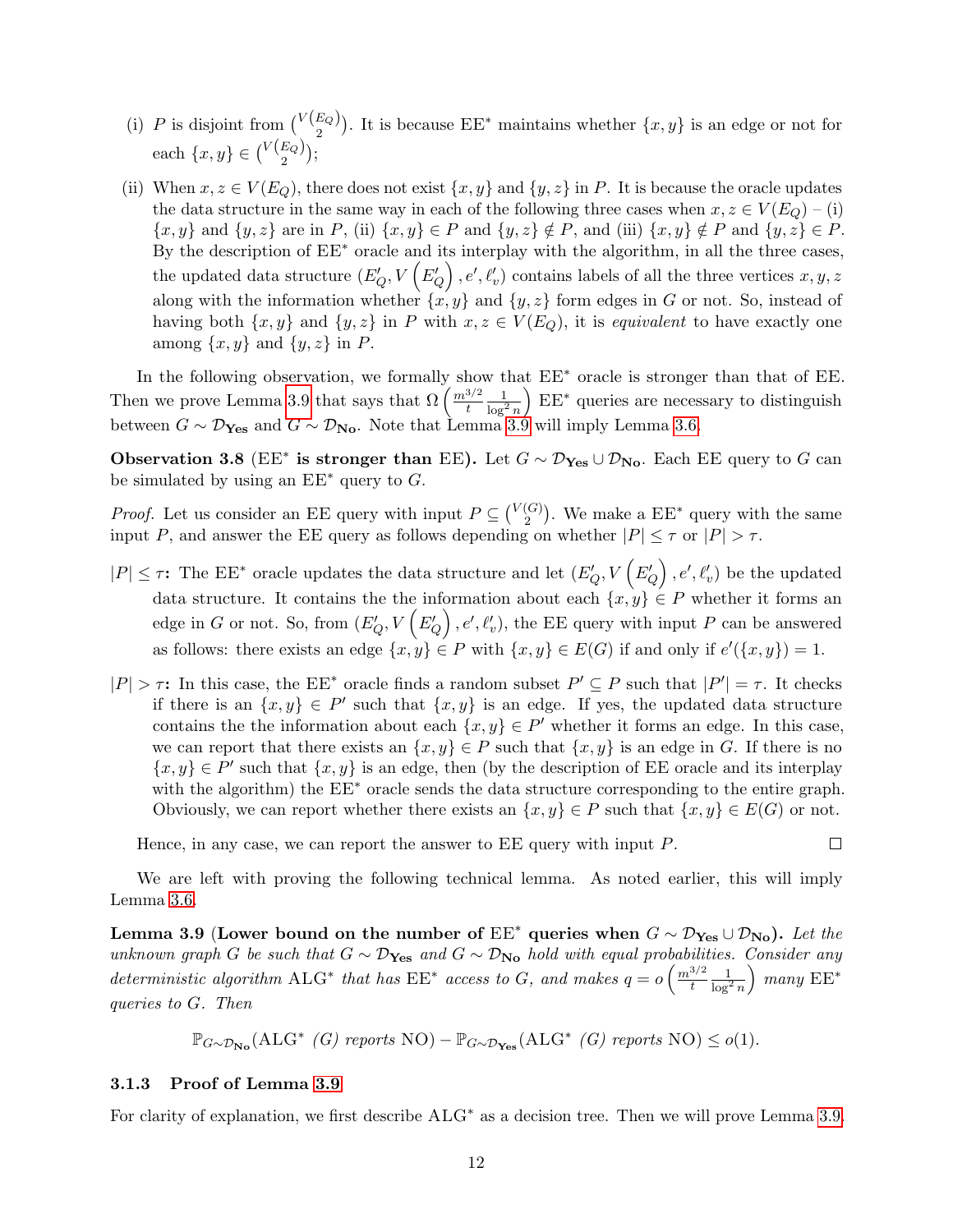# Decision tree view of ALG<sup>\*</sup>:

- Each internal node of  $\mathcal T$  is labeled with a nonempty subset  $\binom{V(G)}{2}$  $\binom{G}{2}$  and each leaf node is labeled with YES or NO;
- Each edge in the tree is labeled with a data structure  $(E_Q, V(E_Q), e, \ell_v);$
- The algorithm starts the execution from the root node  $r$  by setting  $r$  as the current node. Note that for the root node r,  $E_Q = V(E_Q) = \emptyset$  and e and  $\ell_v$  are the trivial functions. As the algorithm ALG<sup>∗</sup> is deterministic, the first EE<sup>∗</sup> query is same irrespective of the graph  $G \sim \mathcal{D}_{\text{Yes}} \cup \mathcal{D}_{\text{No}}$  that we are querying. By making that query, we get an updated data structure from the oracle and let  $\{r, u\}$  be the edge that is labeled with the updated data structure. Then  $ALG^*$  sets u as the current node.
- If the current node u is not a leaf node in  $\mathcal{T}$ , ALG<sup>\*</sup> makes a  $EE^*$  query with a subset  $P \subseteq \binom{V(G)}{2}$  $\binom{G}{2}$ , where P is determined by the label of the node u. Note that P satisfies the condition described in Remark [2.](#page-12-1) The oracle updates the knowledge structure and ALG<sup>∗</sup> moves to a child of u depending on the updated data structure;
- If the current node u is a leaf node in  $\mathcal T$ , report YES or NO according to the label of u.

Now, we define the notion of good and bad nodes in  $\mathcal T$ . The following definition is inspired from Definition [3.7.](#page-12-2)

<span id="page-14-2"></span>**Definition 3.10 (Bad node in the decision tree).** Let u be a node of  $\mathcal{T}$  and  $(E_Q, V(E_Q), e, \ell_v)$ be the current data structure. u is said to be good if there does not exist x in  $V(E_Q)$  such that  $\ell_v(x) = C'$ . Otherwise, u is a bad node.

If  $G \sim \mathcal{D}_{\mathbf{Yes}}$ , then  $\mathrm{ALG}^*$  will never encounter a bad node. In other words, when  $\mathrm{ALG}^*$  reaches a bad node of the tree T, then it can (easily) decide  $G \sim \mathcal{D}_{N_{\text{O}}}$ . However, the inverse in not true. From this fact, consider two claims (Claims [3.11](#page-14-1) and [3.12\)](#page-14-0) about the traversal of the decision tree T when the graph  $G \sim \mathcal{D}_{\text{Yes}} \cup \mathcal{D}_{\text{No}}$ . These claims will be useful to show Lemma [3.9.](#page-13-0) Intuitively, Claim [3.11](#page-14-1) says that the probability of reaching a bad node is very low when  $G \sim \mathcal{D}_{\text{No}}$ . Claim [3.12](#page-14-0) says that the probability to reach any particular good node is more when  $G \sim \mathcal{D}_{\text{Yes}}$  as compared to that of when  $G \sim \mathcal{D}_{\mathbf{No}}$ .

<span id="page-14-1"></span>Claim 3.11 (Probability of reaching a bad node is very low when  $G \sim \mathcal{D}_{\text{No}}$ ). Let  $G \sim \mathcal{D}_{\text{No}}$ . Then the probability that  $ALG^*$  reaches a bad node of the decision tree is  $o(1)$ . That is,

 $\mathbb{P}_{G \sim \mathcal{D}_{\mathbf{No}}}(\mathbf{ALG}^* \text{ reaches a bad node}) = o(1).$ 

<span id="page-14-0"></span>Claim 3.12 (A technical claim to prove Lemma [3.9\)](#page-13-0). For any good node in the decision tree  $\mathcal{T}$ , the following holds:

$$
\mathbb{P}_{G \sim \mathcal{D}_{\mathbf{No}}}(\mathbf{ALG}^* \ \text{reaches} \ v) \leq \mathbb{P}_{G \sim \mathcal{D}_{\mathbf{Yes}}}(\mathbf{ALG}^* \ \text{reaches} \ v).
$$

In the next section, we first prove Claims [3.11](#page-14-1) and [3.12,](#page-14-0) then (using them) we prove Lemma [3.9.](#page-13-0)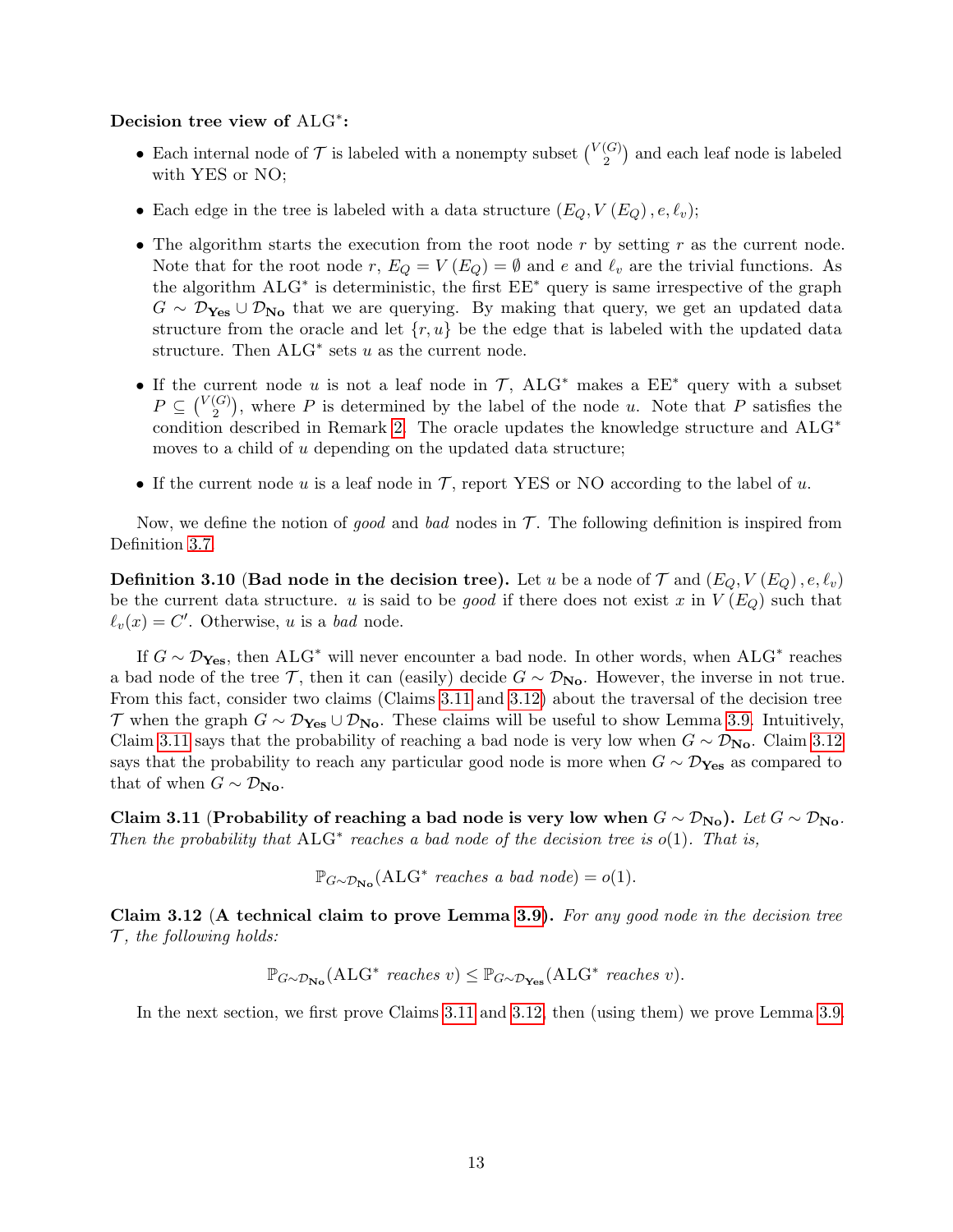#### Proofs of Claims [3.11](#page-14-1) and [3.12](#page-14-0)

To prove Claim [3.11,](#page-14-1) we need Observations [3.13](#page-15-0) and [3.14.](#page-15-1) Informally speaking, these two observations help us to argue that enough randomness is left in the unknown part of the graph when we make  $q = o\left(\frac{m^{3/2}}{t}\right)$ t  $\frac{1}{\log^2 n}$  many EE<sup>∗</sup> queries. Particularly, Observation [3.13](#page-15-0) says that, when ALG<sup>\*</sup> is at a good node u of the decision tree, then a graph  $G \sim \mathcal{D}_{\text{Yes}}$  can be generated respecting the current data structure that we have at node u. Observation [3.14](#page-15-1) says that, when  $ALG^*$  is at some node u of the decision tree, then a graph  $G \sim \mathcal{D}_{\mathbf{No}}$  can be generated respecting the current data structure that we have at node u. The proof of Claim [3.12](#page-14-0) uses the connection between graphs in  $\mathcal{D}_{\text{Yes}}$  and  $\mathcal{D}_{\text{No}}$ , as described in Remark [1.](#page-11-2)

<span id="page-15-0"></span>Observation 3.13 (A graph  $G \sim \mathcal{D}_{\mathbf{Yes}}$  can be generated respecting any good node in the **decision tree).** Let u be the current node of the decision tree  $\mathcal{T}$  that is good and  $(E_Q, V(E_Q), e, \ell_v)$ be the current data structure. Then a graph  $G \sim \mathcal{D}_{\text{Yes}}$  can be generated as follows conditioned on the fact that  $ALG^*(G)$  reaches u.

- For each  $x \in V(E_Q)$ , put x in the vertex partition indicated by  $\ell_v(x)$ . Put each vertex in  $V(G) \setminus V(E_G)$  to one of the parts out of A, B, C, D uniformly at random and independent of other vertices;
- For each  $\{x, y\} \in E_Q$ , add an edge between x and y if and only if  $e(\{x, y\}) = 1$ . Then for each  ${x, y} \in {V(G) \choose 2}$  $\binom{G}{2}$   $\setminus E_Q$ , do the following:
	- Add an edge between x and y if one vertex is in A and the other is in  $B$ ;
	- Add an edge between x and y if one vertex is in C and the other is in  $D$ ;
	- If one vertex out of x and y is in  $A \cup B$  and the other in D, then  $\{x, y\}$  does not form an edge.
	- $-$  Add an edge between x and y with probability  $\sqrt{\frac{t}{16m^{3/2}}}$  if one vertex in  $A ∪ B$  and the other in C.

<span id="page-15-1"></span>Observation 3.14 (A graph  $G \sim \mathcal{D}_{N_{\mathbf{O}}}$  can be generated respecting any node in the decision tree). Let u be the current node of the decision tree  $\mathcal T$  and  $(E_Q, V(E_Q), e, \ell_v)$  be the current data structure. Then a graph  $G \sim \mathcal{D}_{N_{\mathbf{O}}}$  can be generated as follows conditioned on the fact that  $ALG^*$  (G) reaches u.

- For each  $x \in V(E_Q)$ , put x in the vertex partition indicated by  $\ell_v(x)$ . Put each vertex in  $V(G) \setminus V(E_G)$  to one of the parts out of A, B, C, D uniformly at random and independent of other vertices;
- For each  $\{x, y\} \in E_Q$ , add an edge between x and y if and only if  $e(\{x, y\}) = 1$ . Then for each  ${x, y} \in {V(G) \choose 2}$  $\binom{G}{2}$   $\setminus E_Q$ , do the following:
	- Add an edge between x and y if one vertex is in A and the other is in  $B$ ;
	- Add an edge between x and y if one vertex is in C and the other is in  $D$ ;
	- If one vertex out of x and y is in  $A \cup B$  and the other is in D, then  $\{x, y\}$  does not form an edge.
	- Add an edge between x and y with a probability of at least  $\sqrt{\frac{t}{16m^{3/2}}}$  if one vertex is in  $A \cup B$  and the other is in C;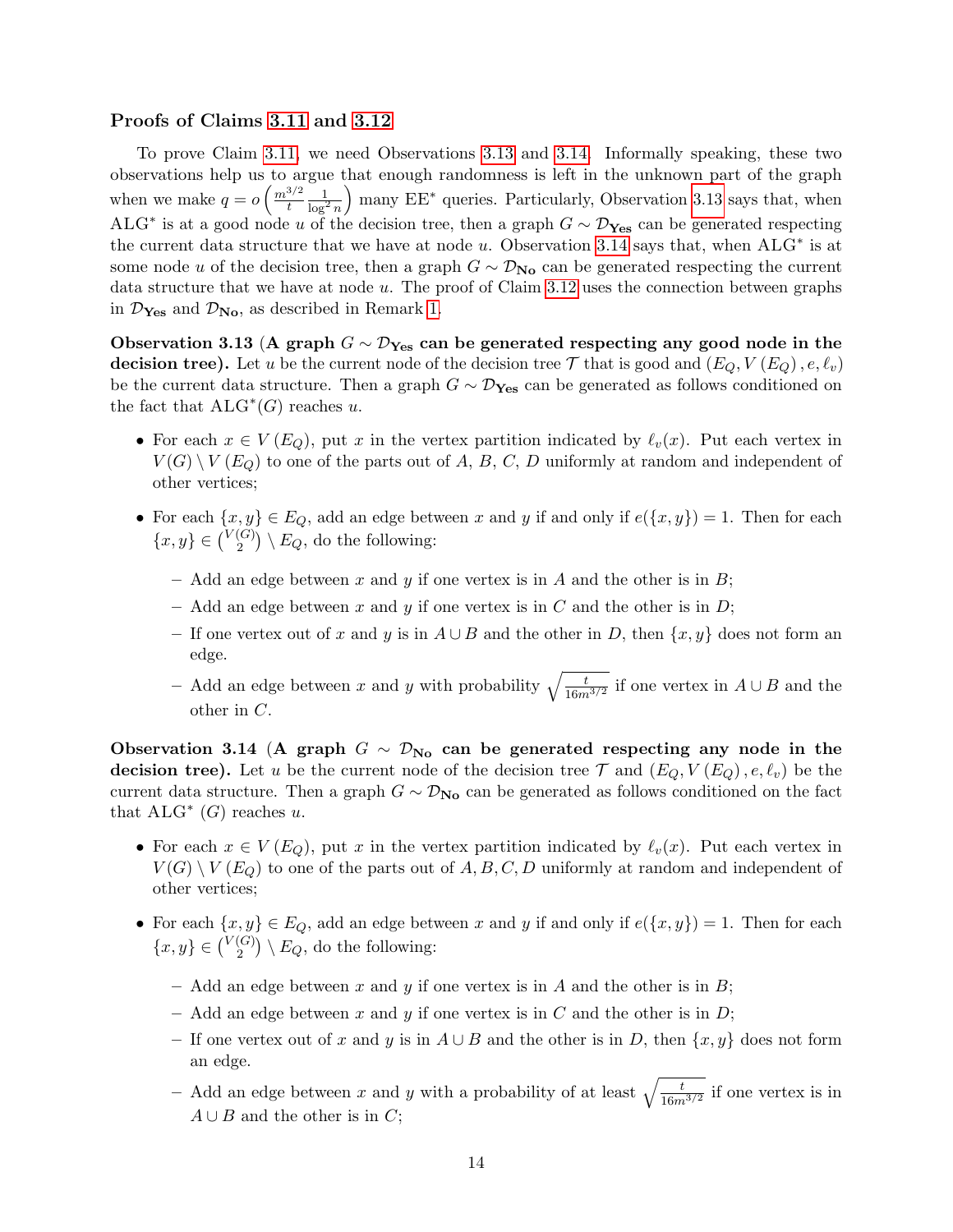− For each vertex  $x \in C \setminus C'$ , add x to  $C'$  with probability  $32/m^{3/2}$ . Add each edge of the form  $\{x, y : x \in A \cup B, y \in C'\}$  to the graph;

Observations [3.13](#page-15-0) and [3.14](#page-15-1) follow from the descriptions of our hard distributions ( $\mathcal{D}_{\text{Yes}}$  and  $\mathcal{D}_{\text{No}}$ ) in Section [3.1.1\)](#page-10-0), along with the description of EE<sup>∗</sup> oracle and its interplay with algorithm ALG<sup>∗</sup> . Now we will prove Claims [3.11](#page-14-1) and [3.12](#page-14-0) by using Observations [3.13](#page-15-0) and [3.14.](#page-15-1)

Claim 3.15 (Claim [3.11](#page-14-1) restated). Let  $G \sim \mathcal{D}_{\text{No}}$ . Then the probability that ALG<sup>\*</sup> reaches a bad node of the decision tree is  $o(1)$ . That is,

 $\mathbb{P}_{G \sim \mathcal{D}_{\mathbf{No}}}(\mathbf{ALG}^* \text{ reaches a bad node}) = o(1).$ 

*Proof.* Recall that  $q = o\left(\frac{m^{3/2}}{l}\right)$ t  $\frac{1}{\log^2 n}$ ) and  $ALG^*$  makes (at most) q many  $EE^*$  queries. The execution of ALG<sup>\*</sup> starts from the root node of the decision tree T, which is trivially a good node. For  $i \in [q]$ , let  $u_i$  be the node of  $\mathcal T$  that ALG<sup>\*</sup> reaches after making i many EE<sup>\*</sup> queries. Assume that  $u_0$  is the root of the tree  $\mathcal T$ . Note that  $u_i$  is a child of  $u_{i-1}$  for each  $i \in [q]$ . Claim [3.11](#page-14-1) says that, there exists an  $i \in [q]$  such that  $u_i$  is a bad node, with a probability of at most  $o(1)$ . Observe that we will be done with the proof by showing the following: if  $u_0, \ldots, u_k$  are good nodes with  $k \leq q-1$ , then  $u_{k+1}$  is a bad node with a probability of at most  $\mathcal{O}\left(\frac{t\log^2 n}{m^{3/2}}\right)$  $m^{3/2}$ .

As  $k \leq q-1$ ,  $u_k$  is not a leaf node. Let the label  $u_k$  be P. Note that P is a subset of  $\binom{V(G)}{2}$  $\binom{G}{2}$  with which ALG<sup>\*</sup> makes  $EE^*$  query. Let  $(E_Q, V(E_Q), e, \ell_v)$  be the current data structure of  $\hat{\text{ALG}}^*$  after making  $EE^*$  query with input P. Recall the definition of a bad node (Definition [3.10\)](#page-14-2). Observe that  $u_{k+1}$  is a bad node if and only if  $V(P) \cap C' \neq \emptyset$ . Hence, when  $|P| \leq \tau$ , we can deduce the following by Observations [3.13](#page-15-0) and [3.14:](#page-15-1)

$$
\mathbb{P}_{G \sim \mathcal{D}_{\mathbf{No}}}(u_{k+1} \text{ is bad} \mid u_0, \dots, u_k \text{ are good})
$$
\n
$$
\leq \mathbb{P}_{G \sim \mathcal{D}_{\mathbf{No}}}(V(P) \cap C' \neq \emptyset \mid u_0, \dots, u_k \text{ are good})
$$
\n
$$
\leq \mathbb{P}(V(P) \cap C' \neq \emptyset \mid u_0, \dots, u_k \text{ are good})
$$
\n
$$
\leq |V(P)| \times \frac{1}{4} \frac{32t}{m^{3/2}}
$$
\n
$$
\leq 2\tau \cdot \frac{8t}{m^{3/2}} = \mathcal{O}\left(\frac{t \log^2 n}{m^{3/2}}\right) \qquad (\because |P| \leq \tau \text{ and } \tau = 25 \log^2 n.)
$$

Now consider the case when  $|P| > \tau$ . In this case, recall the behavior of  $EE^*$  oracle. Let  $P' \subseteq P$ be generated uniformly at random such that  $|P'| = \tau$ . In this case, if there exists vertex pair in P' that forms an edge in G, then  $u_{k+1}$  is a bad node if and only if  $V(P') \cap C' \neq \emptyset$ . Hence, we can deduce the following by Observation [3.13](#page-15-0) and [3.14:](#page-15-1)

$$
\mathbb{P}_{G \sim \mathcal{D}_{\mathbf{No}}}(u_{k+1} \text{ is bad } | u_0, \dots, u_k \text{ are good})
$$
  

$$
\leq \mathbb{P}_{G \sim \mathcal{D}_{\mathbf{No}}}(V(P) \cap C' \neq \emptyset | u_0, \dots, u_k \text{ are good}) + \mathbb{P}(\{x, y\} \notin E(G) \ \forall \{x, y\} \in P')
$$

The first term can be bounded by  $o\left(\frac{t\log^2 n}{m^{3/2}}\right)$  $m^{3/2}$ in the similar fashion as we did when  $|P| \leq \tau$ . To finish the proof we need to show that

<span id="page-16-0"></span>
$$
\mathbb{P}_{G \sim \mathcal{D}_{\mathbf{No}}}(\{x, y\} \notin E(G) \,\forall \{x, y\} \in V(P') \mid u_0, \dots, u_k \text{ are good}) = o(1). \tag{1}
$$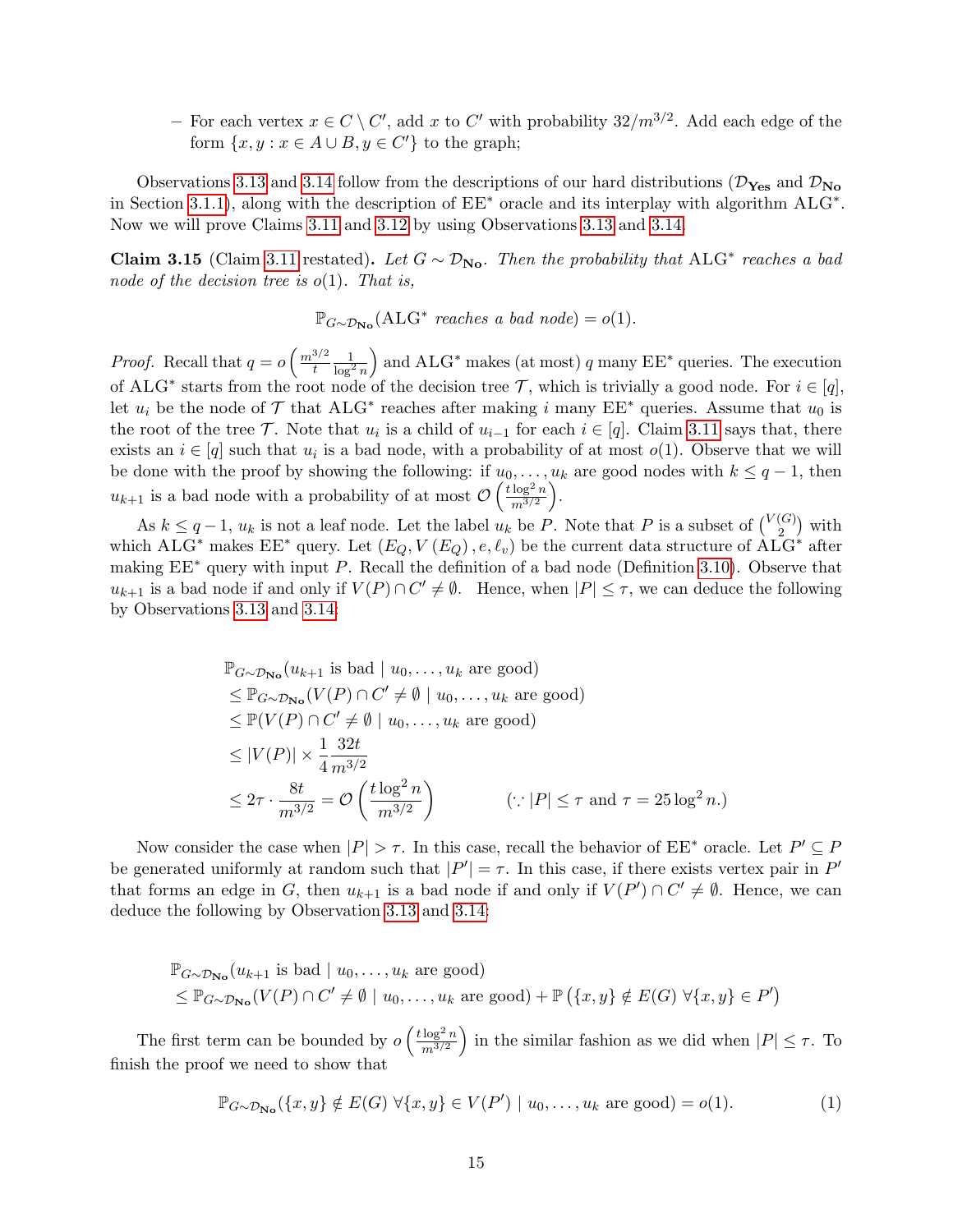Consider a particular  $\{x, y\} \in P'$ . By Remark [2](#page-12-1) (i), the labels of at most one vertex out of x and y is known till now. By Observation [3.5,](#page-11-3) the probability that  $\{x, y\}$  is an edge is at least 1/4. Note that  $|P'| = \tau = 25 \log^2 n$ . So, there are either  $5 \log n$  many pairwise disjoint vertex pairs in P' or  $5 \log n$  many vertex pairs having a common vertex in P' [\[Juk11\]](#page-26-13) <sup>[††](#page-17-0)</sup>. If there are  $5 \log n$ many pairwise disjoint vertex pairs in  $P'$ , then each such vertex pair  $\{x, y\}$  forms an edge in G with probability at least 1/4, independent of other such vertex pairs. Now consider the case when there are  $5 \log n$  many vertex pairs having a common vertex in  $P'$ . Let  $o$  be the center vertex and  ${o, z_1}, \ldots, {o, z_{5 \log n}}$  be the vertex pairs. By Remark [2](#page-12-1) (i) and (ii), we can assume that either we do not know the label of any vertex in  $\{0, z_1, \ldots, z_{5 \log n}\}\)$ , or we know the label of only  $o$ , or we know the label of exactly one  $z_i$ . In any case, by Observation [3.5,](#page-11-3) the probability that  $\{o, z_i\}$  is an edge is at least 1/4, independent of all other  $\{o, z_j\}'$ s.

Putting everything together, the probability that none of the pairs in  $P'$  form an edge holds with a probability of at most  $(3/4)^{5 \log n} = o(1)$ . So, we are done with the proof of Equation [1,](#page-16-0) and hence Claim [3.11.](#page-14-1)  $\Box$ 

**Claim 3.16** (Claim [3.12](#page-14-0) restated). For any good node in the decision tree  $\mathcal{T}$ , the following holds:

$$
\mathbb{P}_{G \sim \mathcal{D}_{\mathbf{No}}}(\mathbf{ALG}^* \ \text{reaches} \ v) \leq \mathbb{P}_{G \sim \mathcal{D}_{\mathbf{Yes}}}(\mathbf{ALG}^* \ \text{reaches} \ v).
$$

*Proof.* By Remark [1,](#page-11-2) we can generate a graph  $G \sim \mathcal{D}_{\text{Yes}}$  first, and from that, we can generate  $G' \sim \mathcal{D}_{\mathbf{No}}$ . Let  $\mathbf{G}'$  be the set of all graphs in  $\mathcal{D}_{\mathbf{No}}$  that can be generated from  $G \sim \mathcal{D}_{\mathbf{Yes}}$ . We refer the set G' as the *corresponding* set of graphs of  $G \sim \mathcal{D}_{\text{Yes}}$  in  $\mathcal{D}_{\text{No}}$ . Recall that the unknown graph  $G \sim \mathcal{D}_{\text{Yes}} \cup \mathcal{D}_{\text{No}}$  such that both  $G \sim \mathcal{D}_{\text{Yes}}$  and  $G \sim \mathcal{D}_{\text{No}}$  hold with probability 1/2 each. So, we can consider generating the unknown graph  $G$  as follows:

First generate  $G \sim \mathcal{D}_{\text{Yes}}$ . The unknown graph is G itself with probability 1/2, and a graph in the correspondence set  $G'$  with probability  $1/2$ , generated as described in Remark [1.](#page-11-2) This implies the following observation.

<span id="page-17-1"></span>Observation 3.17. For any  $H \sim \mathcal{D}_{\text{Yes}}$  and its corresponding set of graphs  $H'$  in  $\mathcal{D}_{\text{No}}$ ,

$$
\mathbb{P}(G = H \mid G \sim \mathcal{D}_{\text{Yes}}) = \mathbb{P}(G \in \text{H}' \mid G \sim \mathcal{D}_{\text{No}}).
$$

In this claim, we are considering a good node  $v$ . Now, first consider the term

$$
\mathbb{P}_{G \sim \mathcal{D}_{\mathbf{Yes}}}(ALG^*(G) \text{ reaches } v).
$$

Let  $\mathcal{H}_{v,\text{yes}}$  be the set of graphs in  $\mathcal{D}_{\text{Yes}}$  such that the algorithm reaches node v if the unknown graph  $G \in \mathcal{H}_{v,\text{yes}}$ . So,

$$
\mathbb{P}_{G \sim \mathcal{D}_{\mathbf{Yes}}}(ALG^* (G) \text{ reaches } v)
$$
  
= 
$$
\sum_{H \in \mathcal{H}_v, \text{yes}} \mathbb{P}(G = H \mid G \sim \mathcal{D}_{\mathbf{Yes}}) = \sum_{H \in \mathcal{H}_v, \text{yes}} \mathbb{P}(G \in \mathbf{H'} \mid G \sim \mathcal{D}_{\mathbf{No}}).
$$

The last equality follows from Observation [3.17.](#page-17-1) Taking  $\mathcal{H}'_v = \bigcup$  $H \in \mathcal{H}_{v,\text{yes}}$  $\mathbf{H}',$ 

<span id="page-17-2"></span>
$$
\mathbb{P}_{G \sim \mathcal{D}_{\mathbf{Yes}}}(ALG^*(G) \text{ reaches } v) = \sum_{H' \in \mathcal{H}'_v} \mathbb{P}(G = H' \mid G \sim \mathcal{D}_{\mathbf{No}}). \tag{2}
$$

<span id="page-17-0"></span><sup>&</sup>lt;sup>††</sup>[\[Juk11\]](#page-26-13) says that either there is a matching of  $\sqrt{m}$  edges or a star of size  $\sqrt{m}$  in any graph with m edges. Note that, we are using analogous result in terms of vertex pairs.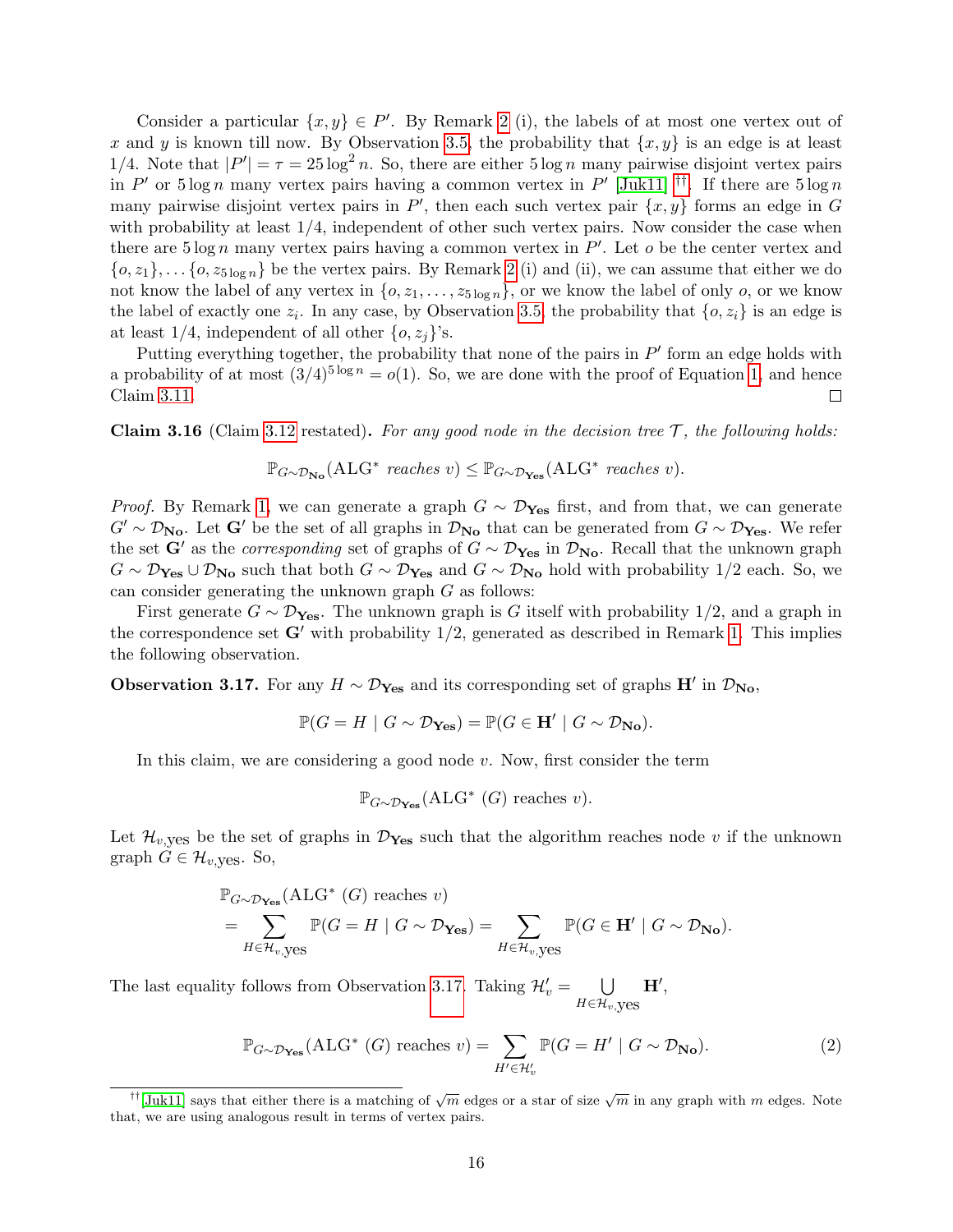Now, we consider the term

$$
\mathbb{P}_{G \sim \mathcal{D}_{\mathbf{No}}}(\mathbf{ALG}^* (G) \text{ reaches } v).
$$

Let  $\mathcal{H}_{v,\text{no}}$  be the set of graphs in  $\mathcal{D}_{\text{No}}$  such that the algorithm reaches node v if the unknown graph  $G \in \mathcal{H}_{v, \text{no}}$ . Let  $(E_Q, V(E_Q), e, \ell_v)$  be the data structure when the algorithm reaches node v. By the definition of a good node (see Definition [3.10\)](#page-14-2), the algorithm reaches node v if  $G \in \mathcal{H}_{v,no}$  and the corresponding  $C' \subseteq C$  does not intersect with  $V(E_Q)$ . So,

$$
\mathbb{P}_{G \sim \mathcal{D}_{\mathbf{No}}}(\mathbf{ALG}^* \ (G) \ \text{reaches} \ v) \leq \sum_{H' \in \mathcal{H}_{v, \mathbf{IO}}} \mathbb{P}(G = H' \mid G \sim \mathcal{D}_{\mathbf{No}}).
$$

Now, observe that the algorithm does not reach node  $v$  (in the decision tree) if the unknown graph  $G \notin \mathcal{H}_v \cup \mathcal{H}'_v$ . That is,  $\mathcal{H}_{v,no} \subseteq \mathcal{H}'_v$ . So,

<span id="page-18-1"></span>
$$
\mathbb{P}_{G \sim \mathcal{D}_{\mathbf{No}}}(\mathbf{ALG}^*(G) \text{ reaches } v) \le \sum_{H' \in \mathcal{H}'_v} \mathbb{P}(G = H' \mid G \sim \mathcal{D}_{\mathbf{No}}). \tag{3}
$$

By Equations [2](#page-17-2) and [3,](#page-18-1) we are done with the proof of Claim [3.12.](#page-14-0)

Now, we will prove Lemma [3.9.](#page-13-0)

*Proof of Lemma [3.9.](#page-13-0)* Let  $\mathcal{L}_{\text{No}}$  denote the set of leaf nodes of the decision tree  $\mathcal{T}$  that are labeled NO. Also, let  $\mathcal{L}_g \subseteq \mathcal{L}_{\mathbf{No}}$  be the set of leaf nodes that are good and labeled as NO.

$$
\mathbb{P}_{G \sim \mathcal{D}_{\mathbf{No}}}(\text{ALG}^*(G) \text{ reports NO})
$$
\n
$$
\leq \sum_{v \in \mathcal{L}_{\mathbf{No}}} \mathbb{P}_{G \sim \mathcal{D}_{\mathbf{No}}}(\text{ALG}^*(G) \text{ reaches } u)
$$
\n
$$
= \sum_{u \in \mathcal{L}_g} \mathbb{P}_{G \sim \mathcal{D}_{\mathbf{No}}}(\text{ALG}^*(G) \text{ reaches } u) + \sum_{u \in \mathcal{L}_{\mathbf{No}} \backslash \mathcal{L}_g} \mathbb{P}_{G \sim \mathcal{D}_{\mathbf{No}}}(\text{ALG}^*(G) \text{ reaches } u)
$$
\n
$$
\leq \sum_{u \in \mathcal{L}_g} \mathbb{P}_{G \sim \mathcal{D}_{\mathbf{No}}}(\text{ALG}^*(G) \text{ reaches } u) + \mathbb{P}_{G \sim \mathcal{D}_{\mathbf{No}}}(\text{ALG}^*(G) \text{ reaches a bad node})
$$
\n
$$
\leq \sum_{u \in \mathcal{L}_g} \mathbb{P}_{G \sim \mathcal{D}_{\mathbf{Yes}}}(\text{ALG}^*(G) \text{ reaches } u) + o(1) \qquad \text{(By Clains 3.11 and Clains 3.12)}
$$
\n
$$
\leq \mathbb{P}_{G \sim \mathcal{D}_{\mathbf{Yes}}}(\text{ALG}^*(G) \text{ reports NO}) + o(1)
$$

## <span id="page-18-0"></span>3.2 Proof of Lemma [3.3](#page-9-3)

We assume that  $m = \omega(\log^6 n)$ . Otherwise, as  $\widetilde{\Omega}(\cdot)$  hides a multiplicative term of  $\frac{1}{\text{poly}(\log n)}$ , the stated lower bound is trivial. Assume, for a contradiction, that there is an algorithm  $\mathcal A$  for  $t < \frac{m \log n}{8}$ such that

- it has EE oracle access to a graph  $G(V, E)$  with  $n \geq 4\sqrt{m}$  vertices and  $\Theta(m)$  edges;
- makes  $o\left(\frac{m}{\sqrt{t}}\right)$  $\frac{1}{\log^{3.5} n}$ ) many EE queries;
- decides whether the number of triangles in  $G$  is at most  $t$  or at least  $2t$  with a probability of at least  $2/3$ .

 $\Box$ 

 $\Box$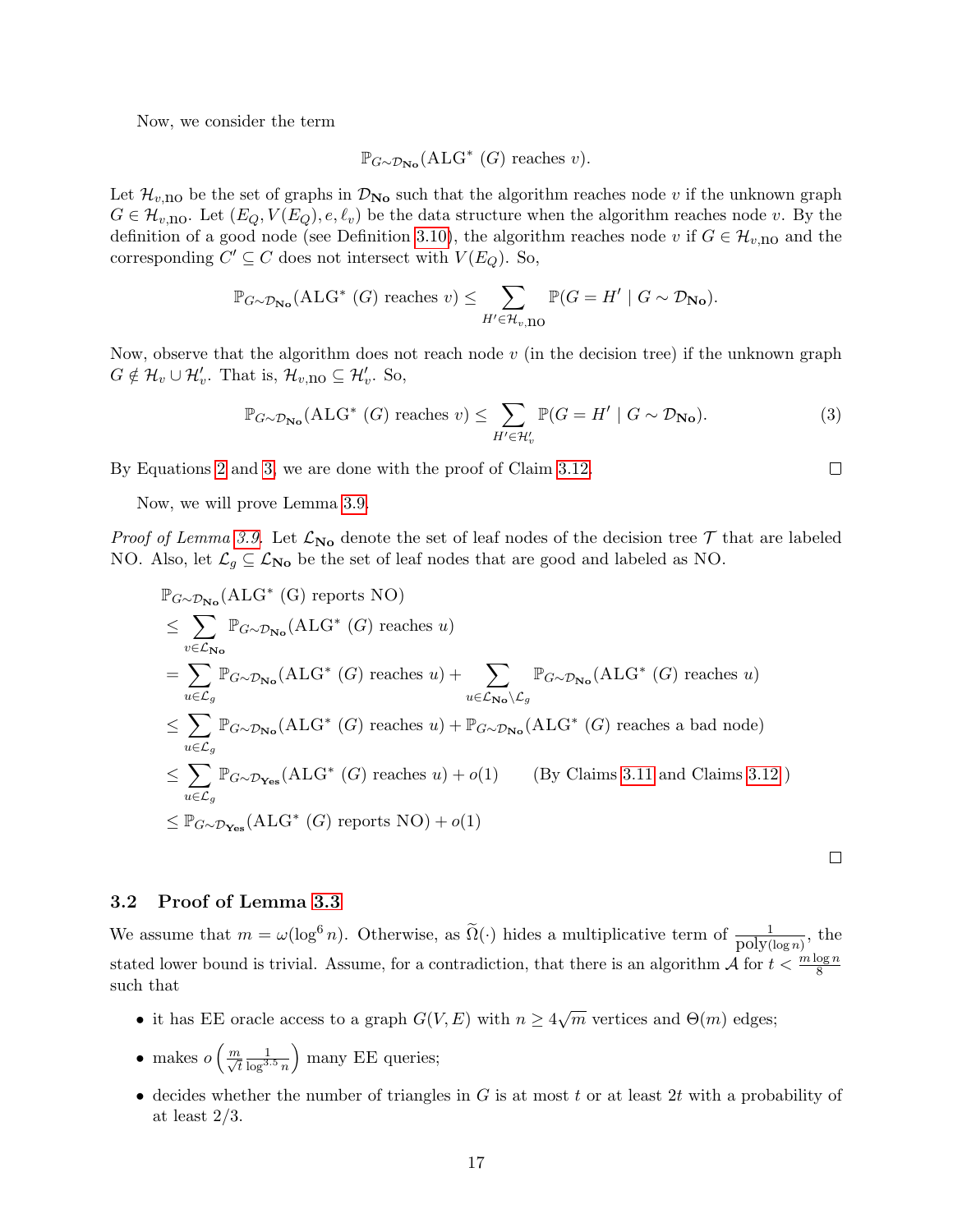Now we give an algorithm  $\mathcal{A}'$  for  $t = \frac{m \log n}{8}$  $\frac{\log n}{8}$  such that

- it has EE oracle access to a graph  $G(V, E)$  with  $n \geq 4\sqrt{m}$  vertices and  $\Theta(m)$  edges;
- makes  $o\left(\frac{\sqrt{m}}{\log^3 e}\right)$  $\overline{\log^3 n}$ ) many EE queries;
- decides whether the number of triangles in  $G$  is at most  $t$  or at least  $2t$  with a probability of at least  $2/3$ ;

### Description of  $A'$  using  $A$ :

- Let the unknown graph be  $G_2 = G \cup G_1$  such that  $V(G_2) = V(G) \cup V(G_1)$  and  $E(G_2) =$ Let the unknown graph be  $G_2 = G \cup G_1$  such that  $V(G_2) = V(G) \cup V(G_1)$  and  $E(G_2) = E(G) \cup E(G_1)$ , where  $G_1$  is a graph having  $\Theta(\sqrt{t})$  many vertices (disjoint from  $V(G)$ ),  $E(G) \sqcup E(G_1)$ , where  $G_1$  is a graph naving  $\Theta(\sqrt{t})$  many vertices (disjoint from  $V(G)$ ),<br> $\Theta(t)$  many edges, and no triangles. We choose the constants in  $\Theta(\sqrt{t})$  and  $\Theta(t)$  such that  $t < \frac{|E(G_2)|\log |V(G_2)|}{8}$  [‡‡](#page-19-2);
- the number of vertices and edges in  $G_2$  are  $n + \Theta(t)$  and  $\Theta(m + t)$ , respectively;
- the number of triangles in  $G_2$  is same as in  $G$ ;
- as an EE query to  $G_2$  can be answered using one EE query to  $G$ , we can consider having EE query access to graph  $G_2$ ;
- we run algorithm  $A$  assuming  $G_2$  as the unknown graph;
- we report the output of  $A$  as the output of  $A$ .

The correctness of  $A'$  follows from the correctness of  $A$ . The number of queries made by the algorithm  $\mathcal{A}'$  is  $o\left(\frac{|E(G_2)|}{\sqrt{t}}\right)$  $\frac{1}{\log^{3.5} n}$  $= o\left(\frac{m+4t}{\sqrt{t}}\right)$ t  $\frac{1}{\log^{3.5} n}$  $= o\left(\frac{\sqrt{m}}{\log^3{m}}\right)$  $\log^3 n$ ), as  $t = \frac{m \log n}{8}$  $\frac{\log n}{8}$ . However, by Lemma [3.2,](#page-9-1) algorithm  $\mathcal{A}'$  does not exist as such an algorithm requires at least  $\Omega\left(\frac{m^{3/2}}{t}\right)$ t  $\frac{1}{\log^2 n}$ ) many EE queries. Note that  $\Omega\left(\frac{m^{3/2}}{t}\right)$ t  $\frac{1}{\log^2 n}$  $= \Omega \left( \frac{\sqrt{m}}{\log^3 i} \right)$  $\overline{\log^3 n}$ ), as here  $t = \frac{m \log n}{8}$  $\frac{\log n}{8}$ . Hence, we are done with the proof of Lemma [3.3.](#page-9-3)

# <span id="page-19-0"></span>4 Upper bound for estimating triangles using BIS

In this Section, we prove Theorem [1.7,](#page-5-2) which is formally stated as follows:

<span id="page-19-1"></span>Theorem 4.1 (Upper bound matching the lower bound in Theorem [3.1\)](#page-9-4). There exists an algorithm TRIANGLE-EST( $G, \varepsilon$ ) that has BIS query access to a graph  $G(V, E)$  having n vertices, takes a parameter  $\varepsilon \in (0,1)$  as input, and reports a  $(1 \pm \varepsilon)$ -approximation to the number of triangles in G with a probability of at least  $1 - o(1)$ . Moreover, the expected number of BIS queries made by the algorithm is  $\widetilde{\mathcal{O}}\left(\min\{\frac{m}{\sqrt{T}},\frac{m^{3/2}}{T}\right)$ T } , where m and T denote the number of edges and triangles in G, respectively.

In order to prove the above theorem, we first prove Lemmas [4.2](#page-20-1) and [4.3.](#page-20-2)

<span id="page-19-2"></span><sup>&</sup>lt;sup>‡‡</sup>This is to satisfy the requirement of algorithm  $\mathcal A$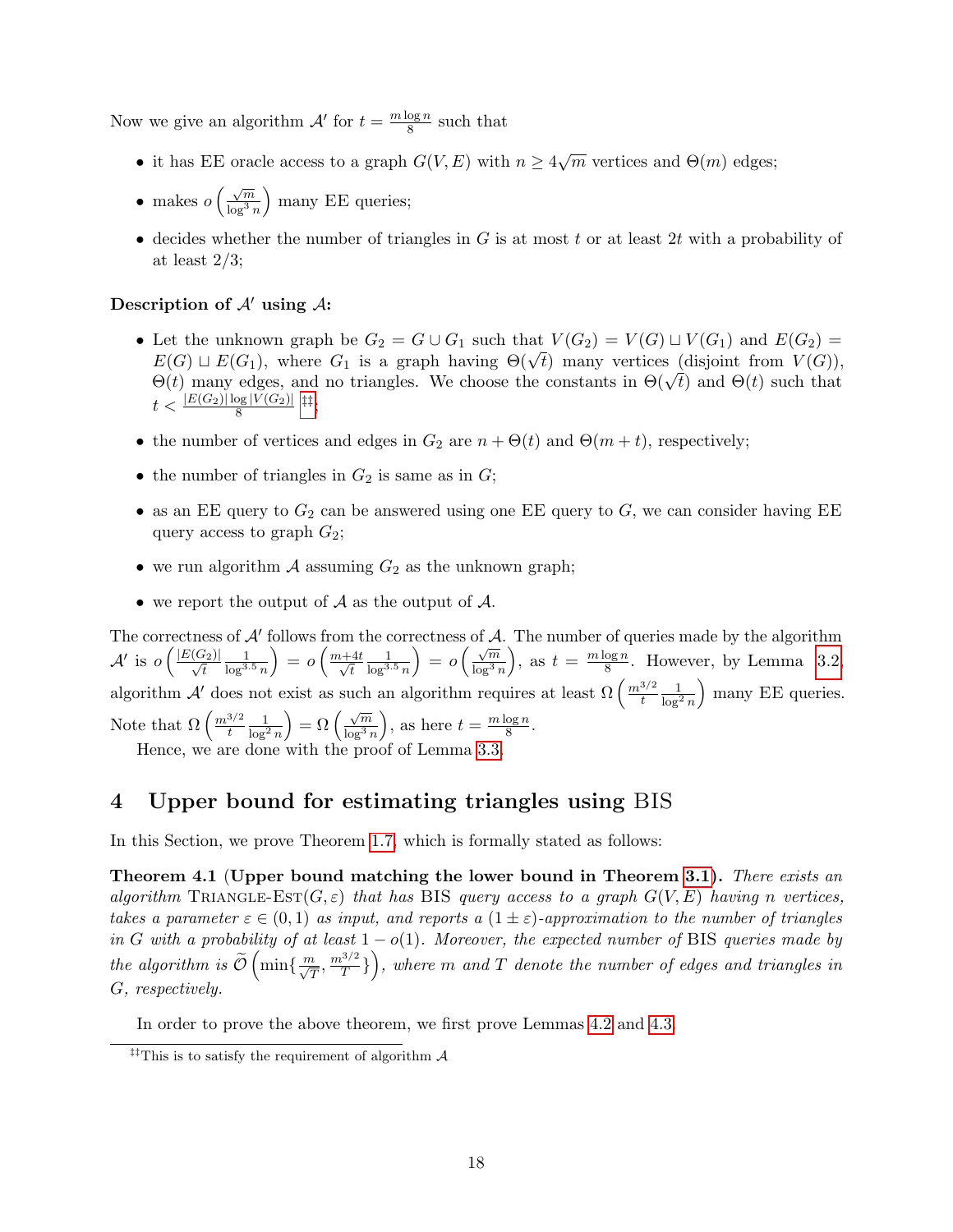<span id="page-20-1"></span>Lemma 4.2 (Upper bound when the number of triangles is  $large$ ). There exists an algorithm TRIANGLE-EST-HIGH( $G, \varepsilon$ ) that has BIS query access to a graph  $G(V, E)$  having n vertices,  $\varepsilon \in (0, 1)$ as input, and reports a  $(1 \pm \varepsilon)$ -approximation to the number of triangles in G with a probability of at least 1 – o(1). Moreover, the expected number of BIS queries made by the algorithm is  $\widetilde{\mathcal{O}}\left(\frac{m^{3/2}}{T}\right)$  $rac{3/2}{T}$ , where  $m$  and  $T$  denote the number of edges and triangles in  $G$ , respectively.

<span id="page-20-2"></span>Lemma 4.3 (Upper bound when the number of triangles is small). There exists an algorithm TRIANGLE-EST-LOW( $G, \varepsilon$ ) that has BIS query access to a graph  $G(V, E)$  having n vertices,  $\varepsilon \in (0,1)$  as input, and reports a  $(1 \pm \varepsilon)$ -approximation to the number of triangles in G with a probability of at least  $1 - o(1)$ . Moreover, the expected number of BIS queries made by the algorithm is  $\widetilde{\mathcal{O}}\left(\frac{m+T}{\sqrt{T}}\right)$ T ), where  $m$  and  $T$  denote the number of edges and triangles in  $G$ , respectively.

Our final algorithm TRIANGLE-EST $(G, \varepsilon)$  (as stated in Theorem [4.1\)](#page-19-1) is a combination of TRIANGLE-EST-HIGH( $G, \varepsilon$ ) and TRIANGLE-EST-LOW( $G, \varepsilon$ ). Informally speaking, algorithm TRIANGLE-EST( $G, \varepsilon$ ) calls TRIANGLE-EST-HIGH( $G, \varepsilon$ ) and TRIANGLE-EST-LOW( $G, \varepsilon$ ) when  $T = \Omega(m)$  and  $T = \mathcal{O}(m)$ , respectively. Observe that, if TRIANGLE-EST knows  $T$  within a constant factor, then it can decide which one to use among TRIANGLE-EST-HIGH $(G, \varepsilon)$  and TRIANGLE-EST-LOW $(G, \varepsilon)$ . If TRIANGLE-EST does not know T within a constant factor, then it starts from a guess  $L = \binom{n}{3}$  $\binom{n}{3}/2$ and updates  $L$  by making a *geometric* search until the output of TRIANGLE-EST is consistent with L. Depending on whether  $L = \Omega(m)$  or  $L = \mathcal{O}(m)$ , TRIANGLE-EST decides which one among TRIANGLE-EST-HIGH $(G, \varepsilon)$  and TRIANGLE-EST-LOW $(G, \varepsilon)$  to call. This guessing technique is standard in the property testing literature. It has been used several times in the literature (for example in [\[GR08,](#page-26-2) [ELRS17\]](#page-26-7), generalized in [\[ERS20\]](#page-26-11), and used directly in [\[AKK19\]](#page-25-8)). So, we explain TRIANGLE-EST-HIGH( $G, \varepsilon$ ) and TRIANGLE-EST-LOW( $G, \varepsilon$ ) assuming a promised lower bound on  $L$ , and the respective query complexities will be in terms of  $L$  instead of  $T$ .

Another important thing to observe is that to execute the above discussed steps of algorithm TRIANGLE-EST( $G, \varepsilon$ ) must know m. But we note that an estimate of m will be good enough for our purpose, and that can be estimated by using  $\mathcal{O}(1)$  many BIS queries (see Table [1\)](#page-3-0).

In Section [4.1,](#page-20-0) we discuss some properties of BIS and some tasks it can perform. These properties will be useful while describing our algorithms TRIANGLE-EST-HIGH( $G, \varepsilon$ ) and TRIANGLE-EST-LOW( $G, \varepsilon$ ), and proving Lemma [4.2](#page-20-1) and Lemma [4.3,](#page-20-2) in Section [4.2](#page-21-0) and Section [4.3,](#page-22-0) respectively.

## <span id="page-20-0"></span>4.1 Some preliminaries about BIS

Let  $G(V, E)$  be the unknown graph to which we have BIS query access. One can compute the exact number of edges using  $\mathcal{O}(|E(G)|)$  queries [\[BHR](#page-25-4)<sup>+</sup>20] deterministically. Also, we can estimate the number of edges in graph G  $[BHR^+20, BBGM19a, DLM20]$  $[BHR^+20, BBGM19a, DLM20]$  $[BHR^+20, BBGM19a, DLM20]$  $[BHR^+20, BBGM19a, DLM20]$  $[BHR^+20, BBGM19a, DLM20]$  and sample an edge from G almost uniformly [\[DLM20\]](#page-26-6), with a probability of at least  $1 - o(1)$ , and making  $\mathcal{O}(1)$  many BIS queries. Here, we would like to note that, all three results we mentioned above hold for induced subgraphs as well as induced bipartite subgraph, as formally described below. Those will be used when we design our upper bounds in Section [4.2](#page-21-0) and [4.3.](#page-22-0)

<span id="page-20-3"></span>Proposition 4.4 (Exact edge estimation using BIS  $|BHR+20|$ ). There exists a deterministic algorithm that has BIS query access to an unknown graph  $G(V, E)$  with n vertices, takes  $X \subseteq V(G)$ (alternatively, two disjoint subsets A, B) as input, makes  $\mathcal{O}(|E(G[X])|)$  (alternatively,  $\mathcal{O}(|E(G[A,B])|)$ ) many BIS queries, and reports all the edges in  $E(G)$  (alternatively,  $E(G|A, B|)$ ).

<span id="page-20-4"></span>Proposition 4.5 (Approximate edge estimation using BIS [\[BBGM19a,](#page-25-2) [DLM20\]](#page-26-6)). There exists an algorithm that has BIS query access to an unknown graph  $G(V, E)$  with n vertices, takes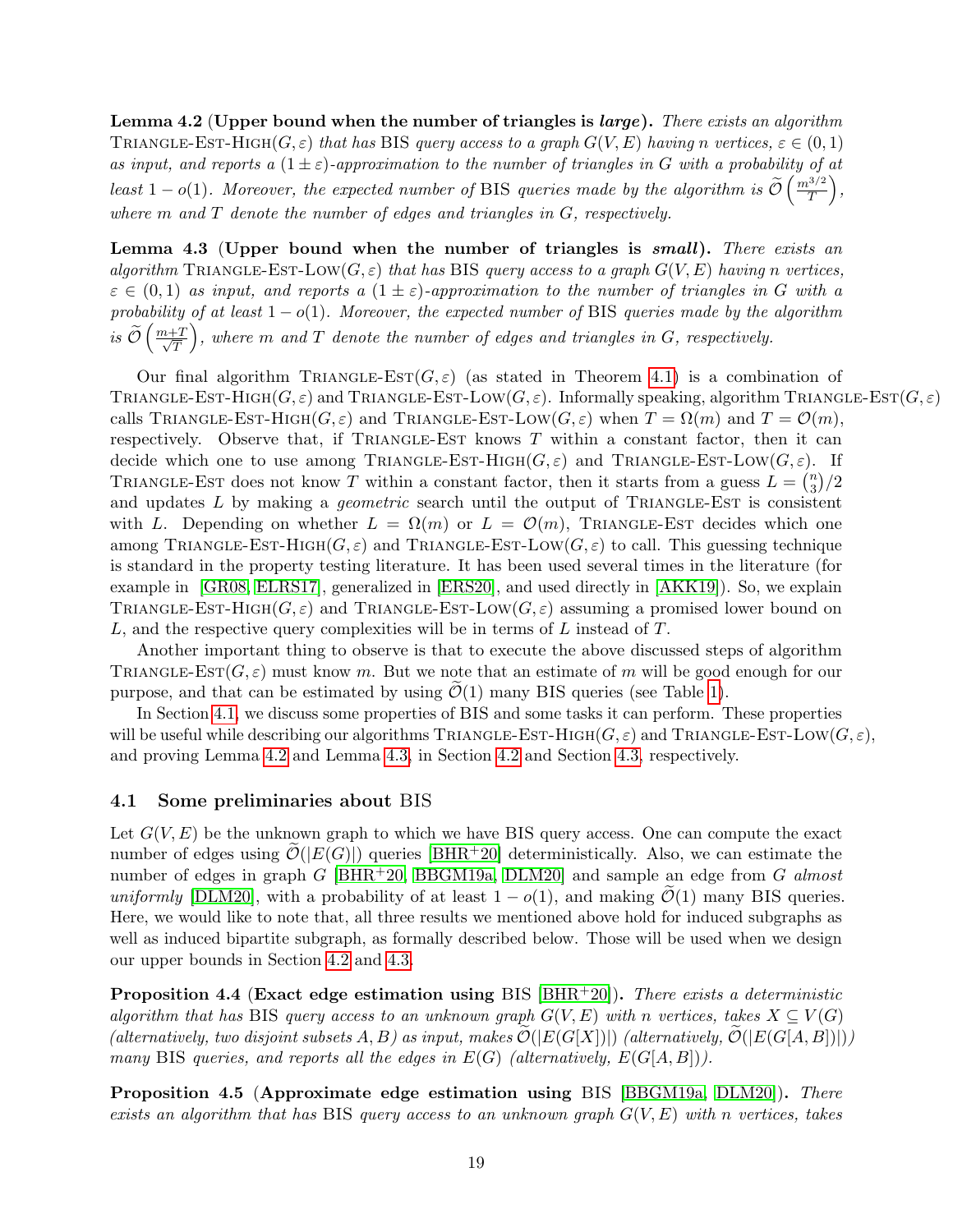$X \subseteq V(G)$  (alternatively, two disjoint subsets A, B) and a parameter  $\varepsilon \in (0,1)$  as inputs, makes  $\widetilde{\mathcal{O}}(1)$ many BIS queries, and reports a  $(1 \pm \varepsilon)$ -approximation to  $|E(G[X])|$  (alternatively,  $|E(G[A,B])|$ ), with a probability of at least  $1 - o(1)$ .

To state the next proposition, we need the following definition.

**Definition 4.6 (Approximate uniform sample from a set).** For a nonempty set  $X$  and  $\varepsilon \in (0,1)$ , getting a  $(1 \pm \varepsilon)$ -approximate uniform sample from X means getting a sample from a distribution on X such that the probability of getting  $x \in X$  lies in  $[(1 - \varepsilon)/|X|, (1 + \varepsilon)/|X|]$ .

<span id="page-21-2"></span>Proposition 4.7 (Approximate edge sampling using BIS [\[DLM20\]](#page-26-6)). There exists an algorithm that has BIS query access to an unknown graph  $G(V, E)$  with n vertices, takes  $X \subseteq V(G)$  (alternatively, two disjoint subsets  $A, B$ ) and a parameter  $\varepsilon \in (0, 1)$  as inputs, makes  $\mathcal{O}(1)$  many BIS queries, and reports a  $(1 \pm \varepsilon)$ -approximate uniform sample from  $E(G[X])$  (alternatively,  $E(G[A, B])$ , with a probability of at least  $1 - o(1)$ .

Observe that the following corollary follows from Propositions [4.4,](#page-20-3) [4.5](#page-20-4) and [4.7,](#page-21-2) by taking  $A = \{v\}$ and  $B = Z$ , where  $v \in V(G)$  and  $Z \subseteq V(G) \setminus \{v\}.$ 

# <span id="page-21-1"></span>Corollary 4.8 (BIS query can extract useful information about the neighborhood of a given vertex).

- (i) Entire neighbourhood of a vertex using BIS: There exists a deterministic algorithm that has BIS query access to an unknown graph  $G(V, E)$  with n vertices, takes  $v \in V(G)$  and  $Z \subseteq V(G) \setminus \{v\}$  as input, makes  $\mathcal{O}(|N_G(v) \cap Z|)$  many BIS queries, and reports all the neighbors of v in Z.
- (ii) Approximate degree using BIS: There exists an algorithm that has BIS query access to an unknown graph  $G(V, E)$  with n vertices, takes  $v \in V(G)$ ,  $Z \subseteq V(G) \setminus \{v\}$  and  $\varepsilon \in (0, 1)$  as inputs, makes  $\mathcal{O}(1)$  many BIS queries, and reports a  $(1 \pm \varepsilon)$ -approximation to  $|N_G(v) \cap Z|$ , with a probability of at least  $1 - o(1)$ .
- (iii) Finding an approximate random neighbor of a vertex using BIS: There exists an algorithm that has BIS query access to an unknown graph  $G(V, E)$  with n vertices, takes  $v \in V(G)$ ,  $Z \subseteq V(G) \setminus \{v\}$  and  $\varepsilon \in (0,1)$  as inputs, makes  $\mathcal{O}(1)$  many BIS queries, and reports a  $(1 \pm \varepsilon)$ approximate uniform sample from the set  $N_G(v) \cap Z$ , with a probability of at least  $1 - o(1)$ .

## <span id="page-21-0"></span>4.2 Algorithm TRIANGLE-EST-HIGH and proof of Lemma [4.2](#page-20-1)

Algorithm TRIANGLE-EST-HIGH is inspired by the triangle estimation algorithm of Assadi  $et$ al.  $[AKK19]$ <sup>[§§](#page-21-3)</sup> when we have the following query access to the unknown graph.

ADJACENCY QUERY: Given vertices  $u, v \in V(G)$  as input, the oracle reports whether  $(u, v)$  is an edge or not;

DEGREE QUERY: Given a vertex  $u \in V(G)$  as input, the oracle reports the degree of vertex u in G;

- RANDOM NEIGHBOR QUERY: Given a vertex  $u \in V(G)$ , the oracle reports a neighbor of u uniformly at random if the degree of u is nonzero. Otherwise, the oracle reports a special symbol  $\perp$ ;
- RANDOM EDGE QUERY: With this query, the oracle reports an edge from the graph G uniformly at random.

<span id="page-21-3"></span><sup>§§</sup>Actually, they have given an algorithm for estimating the number of copies of any given subgraph of fixed size.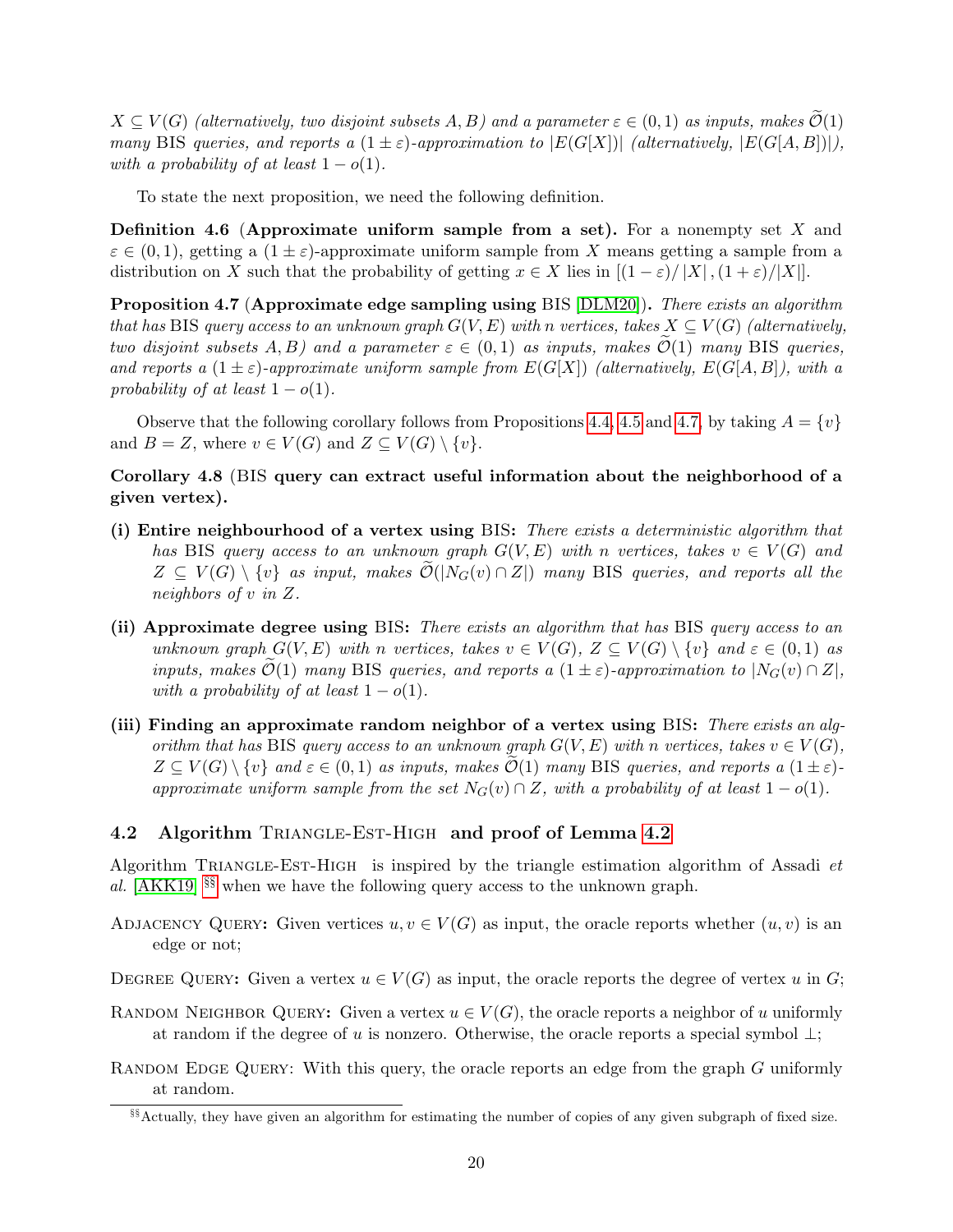The number of queries to the oracle made by Assadi *et al.*'s algorithm [\[AKK19\]](#page-25-8) is  $\tilde{\mathcal{O}}\left(\frac{m^{3/2}}{L}\right)$  $\left(\frac{3/2}{L}\right),$ where  $m$  denotes the number of edges and  $L$  is a promised lower bound on the number of triangles in G. Also, note that, the triangle estimation algorithm by Assadi *et al.* [\[AKK19\]](#page-25-8) can be *suitably* modified even if we have approximate versions of DEGREE, RANDOM NEIGHBOR and RANDOM EDGE queries, as described below.

- APX DEGREE QUERY: Given a vertex  $u \in V(G)$  and  $\varepsilon \in (0,1)$  as input, the oracle reports a  $(1 \pm \varepsilon)$ -approximation to the degree of vertex u in G;
- APX RANDOM NEIGHBOR QUERY: Given a vertex  $u \in V(G)$  and  $\varepsilon \in (0,1)$  as input, the oracle reports a  $(1 \pm \varepsilon)$ -approximate uniform sample from  $N_G(u)$  if the degree of u is nonzero. Otherwise, the oracle reports a special symbol ⊥;
- APX RANDOM EDGE QUERY: Given  $\varepsilon \in (0,1)$ , the oracle reports a  $(1 \pm \varepsilon)$ -approximate uniform sample from  $E(G)$ .

From Corollary [4.8,](#page-21-1)  $\tilde{\mathcal{O}}(1)$  many BIS queries are enough to simulate Apx DEGREE QUERY and APX RANDOM NEIGHBOR QUERY, with a probability of at least  $1 - o(1)$ . Also, by Proposition [4.7,](#page-21-2) APX RANDOM EDGE QUERY can be simulated by  $\mathcal{O}(1)$  many BIS queries, with a probability of at least  $1-o(1)$ . Moreover, a BIS query can trivially simulate an ADJACENCY QUERY. Combining these facts with the fact that the triangle estimation algorithm by Assadi et al. [\[AKK19\]](#page-25-8) can be suitably modified even if we have approximate versions of DEGREE, RANDOM NEIGHBOR and RANDOM EDGE queries, we are done with the proof of Lemma [4.2.](#page-20-1)

### <span id="page-22-0"></span>4.3 Algorithm TRIANGLE-EST-LOW and the proof of Lemma [4.3](#page-20-2)

Algorithm Triangle-Est-Low is inspired by the streaming algorithm for triangle counting by McGregor *et al.* [\[MVV16\]](#page-26-12). Algorithm TRIANGLE-EST-LOW extracts a subset of edges by making BIS queries in a specific way as explained below. Later, we discuss that those sets of edges will be enough to estimate the number of triangles in G.

## Generating a random sample  $S \subseteq V(G)$  and exploring its neighborhood:

Algorithm TRIANGLE-EST-LOW adds each vertex in  $V(G)$  to S with probability  $\widetilde{\mathcal{O}}\left(\frac{1}{\sqrt{2}}\right)$ L . Recall Corollary [4.8](#page-21-1) (i). For each  $v \in S$ , we find all the neighbors of v (the set  $N_G(v)$ ) by making  $\mathcal{O}(|N_G(v)|)$ many BIS queries. Let  $E<sub>S</sub>$  be the set of all the edges having at least one end point in S, that is,  $E_S = \{(v, w) : v \in S \text{ and } w \in N_G(v)\}.$  After finding  $E_S$ , we do the following. For each  $v \in S$ , we find all the edges in the subgraph induced by  $N_G(v)$  by using  $\mathcal{O}(|E(G[N_G(v)])|)$  many BIS queries. This is again possible by Corollary [4.8](#page-21-1) (i). Note that  $|E(G[N_G(v)])|$  is the number of edges in the subgraph of G induced by  $N_G(v)$ . Let  $E'_S$  be the set of all edges present in the subgraph induced by  $N_G(v)$  for some  $v \in S$ , that is,  $E'_S = \overline{\bigcup}$ v∈S  $E(G[N_G(v)])$ . Later, we argue that the number of BIS

queries that we make to generate  $E_S$  and  $E'_S$  is bounded in expectation.

Apart from  $S, E_S$  and  $E'_S$ , TRIANGLE-EST-LOW extracts some more required edges by making BIS queries, as explained below.

Generating F, a set of  $(1 \pm \mathcal{O}(\varepsilon))$ -approximate uniform sample from  $E(G)$ , and exploring the subgraphs induced by sets  $N_G(v) \cap V(F)$  for each  $v \in V(F)$ :

Algorithm TRIANGLE-EST-LOW calls the algorithm corresponding to Proposition [4.7,](#page-21-2) for  $\widetilde{\mathcal{O}}\left(\frac{m}{\sqrt{L}}\right)$  $\setminus$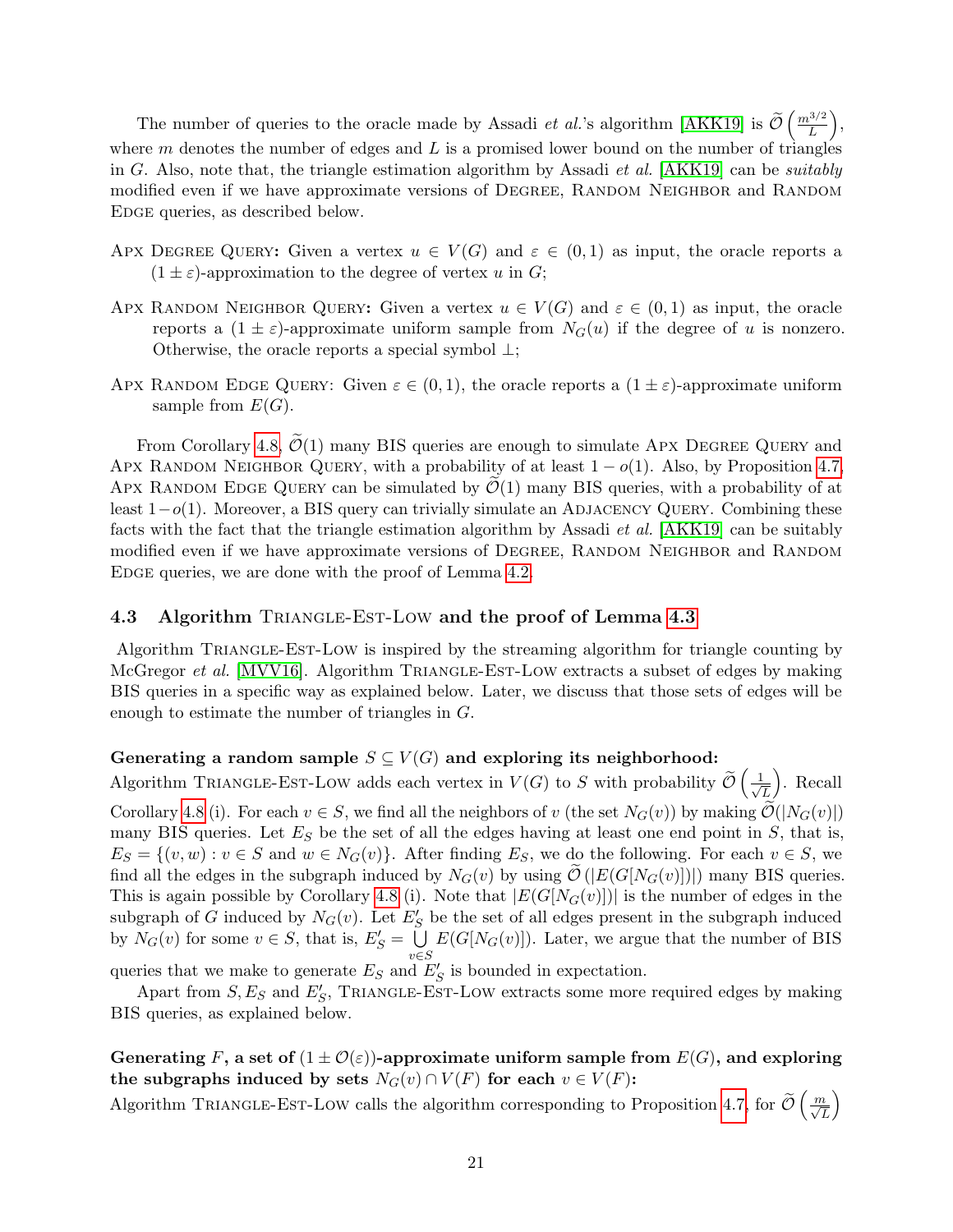many times. By this process, we get a set F of  $(1 \pm \mathcal{O}(\varepsilon))$ -approximate uniform sample from  $E(G)$ , with a probability of at least  $1 - o(1)$ . Note that  $|F| = \widetilde{\mathcal{O}}\left(\frac{m}{\sqrt{L}}\right)$  , and the number of BIS queries we make to generate F is  $\widetilde{\mathcal{O}}\left(\frac{m}{\sqrt{L}}\right)$ ). Let  $V(F)$  be the set of vertices present in at least one edge in F. For each vertex  $v \in V(F)$ , we find all the edges in the subgraph of G induced by  $N_G(v) \cap V(F)$ , by using  $\mathcal{O}(|E(G[N_G(v) \cap V(F)|)|)$  many BIS queries (see Corollary [4.8](#page-21-1) (i)). Note that  $|E(G[N_G(v) \cap V(F)])|$  is the number of edges in the subgraph of G induced by  $N_G(v) \cap F$ . Let  $E_F$  be the set of all the edges that are present in subgraphs induced by  $N_G(v) \cap V(F)$  for some  $v \in V(F)$ , that is,  $E_F = \bigcup$  $v\in V(F)$  $E(G[N_G(v) \cap V(F)])$ . Later we show that the expected number of

BIS queries needed to find  $F$  and  $E_F$  is bounded.

In algorithm TRIANGLE-EST-LOW, BIS queries are made only to generate  $S, E_S, E'_S, F$  and  $E_F$ . After these sets are generated, no more BIS queries are made by the algorithm. We formally prove the query complexity of TRIANGLE-EST-LOW. But, first, we show that  $S, E_S, E'_S, F$  and  $E_F$  can be carefully used to estimate  $T$ , the number of triangles in  $G$ .

Connection with streaming algorithm for triangle counting by McGregor et al. [\[MVV16\]](#page-26-12): (Estimating the number of triangles from  $S, E_S, E'_S, F$  and  $E_F$ )

McGregor *et al.* [\[MVV16\]](#page-26-12) gave a two-pass algorithm that estimates the number of triangles in a graph G when the edges of G arrive in an arbitrary order. Moreover, the space complexity of their algorithm is  $\tilde{\mathcal{O}}\left(\frac{m}{\sqrt{L}}\right)$ ). Note that their algorithm assumes a lower bound  $L$  on the number of triangles in the graph. The high level sketch of their algorithm is as follows:

- Generate a subset X of  $V(G)$  by sampling each vertex in  $V(G)$  with probability  $\widetilde{\mathcal{O}}\left(\frac{1}{\sqrt{2}}\right)$ L  $\big),$
- In the first pass, the edges having at least one vertex in  $X$  is found, and let it be  $E_X$ . Also, in the first pass, a subset of edges  $Y$  is generated by sampling each edge with probability  $\widetilde{\mathcal{O}}\left(\frac{1}{\sqrt{2}}\right)$ L  $\bigg),$
- In the second pass, for each edge  $e = \{x, y\}$  in the stream, their algorithm finds the vertices in X with which e forms a triangle. Also, for each edge,  $e = \{x, y\}$  in the stream, their algorithm finds the pairs of edges in Y that forms a triangle with  $e$ . Let  $Z$  be the set of useful edges in the second pass, that is, the set of edges that either forms a triangle with a vertex in  $X$  or forms a triangle with two edges in Y .

Note that their algorithm does not talk about the set Z. We are introducing it for our analysis. Executing the two passes described above is straightforward. They have proved that performing two passes as described is good enough to estimate the number of triangles in the graph.

Now, we compare the information maintained by our algorithm with the information maintained by McGregor *et al.*'s algorithm. S and  $E<sub>S</sub>$  in our algorithm TRIANGLE-EST-LOW follows the same probability distribution as that of  $X$  and  $E_X$ , respectively, in McGregor *et al.*'s algorithm. Recall that F is a set of  $\widetilde{\mathcal{O}}\left(\frac{m}{\sqrt{L}}\right)$ many  $(1 \pm \varepsilon)$ -approximate sample from  $E(G)$  with a probability  $1 - o(1)$ . But Y in McGregor *et al.*'s algorithm is generated by sampling each edge with probability  $\widetilde{\mathcal{O}}\left(\frac{1}{\sqrt{2}}\right)$ L . But observe that the *total variation* distance between the probability distributions of  $F$  and  $Y$  is  $o(1)$ .

Before discussing about  $E'_S$  and  $E_F$  in our algorithm TRIANGLE-EST-LOW, consider the following observation about the set  $Z$ . Note that we have defined  $Z$  while describing the second pass of McGregor *et al.*'s algorithm.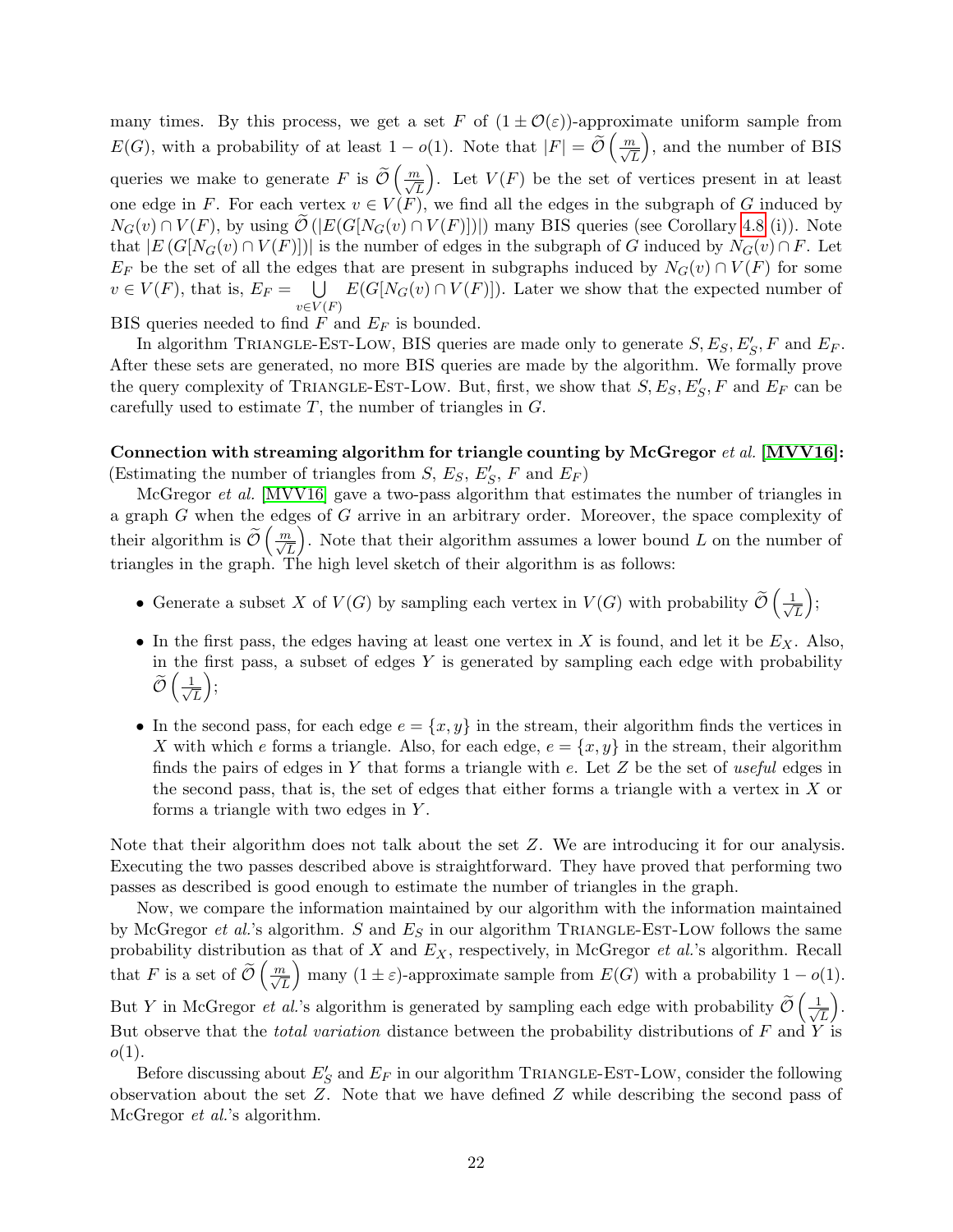**Observation 4.9.** Consider X,  $E_X$ , and Y generated by the first pass of McGregor *et al.*'s algorithm. Let  $E'_X$  be the edges in the subgraph induced by  $N_G(v)$  for some  $v \in X$ , and let  $E_Y$  be the set of edges in the subgraph induced by  $N_G(v) \cap V(Y)$ . Here  $V(Y)$  denotes the set of vertices present in at least one vertex of Y. Then for each edge  $e \notin E'_X \cup E_Y$ , there is neither a vertex in X with which  $e$  forms a triangle in  $G$  nor there are two edges in  $Y$  with which  $e$  forms a triangle in  $G$ . Then the set of useful edges Z is  $E'_X \cup E_Y$ .

By the above observation,  $E'_{S}$  and  $E_{F}$  in our algorithm TRIANGLE-EST-LOW are essentially enough for maintaining the information and executing the same steps as that of the second pass of McGregor *et al.*'s algorithm.

Putting everything together, algorithm TRIANGLE-EST-LOW outputs a  $(1 \pm \varepsilon)$ -approximation to the number of triangles in the graph.

#### Query complexity analysis:

The set  $S$  can be generated without making any BIS queries. The number of BIS queries we make to find the set  $E_S$  is at most  $\Sigma$  $\sum_{v \in S} \mathcal{O}(|N_G(v)|)$ , which in expectation is

$$
\mathbb{E}\left[\sum_{v\in S}\widetilde{\mathcal{O}}(|N_G(v)|)\right]=\sum_{v\in V(G)}\Pr(v\in S)\cdot\widetilde{\mathcal{O}}(|N_G(v)|)=\widetilde{\mathcal{O}}\left(\frac{m}{\sqrt{L}}\right).
$$

The number of BIS queries we make to find the set  $E'_{S}$  is at most  $\sum$  $\sum_{v\in S} \mathcal{O}\left(|E(G[N_G(v)])|\right)$ . Note that  $|E(G[N_G(v))]$  is  $T_v$ , that is, the number of triangles having v as one of the vertex. So, the expected number of BIS queries we make to find  $E'_{S}$  is at most

$$
\mathbb{E}\left[\sum_{v\in S}\widetilde{\mathcal{O}}(T_v)\right]=\sum_{v\in V(G)}\Pr(v\in S)\cdot\widetilde{\mathcal{O}}(T_v)=\widetilde{\mathcal{O}}\left(\frac{T}{\sqrt{L}}\right).
$$

The number of BIS queries we make to find the set F is  $\widetilde{\mathcal{O}}(|F|) = \widetilde{\mathcal{O}}\left(\frac{m}{\sqrt{L}}\right)$  $\setminus$ 

The number of BIS queries to generate  $E_F$  is at most  $\sum$  $\sum_{v \in V(F)} \mathcal{O}\left(|E(G[N_G(v) \cap V(F)])|\right)$ . Observe

that an edge  $\{x, y\}$  is present in  $E_F$  if there exists a  $z \in V(G)$  such that  $\{x, y, z\}$  forms a triangle in G and  $\{x, z\}$  and  $\{y, z\}$  are in F. So, the probability that an edge  $\{x, y\}$  is in  $E(G[N_G(v) \cap V(F))]$ is at most  $|\Gamma(\lbrace x,y \rbrace)| \cdot \widetilde{\mathcal{O}}(\frac{1}{L})$  $(\frac{1}{L})$ , where  $\Gamma({x, y})$  denotes the set of common neighbors of x and y in G. So, the expected number of BIS queries to enumerate all the edges in  $E_F$  is at most

$$
\sum_{\{x,y\}\in E(G)} \widetilde{\mathcal{O}}\left(\frac{|\Gamma(\{x,y\}|)}{\sqrt{L}}\right) = \widetilde{\mathcal{O}}\left(\frac{T}{\sqrt{L}}\right).
$$

Hence, the expected number of BIS queries made by the algorithm is  $\tilde{\mathcal{O}}\left(\frac{m+T}{\sqrt{L}}\right)$ L .

# <span id="page-24-0"></span>5 Conclusion

We touched upon two open questions of Beame *et al.* [\[BHR](#page-25-4)<sup>+</sup>20] in this paper. We resolved the query complexity of triangle estimation when we have a BIPARTITE INDEPENDENT SET oracle access to the unknown graph. A natural open question is to study other graph parameter estimation problems through the lens of BIPARTITE INDEPENDENT SET or EDGE EMPTINESS query oracle.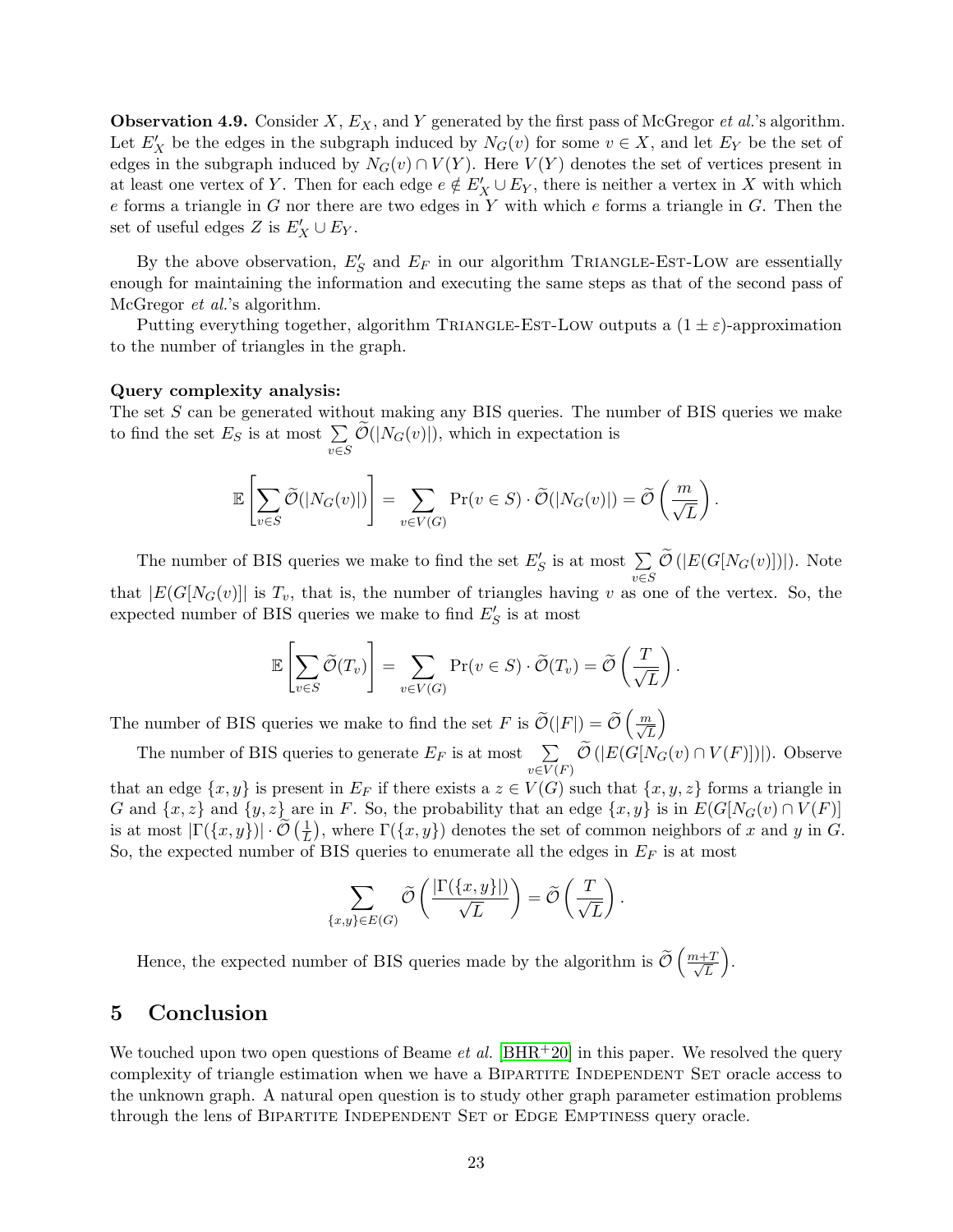# References

- <span id="page-25-10"></span>[ACK21] Sepehr Assadi, Deeparnab Chakrabarty, and Sanjeev Khanna. Graph connectivity and single element recovery via linear and OR queries. In Petra Mutzel, Rasmus Pagh, and Grzegorz Herman, editors, 29th Annual European Symposium on Algorithms, ESA 2021, September 6-8, 2021, Lisbon, Portugal (Virtual Conference), volume bisbisbisbis204 of  $LIPIcs$ , pages  $7:1-7:19$ . Schloss Dagstuhl - Leibniz-Zentrum für Informatik, 2021.
- <span id="page-25-8"></span>[AKK19] Sepehr Assadi, Michael Kapralov, and Sanjeev Khanna. A Simple Sublinear-Time Algorithm for Counting Arbitrary Subgraphs via Edge Sampling. In Proceedings of the 10th Innovations in Theoretical Computer Science Conference, ITCS, volume 124, pages 6:1–6:20, 2019.
- <span id="page-25-2"></span>[BBGM19a] Anup Bhattacharya, Arijit Bishnu, Arijit Ghosh, and Gopinath Mishra. Hyperedge Estimation using Polylogarithmic Subset Queries. CoRR, abs/1908.04196, 2019.
- <span id="page-25-5"></span>[BBGM19b] Anup Bhattacharya, Arijit Bishnu, Arijit Ghosh, and Gopinath Mishra. Triangle Estimation Using Tripartite Independent Set Queries. In Proceedings of the 30th International Symposium on Algorithms and Computation, ISAAC, volume 149, pages 19:1–19:17, 2019.
- <span id="page-25-1"></span>[BBGM21] Anup Bhattacharya, Arijit Bishnu, Arijit Ghosh, and Gopinath Mishra. On Triangle Estimation Using Tripartite Independent Set Queries. Theory Comput. Syst., 65(8):1165– 1192, 2021.
- <span id="page-25-7"></span>[BGK+18] Arijit Bishnu, Arijit Ghosh, Sudeshna Kolay, Gopinath Mishra, and Saket Saurabh. Parameterized Query Complexity of Hitting Set Using Stability of Sunflowers. In Proceedings of the 29th International Symposium on Algorithms and Computation, ISAAC, volume 123, pages 25:1–25:12, 2018.
- <span id="page-25-3"></span>[BHR+18] Paul Beame, Sariel Har-Peled, Sivaramakrishnan Natarajan Ramamoorthy, Cyrus Rashtchian, and Makrand Sinha. Edge Estimation with Independent Set Oracles. In Proceedings of the 9th Innovations in Theoretical Computer Science Conference, ITCS, volume 94, pages 38:1–38:21, 2018.
- <span id="page-25-4"></span>[BHR+20] Paul Beame, Sariel Har-Peled, Sivaramakrishnan Natarajan Ramamoorthy, Cyrus Rashtchian, and Makrand Sinha. Edge Estimation with Independent Set Oracles. ACM Trans. Algorithms, 16(4):52:1–52:27, 2020.
- <span id="page-25-9"></span>[BKS02] Ziv Bar-Yossef, Ravi Kumar, and D. Sivakumar. Reductions in Streaming Algorithms, with an Application to Counting Triangles in Graphs. In *Proceedings of the Thirteenth* Annual ACM-SIAM Symposium on Discrete Algorithms, SODA, pages 623–632, 2002.
- <span id="page-25-6"></span>[CLW20] Xi Chen, Amit Levi, and Erik Waingarten. Nearly Optimal Edge Estimation with Independent Set Queries. In Proceedings of the 2020 ACM-SIAM Symposium on Discrete Algorithms, SODA, pages 2916–2935, 2020.
- <span id="page-25-0"></span>[DL18] Holger Dell and John Lapinskas. Fine-Grained Reductions from Approximate Counting to Decision. In Proceedings of the 50th Annual ACM SIGACT Symposium on Theory of Computing, STOC, pages 281–288, 2018.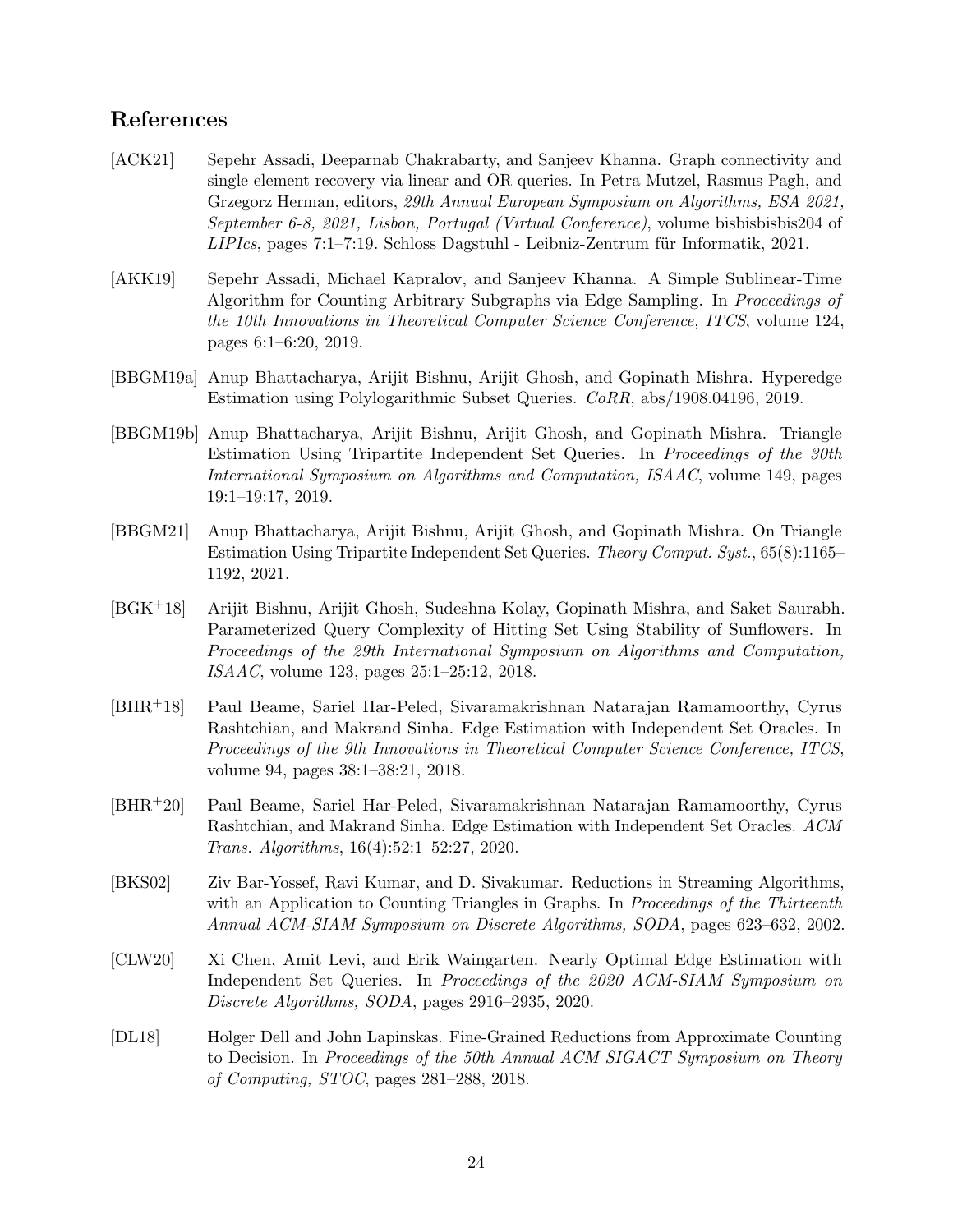<span id="page-26-15"></span><span id="page-26-14"></span><span id="page-26-13"></span><span id="page-26-12"></span><span id="page-26-11"></span><span id="page-26-10"></span><span id="page-26-9"></span><span id="page-26-8"></span><span id="page-26-7"></span><span id="page-26-6"></span><span id="page-26-5"></span><span id="page-26-4"></span><span id="page-26-3"></span><span id="page-26-2"></span><span id="page-26-1"></span><span id="page-26-0"></span>[DLM20] Holger Dell, John Lapinskas, and Kitty Meeks. Approximately Counting and Sampling Small Witnesses Using a Colourful Decision Oracle. In Proceedings of the 2020 ACM-SIAM Symposium on Discrete Algorithms, SODA, pages 2201–2211, 2020. [DP09] Devdatt P. Dubhashi and Alessandro Panconesi. Concentration of Measure for the Analysis of Randomized Algorithms. Cambridge University Press, 2009. [ELRS17] Talya Eden, Amit Levi, Dana Ron, and C. Seshadhri. Approximately Counting Triangles in Sublinear Time. SIAM J. Comput., 46(5):1603–1646, 2017. [ERS20] Talya Eden, Dana Ron, and C. Seshadhri. On Approximating the Number of k-Cliques in Sublinear Time. SIAM J. Comput., 49(4):747–771, 2020. [Fei06] Uriel Feige. On Sums of Independent Random Variables with Unbounded Variance and Estimating the Average Degree in a Graph. SIAM J. Comput., 35(4):964–984, 2006. [Gol17] Oded Goldreich. Introduction to Property Testing. Cambridge University Press, 2017. [GR02] Oded Goldreich and Dana Ron. Property Testing in Bounded Degree Graphs. Algorithmica, 32(2):302–343, 2002. [GR08] Oded Goldreich and Dana Ron. Approximating Average Parameters of Graphs. Random Struct. Algorithms, 32(4):473–493, 2008. [Jan04] Svante Janson. Large Deviations for Sums of Partly Dependent Random Variables. Random Struct. Algorithms, 24(3):234–248, 2004. [Juk11] Stasys Jukna. Extremal Combinatorics - With Applications in Computer Science. Texts in Theoretical Computer Science. An EATCS Series. Springer, 2011. [MR99] Rajeev Motwani and Prabhakar Raghavan. Randomized Algorithms. In Algorithms and Theory of Computation Handbook, Chapman & Hall/CRC Applied Algorithms and Data Structures series. CRC Press, 1999. [MVV16] Andrew McGregor, Sofya Vorotnikova, and Hoa T. Vu. Better Algorithms for Counting Triangles in Data Streams. In Proceedings of the 35th ACM SIGMOD-SIGACT-SIGAI Symposium on Principles of Database Systems, PODS, pages 401–411, 2016. [RT16] Dana Ron and Gilad Tsur. The Power of an Example: Hidden Set Size Approximation Using Group Queries and Conditional Sampling. ACM Trans. Comput. Theory, 8(4):15:1–15:19, 2016. [RWZ20] Cyrus Rashtchian, David P. Woodruff, and Hanlin Zhu. Vector-Matrix-Vector Queries for Solving Linear Algebra, Statistics, and Graph Problems. In Proceedings of the 24th International Conference on Randomization and Computation, RANDOM, volume 176, pages 26:1–26:20, 2020. [Sto83] Larry J. Stockmeyer. The Complexity of Approximate Counting (Preliminary Version). In Proceedings of the 15th Annual ACM Symposium on Theory of Computing, STOC, pages 118–126, 1983. [Sto85] Larry J. Stockmeyer. On Approximation Algorithms for #P. SIAM J. Comput., 14(4):849–861, 1985.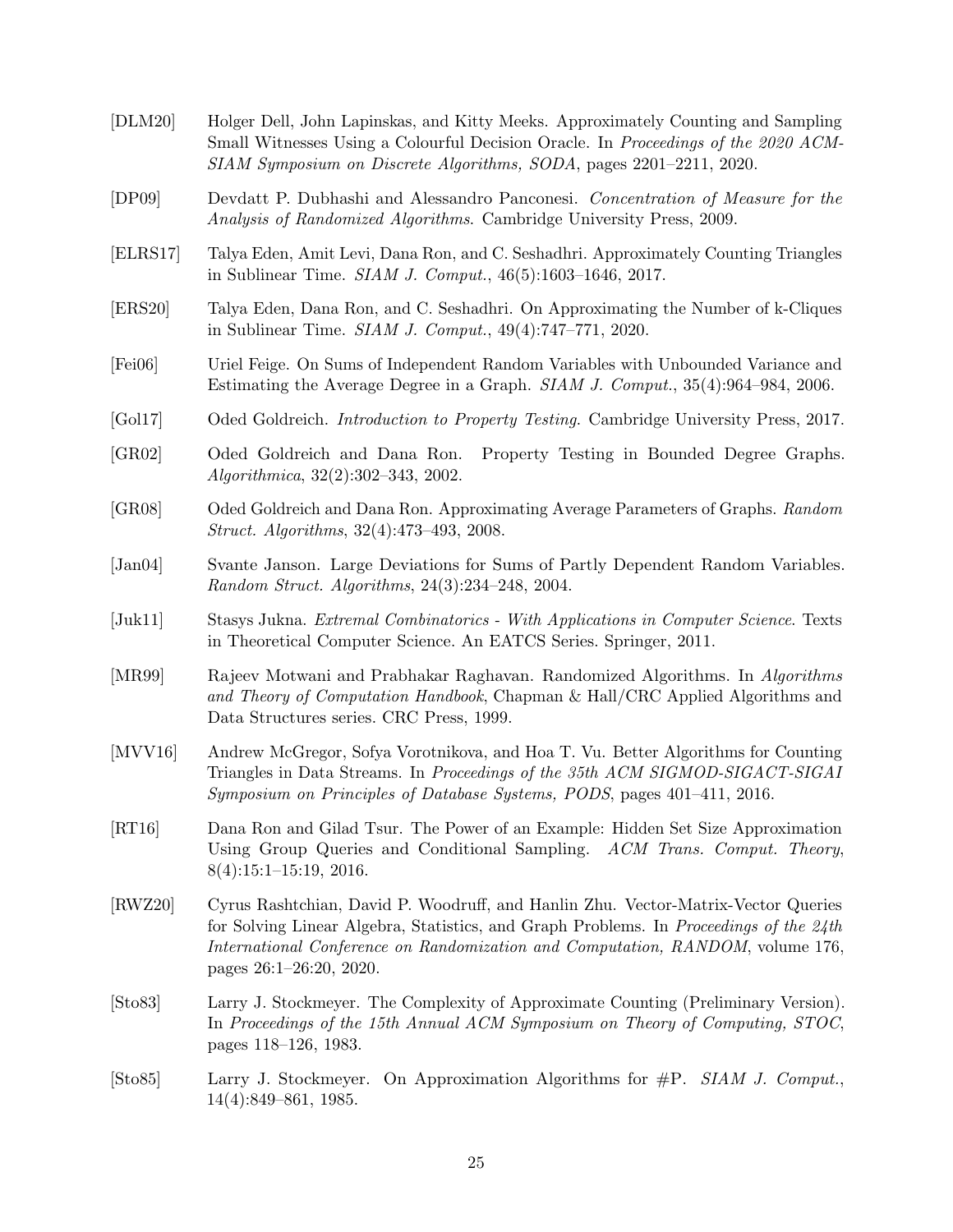# <span id="page-27-0"></span>A Missing proofs from Section [3](#page-9-0)

- **Observation A.1** (Observation [3.4](#page-0-0) restated). (i) For  $G \sim \mathcal{D}_{\text{Yes}} \cup \mathcal{D}_{\text{No}}$ , then the number of vertices in G is  $4\sqrt{m}$ . Also,  $\frac{\sqrt{m}}{2} \le |A|$ ,  $|B|$ ,  $|C|$ ,  $|D| \le 2\sqrt{m}$  with a probability of at least  $1-o(1)$ , and the number of edges in G is  $\Theta(m)$  with a probability of at least  $1 - o(1)$ ;
- (ii) If  $G \sim \mathcal{D}_{\text{Yes}}$ , then there are at most t triangles in G with a probability of at least  $1 o(1)$ ,
- (iii) If  $G \sim \mathcal{D}_{\text{No}}, \frac{8t}{m} \leq |C'| \leq \frac{32t}{m}$  with a probability of at least  $1 o(1)$ , and there are at least  $2t$ many triangles in G with a probability of at least  $1 - o(1)$ .
- *Proof.* (i) By the construction of  $G \sim \mathcal{D}_{\text{Yes}} \cup \mathcal{D}_{\text{No}}$ , the number of vertices in any such G is  $4\sqrt{m}$ . For the cardinalities of  $A, B, C, D$ , we only argue for |A|. For |B|, |C|, |D|, the proofs are similar. Note that each vertex in  $V(G)$  is put into one of A, B, C, D uniformly at random, and independent of other vertices. So,  $\mathbb{E}[|A|] = \sqrt{m}$ . By using Chernoff-Hoeffding bound (See Lemma [B.1](#page-29-1) in Appendix [B\)](#page-29-0), we have

$$
\mathbb{P}\left(\left||A|-\sqrt{m}\right| \ge \frac{\sqrt{m}}{2}\right) \le \exp\left(-\frac{(\sqrt{m}/2)(1/2)^2}{3}\right) \le o(1).
$$

The last inequality holds as  $m = \Omega(\log^2 n)$ . Note that the above equation implies that

$$
\mathbb{P}\left(\frac{\sqrt{m}}{2} \le |A| \le 2\sqrt{m}\right) \ge 1 - o(1).
$$

(ii) Here we work on the conditional space that  $\frac{\sqrt{m}}{2} \le |A|, |B|, |C|, |D| \le 2\sqrt{m}.$ 

If we set a indicator random variable for each triple of vertices (one in each of  $A, B, C$ ) such that it is set to 1 if the tree vertices forms a triangle in  $G$ .

Let N be the number of indicator random variables. Observe that  $\frac{m^{3/2}}{8} \le N \le 8m^{3/2}$ . Due to our construction of  $G \sim \mathcal{D}_{\text{Yes}}$ , the probability that each such indicator variable takes vale 1 is  $p = \left(\sqrt{\frac{t}{16m}}\right)$  $16m^{3/2}$  $\bigg\}^2 = \frac{t}{16m}$  $\frac{t}{16m^{3/2}}$ , and each such indicator random variable may depend on at most  $d \leq 6\sqrt{m}$  many other random variables. Taking X as the sum of N indicator random √ variables,

$$
\mathbb{E}[X] = Np \le \frac{t}{2}.
$$

Setting  $\delta = \frac{t}{2}$  $\frac{t}{2}$  and applying Lemma [B.4,](#page-29-2) we get

$$
\mathbb{P}(X \ge t) = \mathbb{P}(X \ge \mathbb{E}[X] + \delta)
$$
  
\n
$$
\le \exp\left(-\frac{\delta^2 \left(1 - \frac{d+1}{4N}\right)}{2(d+1) \left(Np + \frac{\delta}{3}\right)}\right)
$$
  
\n
$$
\le \exp\left(-\frac{(t/2)^2 \left(1 - \frac{6\sqrt{m}+1}{m^{3/2}/2}\right)}{2(6\sqrt{m}+1) \left(t/2 + t/6\right)}\right)
$$
  
\n
$$
= o(1).
$$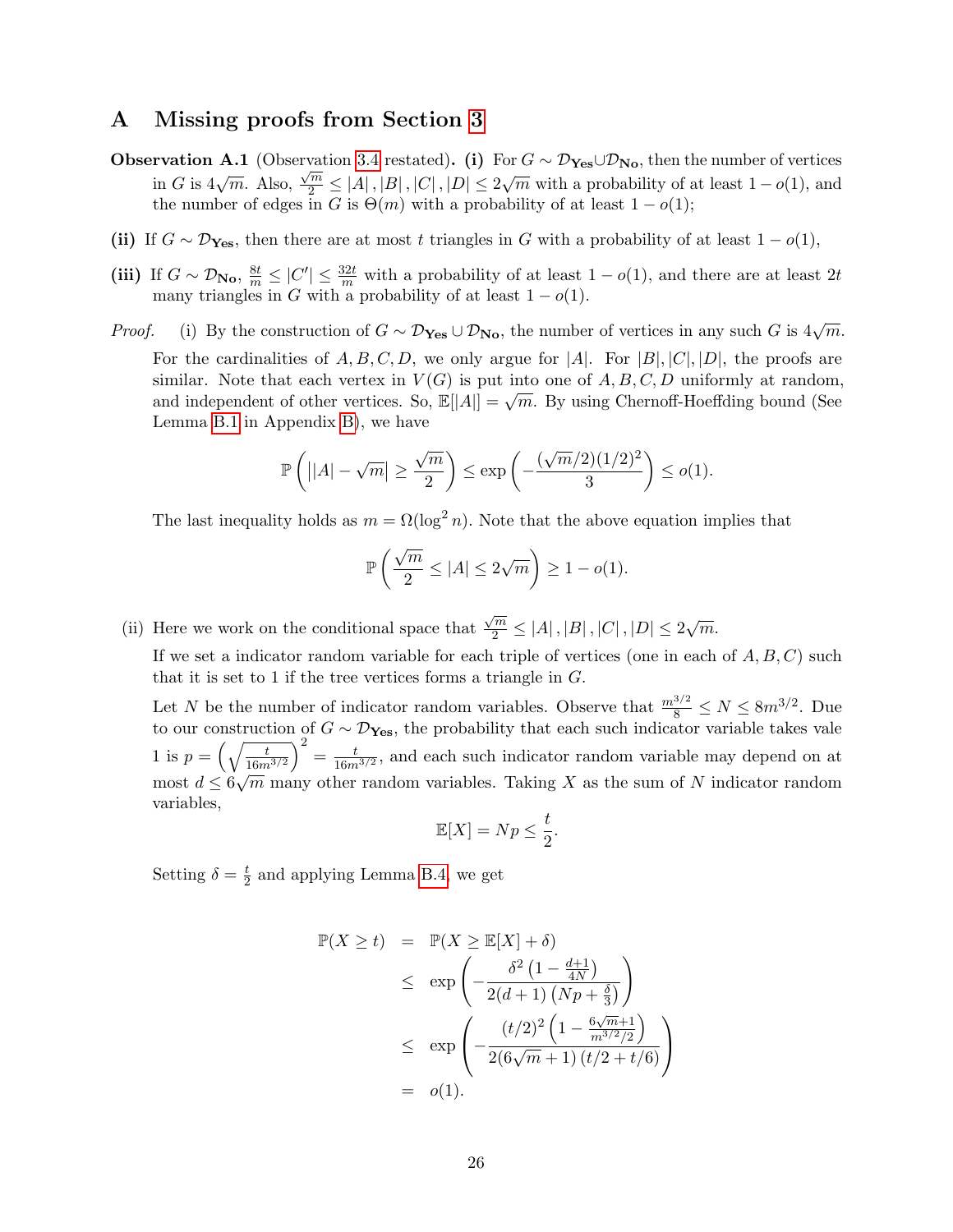(iii) Here we work on the conditional space that  $\frac{\sqrt{m}}{2} \leq |C| \leq 2\sqrt{m}.$ As we put each vertex in C into C' with probability  $\frac{32t}{m^{3/2}}$ ,

$$
\frac{16t}{m} \le \mathbb{E}[C'] \le \frac{64t}{m}.
$$

By using Chernoff-Hoeffding bound (See Lemma [B.1](#page-29-1) in Appendix [B\)](#page-29-0), we have

$$
\mathbb{P}\left(\frac{8t}{m}\leq \left|C'\right|\leq \frac{32t}{m}\right)\geq 1-o(1).
$$

By the construction of  $G \sim \mathcal{D}_{N_{\mathbf{O}}}$ , the number of triangles in G is at least  $|C'| \, |A||B|$ , which is at least 2t with a probability of at least  $1 - o(1)$ .

 $\Box$